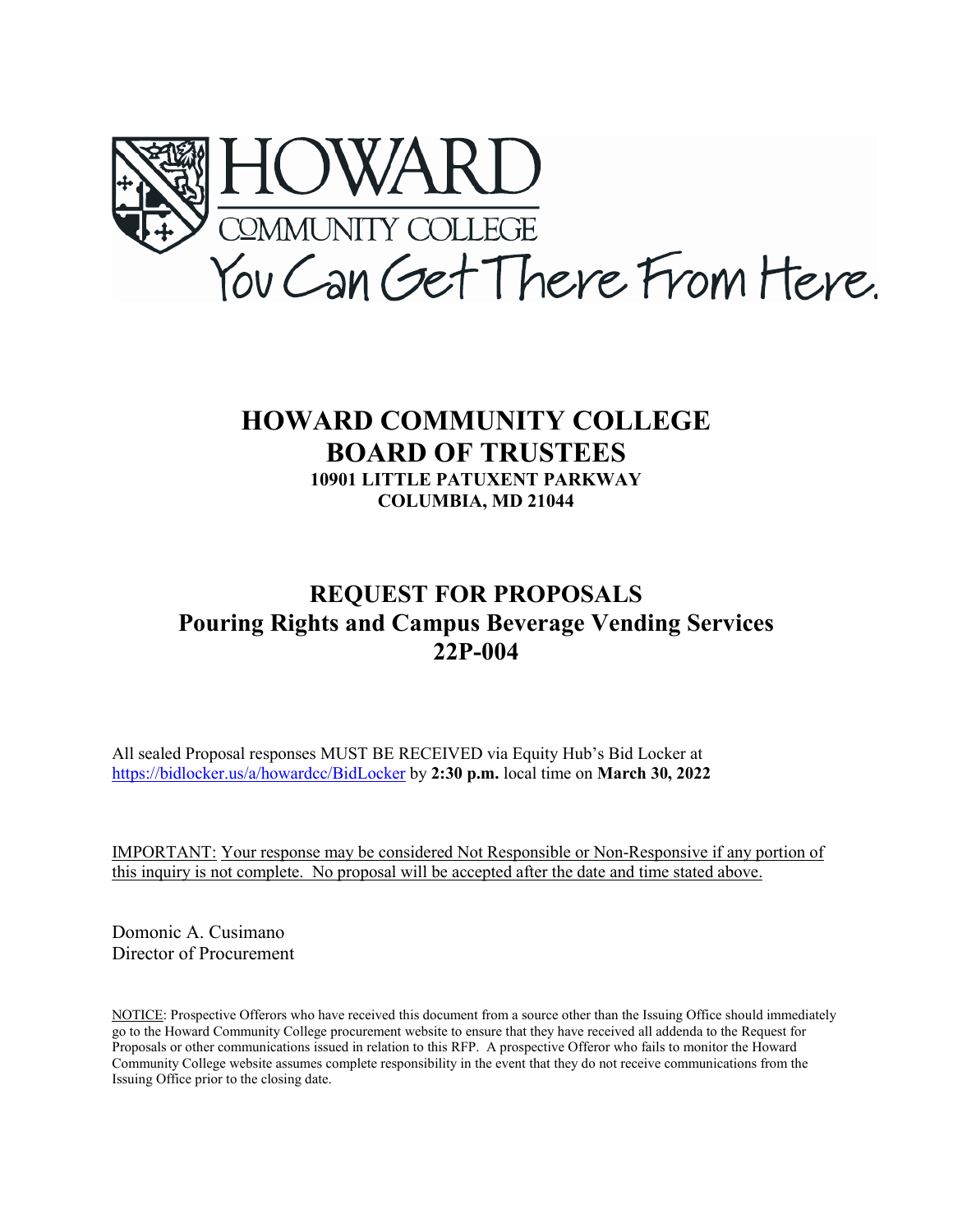March 9, 2022

To All Interested Firms:

The Board of Trustees of Howard Community College invites proposals from firms to enter into a pouring rights program with a single supplier for all bottled, can, and fountain drinks served on the main campus. Proposals will be accepted solely via BidLocker until 2:30 p.m. on March 30, 2022, at which time and place the names of the firms submitting proposals will be recorded. Please see Section 3 of the RFP for further detail regarding proposal submission. Late submittals will not be considered. It is the responsibility of each firm to ensure their submittal is delivered to the proper place prior to the scheduled date and time.

Copies of the Request for Proposal (RFP) may be obtained from the Howard Community College solicitation website at[: www.howardcc.edu/procurement](http://www.howardcc.edu/procurement) on the current solicitation page. Firms are encouraged to review that website frequently to learn of any changes that may be made in the RFP.

The Board of Trustees of Howard Community College reserves the right to reject any and all proposals and to waive any formalities, informalities or technicalities as it deems necessary, appropriate and in the College's best interest. Final award of the contract is subject to the availability of funding for this project.

Sincerely,

Domonic A. Cusimano Director of Procurement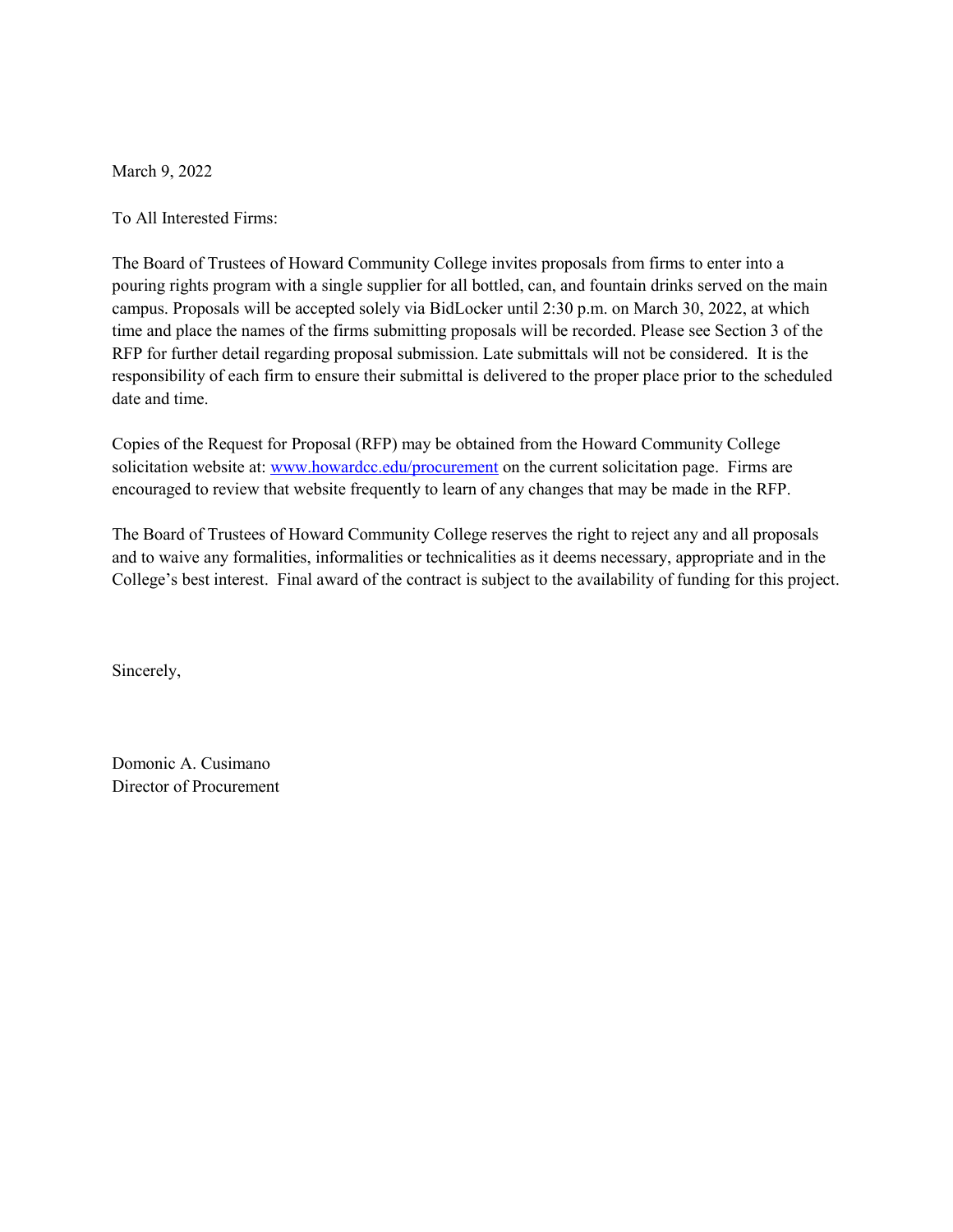# **TABLE OF CONTENTS**

| Price Proposal<br>References<br>Affidavit of Accuracy Form<br>Contractor Information Form<br>Acknowledgement of Addenda<br>Minority Participation Form<br><b>Conflict of Interest Statement</b><br>Ethics Statement<br>Bid/Proposal Affidavit<br>No Response Bid Form |
|-----------------------------------------------------------------------------------------------------------------------------------------------------------------------------------------------------------------------------------------------------------------------|
| 32                                                                                                                                                                                                                                                                    |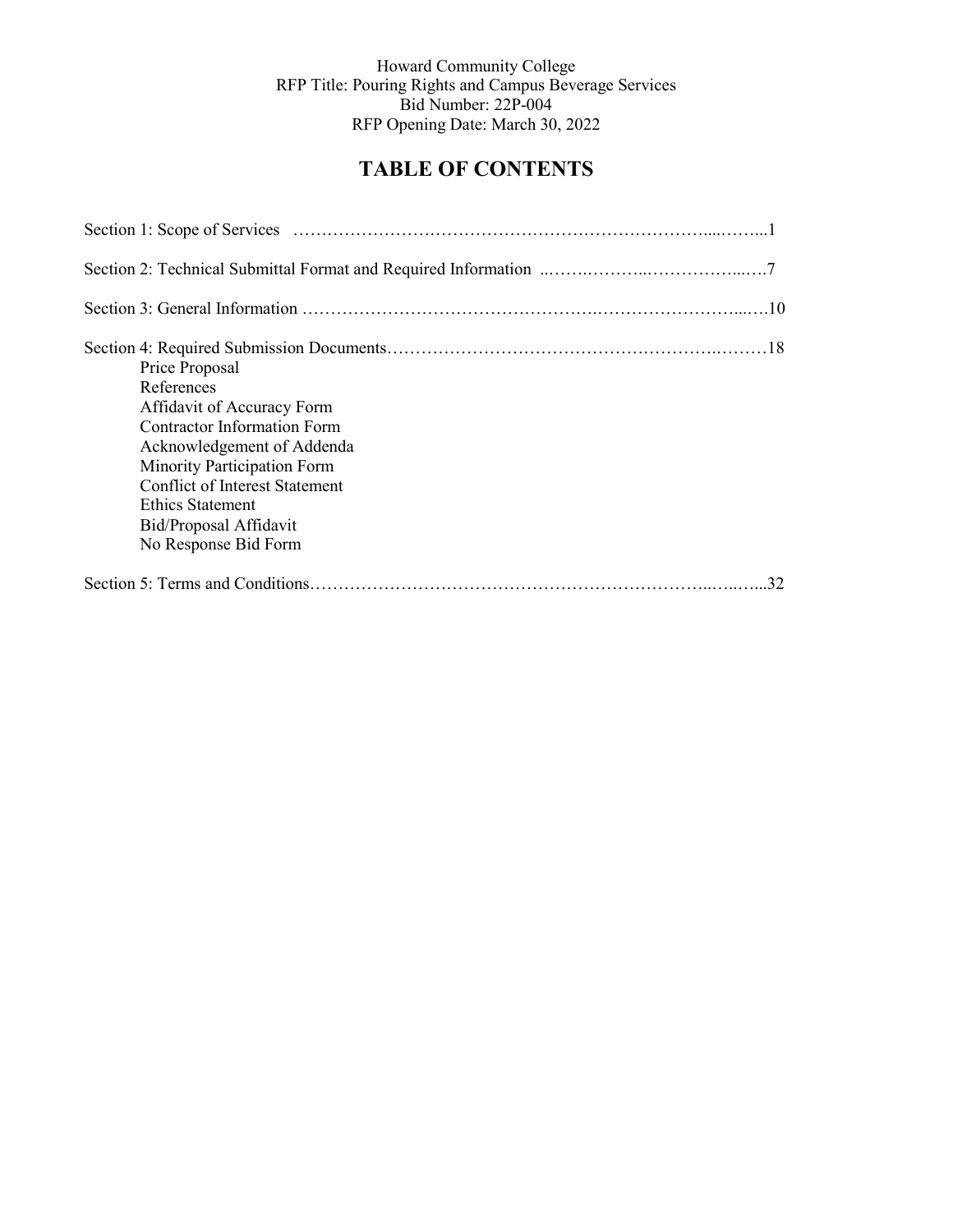# **SCOPE OF SERVICES**

#### **1.1 INTRODUCTION**

The Board of Trustees of Howard Community College is requesting proposals from beverage service vendors to be the College's single supplier for all beverage vending services and fountain drinks dispensed through the College's dining services.

## **1.2 COLLEGE BACKGROUND**

Opened in 1970, the College is a publicly funded two-year community college servicing the educational needs of citizens and employers in Howard County, Maryland. The College attracts 46 percent of Howard County undergraduates who attend public and private two-year and four-year Maryland colleges. In fiscal year 2019, the College served approximately 30,000 unduplicated credit and noncredit students, who chose from numerous programs of study offered among the College's main campus and off-campus sites and locations. The College currently employs approximately 1,300 full and part time employees. The College was built on a foundation characterized by service to students, community partnerships, and continuous quality improvement. The College is also the host for a variety of community activities and events. Thousands of people come to campus to see performances by Rep Stage and the Music Institute, or to view art exhibits in the art gallery. Additional information about the College, including a campus map and building detail is available on the College website: [www.howardcc.edu.](http://www.howardcc.edu/)

#### **1.3 SCOPE OF SERVICES**

The selected firm shall provide a full service beverage vending machine program which includes delivery and stocking of product, equipment and maintenance, collection of money, tallying, submittal of commissions, safeguards for vandalism and theft, removal of trash and cleaning of vending area.

The firm shall be able to provide a broad range of recognized brand-name soft drink beverages including, but not limited to, sodas, teas, waters, and juices. All products are to be dispensed in cans or bottles. Hot beverages, brewed ice tea and milk products are not included as part of this contract.

The Contractor shall provide and maintain all necessary equipment at its own expense, considering quality, adequacy, appearance, signage, latest technology, maintenance, parts and service. New or replaced machines shall comply with Vending 2012 ADA standards. Equipment utility costs, specifically electricity, will be paid for by the College. Any additional equipment needed for beverage service shall be the responsibility of the contractor and such additions require prior approval of the College.

All vending machines shall be equipped to accept dollar bills and coins. Offerors shall address in their proposal plans for major credit/debit card acceptors for selected vending machines located in high-traffic areas. At the present time, the College does not utilize student ID/debit cards, however these cards may be considered in the future. It is expected that the Contractor will install card readers in all vending machines. Any changes to the method of payment installed on the machines shall be approved in advance by the College.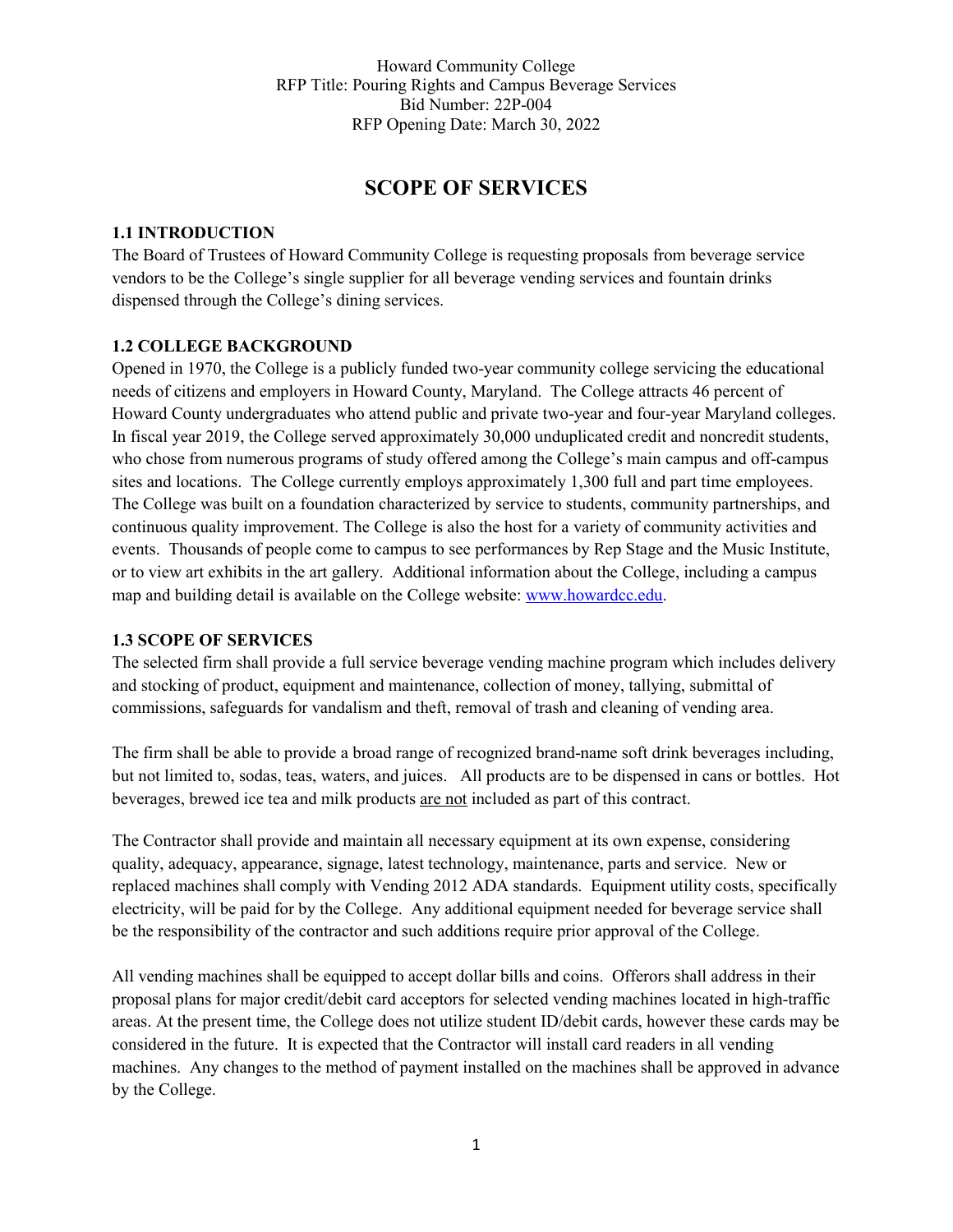The selected firm must keep the area around the beverage vending machines in a clean and orderly fashion. The beverage vending machines must remain in a sanitary and safe condition, meeting all of Howard County and State of Maryland building, fire, and health regulations. All debris or packaging relating to the stocking of the machine shall be immediately removed from the College's premises.

#### **1.4 BEVERAGE VENDING MACHINE LOCATIONS**

The following is a list of current beverage vending machines and locations:

| <b>Campus Building</b>                 | <b>Type of Beverage Vending Machine</b> |
|----------------------------------------|-----------------------------------------|
| Academic Commons 2 <sup>nd</sup> Floor | 20 oz. Soda/Water                       |
| Academic Commons 2 <sup>nd</sup> Floor | 20 oz. Soda/Water                       |
| Athletic & Fitness Center*             | 20 oz. Soda/Water                       |
| Athletic & Fitness Center*             | 20 oz. Non-Carbonated                   |
| Duncan Hall 2 <sup>nd</sup> Floor      | 20 oz. Soda/Water                       |
| Duncan Hall 3rd Floor                  | 20 oz. Soda/Water                       |
| <b>HSB</b>                             | 20 oz. Soda                             |
| <b>HSB</b>                             | 20 oz. Non-Carbonated                   |
| Hickory Ridge 1 <sup>st</sup> Floor    | 20 oz. Non-Carbonated                   |
| Hickory Ridge 1st Floor                | 20 oz. Soda/Water                       |
| Hickory Ridge 1 <sup>st</sup> Floor    | 12 oz. Soda, Can                        |
| Hickory Ridge 2 <sup>nd</sup> Floor    | 20 oz. Soda/Water                       |
| Hickory Ridge 3rd Floor                | 20 oz. Soda/Water                       |
| Howard Hall 1 <sup>st</sup> Floor      | 20 oz. Soda/Water                       |
| <b>HVPA</b>                            | 20 oz. Soda/Water                       |
| McCuan Hall                            | 20 oz. Soda/Water                       |
| SET 2 <sup>nd</sup> Floor              | 20 oz. Soda/Water                       |
| SET 4 <sup>th</sup> Floor              | 20 oz. Soda/Water                       |

\*The Athletic & Fitness Center machines are currently inaccessible due to the construction of the new Mathematics and Athletics Complex

Additionally, the College has begun construction on a new Mathematics and Athletics Complex, which is expected to be completed in 2024. This facility will require additional beverage vending machines when it opens.

It should be noted that although 20 oz. containers are currently installed, the College supports Howard County's Executive Order for healthy beverage options. As a result, Offerors should include alternative sized containers as part of their proposals.

## **1.5 BEVERAGE VENDING MACHINE EQUIPMENT**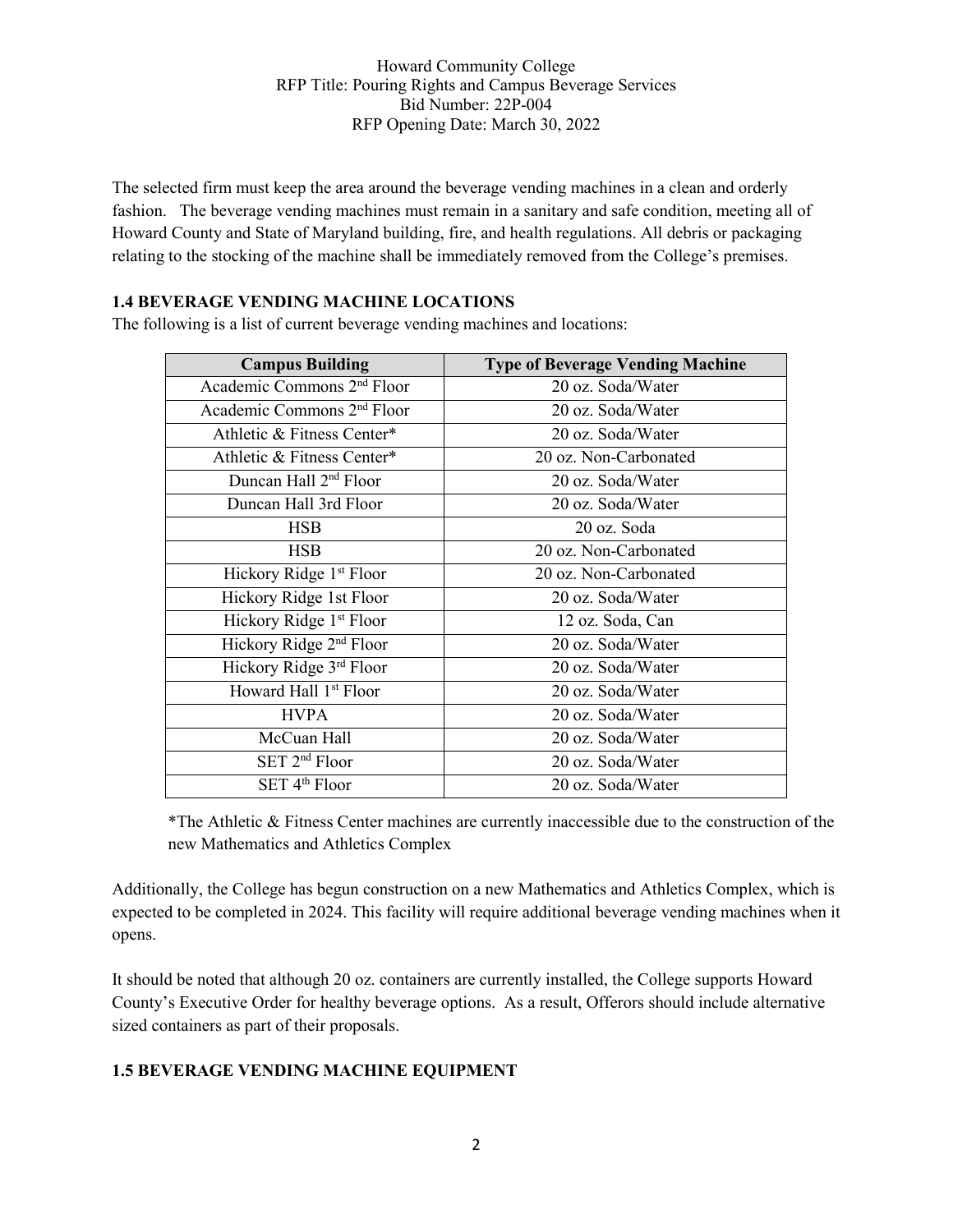The Contractor shall be required to provide an attractive banking arrangement of vending machines at each location at the College. Product advertising on the face of each machine shall correspond to the contents of the machine.

The selected firm shall coordinate the scheduling of all equipment delivery and installation with the College's designated representative. Firms shall work with the incumbent provider to ensure a smooth transition of machines. It is anticipated that all equipment will be installed and operational as soon as practicable after award of the contract. All assembly and installation processes that are required shall be carried out by appropriate, experienced professional labor, under experienced supervision. Initial and subsequent equipment installations shall be identified by equipment serial number, manufacturer or vending machine account number.

The Contractor shall initially install vending machines in existing vending machine locations only; however, the Contractor may make recommendations to add beverage vending machines. Howard Community College reserves the right to determine the location of any vending machines. The selected firm shall add, remove or change the vending machines in each existing or future location as business increases or decreases. The Contractor shall also replace faulty equipment where the equipment is found to have a history of poor service, or provide and install additional pieces of equipment at the request of the College. Any additions or substitution, removal or relocation of any equipment shall not be undertaken by the selected firm without prior approval by the College. These additions, removals or changes shall not be considered a material modification of the contract.

The selected firm shall be responsible for any damage done to any part of College property resulting from the delivery, installation or servicing of the equipment, and shall repair or cause to be repaired at the firm's expense any such damages in a manner satisfactory to the College.

The Contractor shall bear any and all losses sustained due to theft of monies, vendible contents or damage to its equipment while housed within College facilities. The College shall not be liable to the Contractor for any pilferage, loss, damage or destruction of the equipment.

The College shall provide utilities for all beverage vending equipment. The College does not guarantee uninterrupted supply of utilities, except that the College will be diligent in restoring service following any interruption. The College shall not be liable for any loss, damage, cost or expense which may result in the interruption or failure of such service.

## **1.6 ACCOUNT MAINTENANCE AND SERVICE ON THE MACHINES**

The Contractor shall be totally responsible for maintaining adequate stock levels to ensure vendibility at all times. "Out of stocks" exceeding thirty percent (30%) of vendible columns are not acceptable, and machines deemed such shall be considered out of service. Additionally, given the fluctuation of students present on campus throughout the academic year, the selected firm shall work with the College to adjust the frequency of stocking as necessary to ensure that all machines are properly stocked at particularly busy time periods.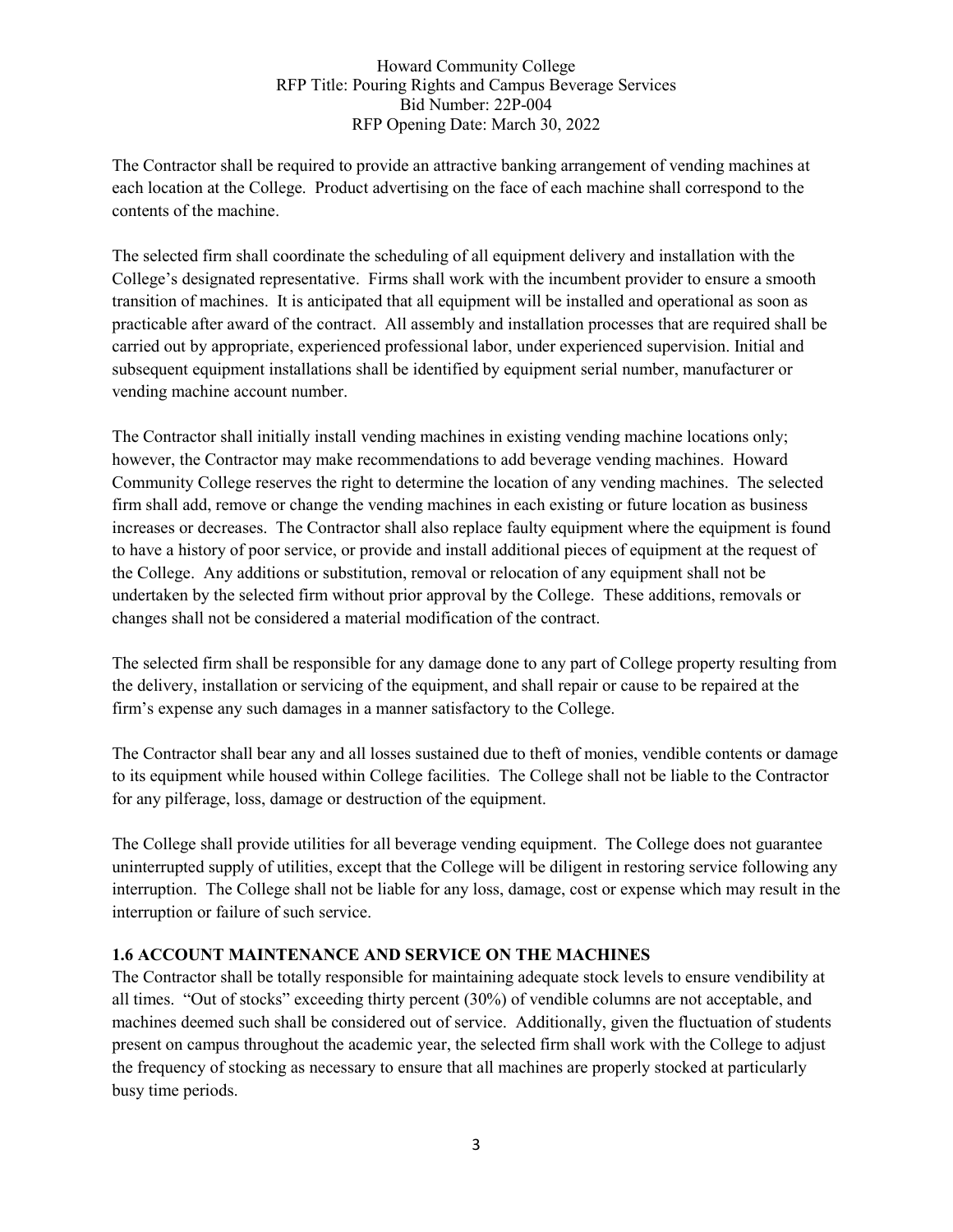A schedule for replenishment of vending equipment stock in order to maintain highest vending efficiency and to ensure against the possibility of equipment dispensing other than fresh merchandise shall be implemented and maintained. The Contractor shall provide a vending machine replenishing schedule that reflects, at minimum, service of at least twice per week. Products vended in the machines shall conform to a specifications list as prepared by the Contractor, and approved by the College.

The selected firm shall designate an account representative to manage the College's account and who acts as the primary point of contact for the College.

A comprehensive schedule of preventative maintenance is to be followed in order to reduce mechanical disruptions to vending efficiency. All service issues will be the responsibility of the firm; this includes any and all parts, labor and preventative maintenance inspections. All service and repair of equipment shall be at no cost to the College.

Service calls must be resolved within twenty-four (24) hours. Exceptions will be made for non-working days (weekends, holidays, etc.). In the event service failures reach an unacceptable level, the College shall have the right to demand, and the firm shall agree to promptly furnish at its expense, a new vending machine.

#### **1.7 PERSONNEL**

The selected firm shall provide qualified management and personnel necessary to operate the beverage vending service operation. Personnel will be expected to work cooperatively with College staff and abide by all College policies. All company employees shall be in uniform when performing their job. Additionally, the College reserves the right to require the firm to remove from the campus employees deemed incompetent, careless, insubordinate or otherwise objectionable. These requests will be communicated in writing by the College.

## **1.8 PRICE**

The selected firm shall conspicuously post pricing. Prices should be fair to protect the faculty, staff, and students from unreasonable beverage prices while still allowing the vendor a fair opportunity to make a profit. Beverage pricing shall be submitted to the College's Director of Auxiliary Services for approval.

#### **1.9 REFUNDS**

Refunds to patrons from beverage vending machines are the responsibility of the selected firm. A petty cash fund will be maintained at a location on campus on behalf of the firm to provide reimbursement for monies lost. It is the firm's responsibility to initiate and replenish petty cash funds on a weekly basis.

#### **1.10 REPORTS AND PAYMENTS**

The selected firm shall pay the agreed upon beverage vending commission percentage rates on gross sales. Remittance shall be made monthly within 30 days following the close of the previous month's operation. Copies of monthly statements shall accompany payments. Statements must include machine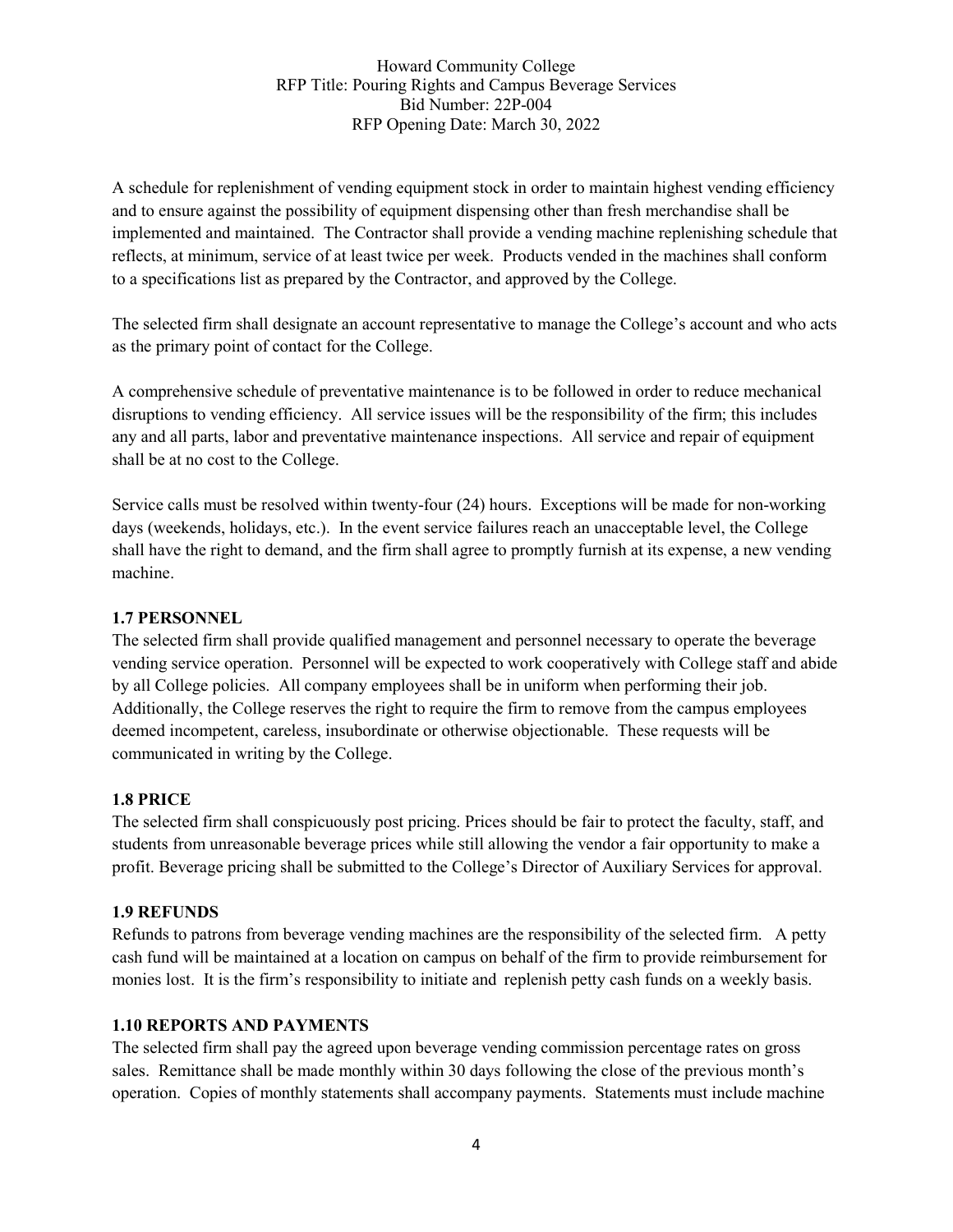location, type of merchandise, gross sales by product category for each location, and commission amount by product category for each location.

The selected firm shall keep full and accurate accounts and sales records and maintain adequate internal control in connection with beverage services. Records shall be retained throughout the term of the contract and may be subject to audit by the College. Should the contract be terminated for any reason, the College shall receive a prorated adjustment for all monies due. Additionally, the selected firm shall provide annual sales reports in a format acceptable to the College for an annual review.

#### **1.11 DINING SERVICES**

Dining services provides bottled, canned and fountain drinks in the Café on the Quad, as well as for any catering for events in the RCF building. The selected firm shall provide dispensing equipment for fountain drinks at no cost to the College.

## **1.12 SOLE POURING RIGHTS**

The selected firm's proposal and resulting contract will include sole pouring rights for Beverage Vending Services and Dining Services including retail sales. The College reserves the right to expand retail sales of beverages at the College's discretion. For example, the College may decide to sell cold beverages in the campus bookstore. All retail sales will still be limited to the exclusive brand awarded this contract. These rights only exist for the Columbia campus, excluding the Children's Learning Center. All other campus locations are expressly excluded.

## **1.13 MARKETING OPPORTUNITIES**

The selected firm shall have various opportunities for marketing their brand. Offerors shall delineate their proposal the marketing opportunities that the firm will seek within the pouring rights agreement.

The Contractor shall comply with Howard Community College's policies concerning signs and advertising. All signs and advertising in any vending machine area must be approved by the College.

|                             | <b>July 2018-</b><br><b>June 2019</b> | July 2019-June<br><b>2020</b> | <b>July 2020-</b><br><b>June 2021</b> | <b>July 2021-</b><br>December 2021 |
|-----------------------------|---------------------------------------|-------------------------------|---------------------------------------|------------------------------------|
|                             |                                       |                               |                                       |                                    |
| <b>Vending Machine</b>      | 1093                                  | 1667                          | 185                                   | 332                                |
| <b>Cases</b>                |                                       |                               |                                       |                                    |
| <b>Dining Service Cases</b> | 3637                                  | 2586                          | 82                                    | 1230                               |
| <b>Fountain Syrup</b>       | 240                                   | 180                           | 22                                    | 45                                 |
| <b>Gallons</b>              |                                       |                               |                                       |                                    |

## **1.14 APPROXIMATE ANNUAL PRODUCT USAGE**

## **1.15 HEALTHY OPTION BEVERAGES**

The College supports the Howard County ordinance to provide healthy food and beverage choices. The most pertinent language of the ordinance is as follows: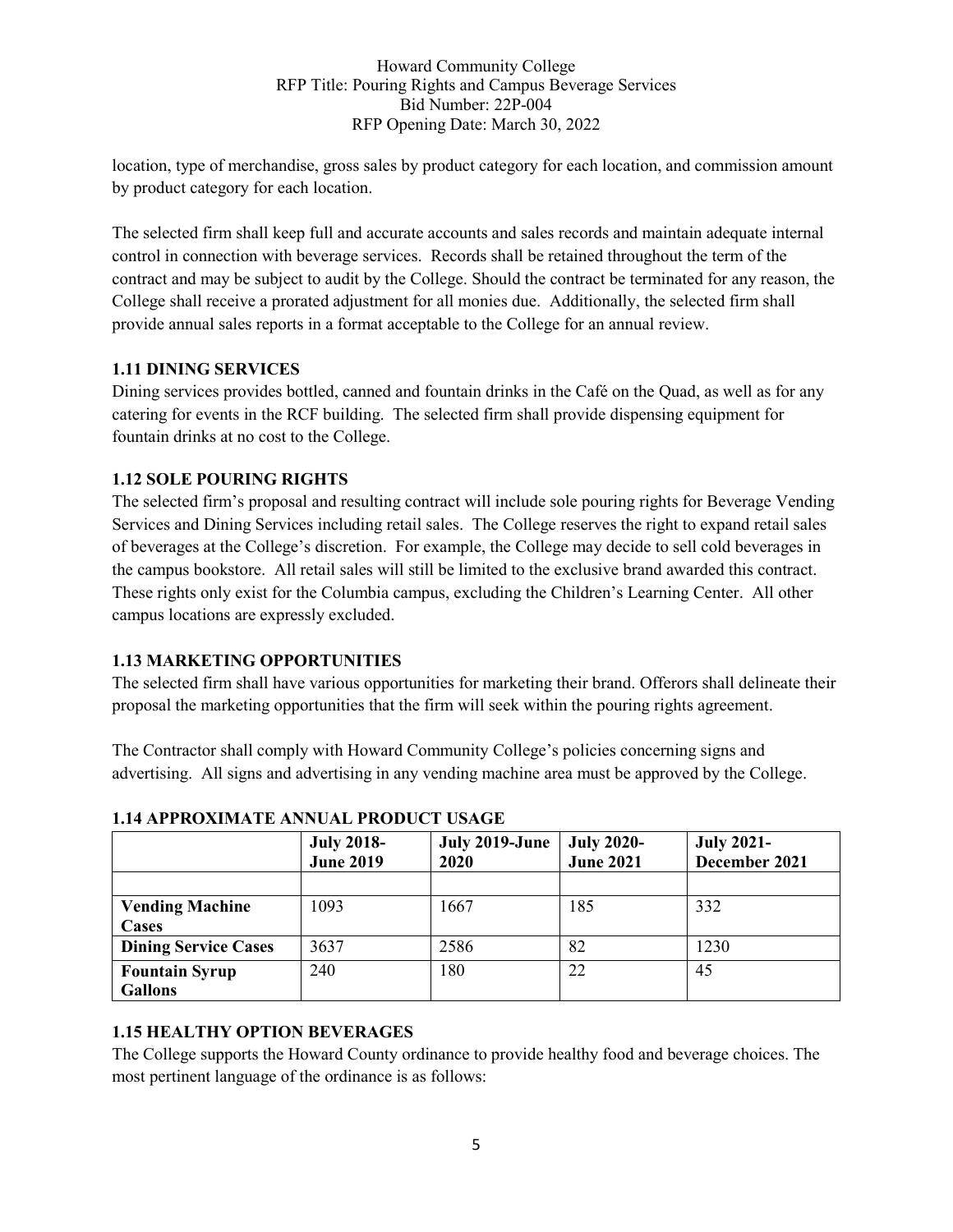- 1. at least 75 percent of the packaged food and beverage options offered in vending machines shall be healthy food or beverage options.
- 2. All healthy food or beverages offered for sale in vending machines on County property must be displayed in ways that are easily visible and distinguishable from less-healthy items.
- 3. Healthy food and beverage options shall comprise at least half of each row of display space in vending machines on County property so that healthy options are easily visible at every level.

As a result, the selected firm shall display all sugar and caloric content for beverages on the outside of the machine. The College will work in cooperation with the selected firm to implement the goals of healthy beverage choices, while still ensuring the vendibility of stocked products. Offerors are to indicate what steps the firm will take to comply with the law, including, but not limited to modification of the size of the beverages sold, the caloric content of products, different prices for products, the percentage of healthy beverages to be stocked in machines, and the type of information to be provided on the outside of the machine, including the location for products to be stocked in the machine. The College reserves the right to revise the College's requirements for healthy option standards at any time during the contract and expressly retains the right to educate students about the healthfulness of beverages.

See the following link for the entire subtitle, which contains the healthy food and beverage standards: [https://library.municode.com/md/howard\\_county/codes/code\\_of\\_ordinances?nodeId=HOCOCO\\_TIT12H](https://nam12.safelinks.protection.outlook.com/?url=https%3A%2F%2Flibrary.municode.com%2Fmd%2Fhoward_county%2Fcodes%2Fcode_of_ordinances%3FnodeId%3DHOCOCO_TIT12HESOSE_SUBTITLE_18HEFOBEOUPR&data=04%7C01%7Cdcusimano%40howardcc.edu%7Cfe9a6e6e8b2e4120a2ff08da01eb68b6%7C6307de3c3f084db3922aeddb9fd2098f%7C0%7C0%7C637824407833430167%7CUnknown%7CTWFpbGZsb3d8eyJWIjoiMC4wLjAwMDAiLCJQIjoiV2luMzIiLCJBTiI6Ik1haWwiLCJXVCI6Mn0%3D%7C3000&sdata=%2BnDMRpFC04DdtHVsk6tL9I249xaVMbg7mUFugR%2BnY1g%3D&reserved=0) [ESOSE\\_SUBTITLE\\_18HEFOBEOUPR](https://nam12.safelinks.protection.outlook.com/?url=https%3A%2F%2Flibrary.municode.com%2Fmd%2Fhoward_county%2Fcodes%2Fcode_of_ordinances%3FnodeId%3DHOCOCO_TIT12HESOSE_SUBTITLE_18HEFOBEOUPR&data=04%7C01%7Cdcusimano%40howardcc.edu%7Cfe9a6e6e8b2e4120a2ff08da01eb68b6%7C6307de3c3f084db3922aeddb9fd2098f%7C0%7C0%7C637824407833430167%7CUnknown%7CTWFpbGZsb3d8eyJWIjoiMC4wLjAwMDAiLCJQIjoiV2luMzIiLCJBTiI6Ik1haWwiLCJXVCI6Mn0%3D%7C3000&sdata=%2BnDMRpFC04DdtHVsk6tL9I249xaVMbg7mUFugR%2BnY1g%3D&reserved=0)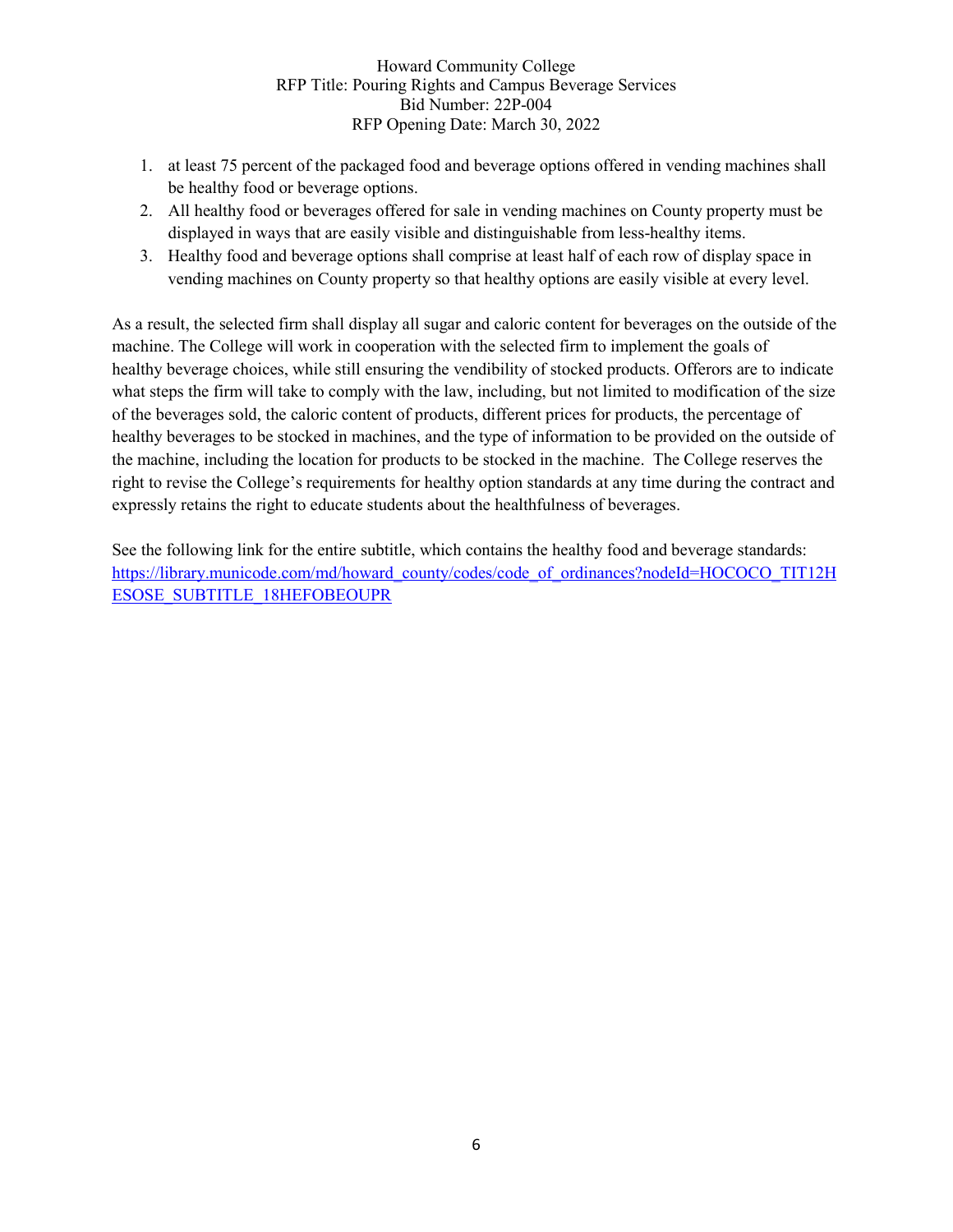# **TECHNICAL PROPOSAL FORMAT AND REQUIRED INFORMATION**

## **2.1 INTRODUCTION**

All proposals must be organized in accordance with the format listed below. Conciseness and clarity of content are emphasized and encouraged. Vague and general proposals will be considered non-responsive and result in disqualification. Non-conforming and non-responsive proposals may be rejected at the discretion of College officials.

## **2.2 ORGANIZATION OF TECHNICAL PROPOSAL**

Proposals must be organized in accordance with the order of the sections below.

Title Page Firm's qualifications and relevant experience Account manager Products, including healthy options Equipment Sustainability Reports and Marketing Price Proposal Financial Statements Affidavit of Accuracy Form Contractor Information Form Acknowledgement of Addenda Form References Minority Participation Form Conflict of Interest Statement Ethics Statement Bid/Proposal Affidavit

## **2.3 TITLE PAGE**

The title page must be on company letterhead and include the name and address of the firm submitting the proposal, a contact person at the firm, including email address and telephone number, for the proposal, and the date of submission. The page should also state the RFP title and bid number.

## **2.4 FIRM'S QUALIFICATIONS AND RELEVANT EXPERIENCE**

All services furnished under this contract shall be from firms licensed to provide beverage vending services. Provide a general overview of the firm's qualifications and relevant experience providing beverage vending machine services on higher education campuses. Include information about the location of distribution centers and maintenance service offices that would be serving the College's needs.

Offerors proposing the subcontracting of any services within the scope of the request for proposal must adequately demonstrate in their proposal that such subcontracting will provide a level of service equal to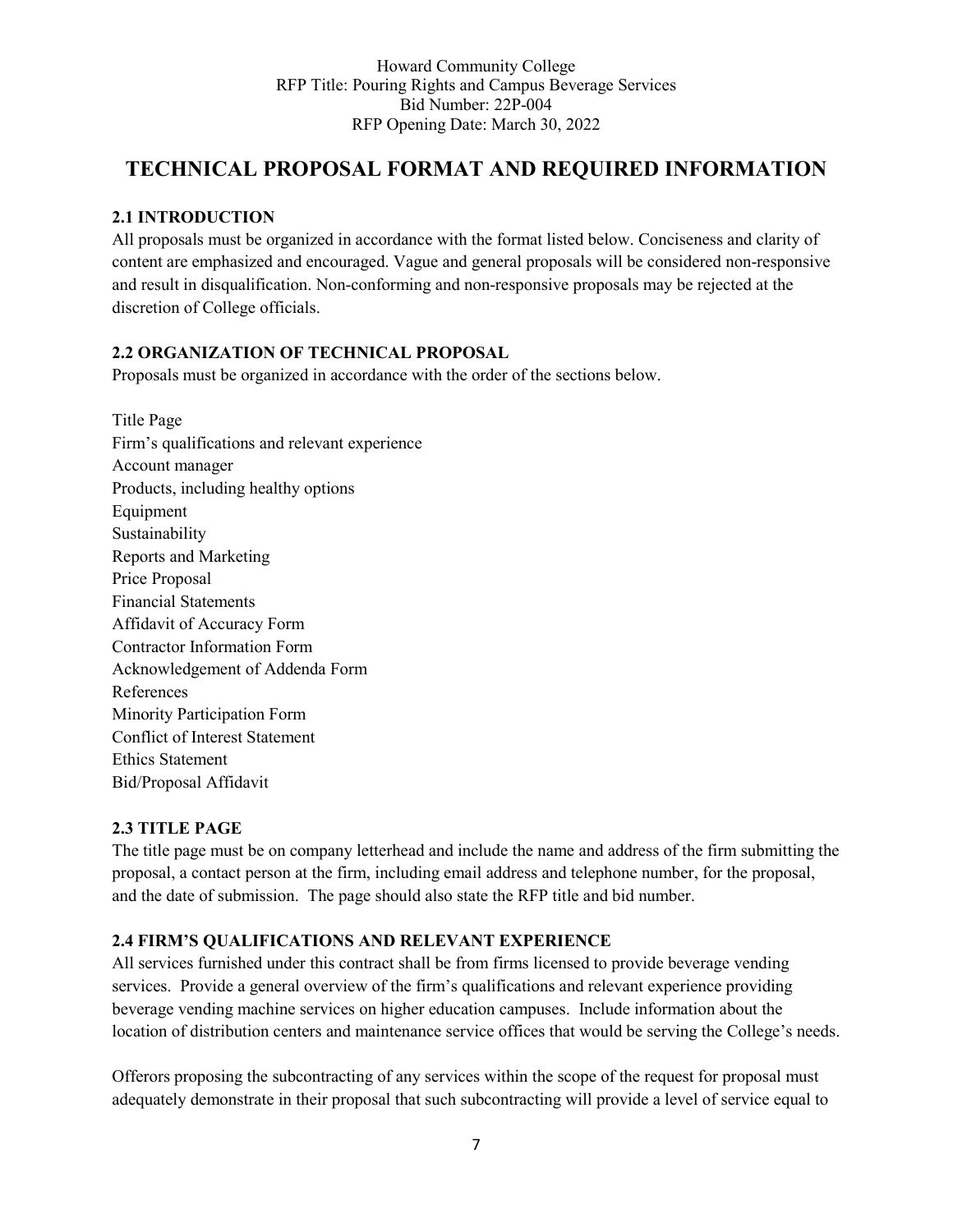those Offerors proposing direct services of all services relative to this request for proposal. Subcontracting of any service must be approved by the College.

All services furnished under this contract shall be from firms that provide the requested services, and are currently licensed, bonded and insured. The firm and its employees and subcontractors, if any, must have all necessary current business and professional licenses issued by the State of Maryland. Proper documentation shall be attached to the proposal. Failure to provide such proof may result in the firm being determined to be non-responsive and not eligible for award.

#### **2.5 ACCOUNT MANAGER**

Provide information about the account manager that will be assigned to the College, including length of employment with the Offeror, prior employment, experience servicing higher education clients, and office location.

## **2.6 PRODUCTS, INCLUDING HEALTHY OPTIONS**

Provide a list of products to be vended, including a list of all available flavored drinks dispensed from fountain units. The products to be vended, together with the corresponding portion, size and retail price must be detailed in the proposal. Vending equipment must dispense nationally known products and local preferences.

Include information in this section relating to proposed healthy beverage options and plans to follow the Howard County ordinance discussed in section 1.15.

## **2.7 EQUIPMENT**

List all equipment that will be used at the College. Include photographs of the proposed equipment. Also, provide drawings or photographs of the proposed arrangements.

Provide a proposed schedule for replenishment of the machine. Additionally, propose a preventive maintenance schedule for the equipment.

## **2.8 SUSTAINABILITY**

Howard Community College is committed to the use and purchase of environmentally and socially responsible materials and products whenever it is feasible. Proposers shall state in the offer whether the machines will be ENERGY STAR compliant and include a low power mode that allows the machine to be place in a low energy state during times of inactivity. Additionally, include any other applicable sustainable practices used by the firm that highlight the firm's commitment to sustainability.

#### **2.9 REPORTS AND MARKETING**

Provide a sample annual report that will be submitted to the College. Delineate anticipated marketing opportunities.

## **2.10 PRICE PROPOSAL**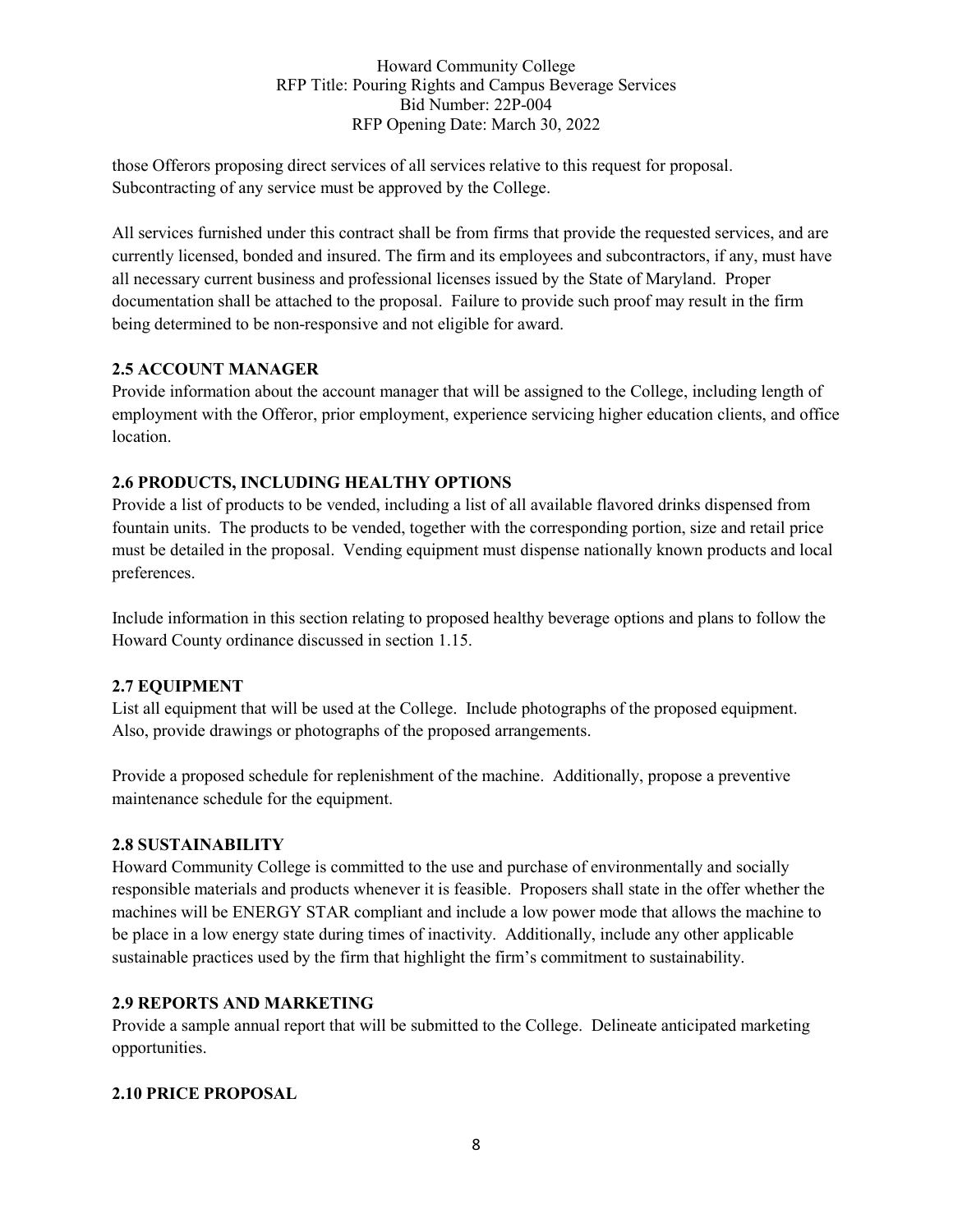Firms shall submit a price proposal on the price proposal form. If an Offeror wishes to recommend smaller sized containers as part of the healthy beverage, the Offeror may submit an additional alternative pricing proposal for the applicable container size. Proposals shall also explain in detail how the Contractor commits to provide financial contributions to the College in exchange for the right to be the sole beverage provider at the College. This information must be clearly stated in annualized real dollars.

## **2.11 FINANCIAL STABILITY**

Provide independently audited, reviewed or compiled financial statements for the three (3) most recent complete fiscal years.

## **2.12 AFFIDAVIT OF ACCURACY FORM**

The Affidavit of Accuracy Form is to be completed by the Offeror and the original included in the original Proposal.

## **2.13 CONTRACTOR INFORMATION FORM**

The signed original must be included with the original Proposal.

#### **2.14 ACKNOWLEDGMENT OF ADDENDA FORM**

Offerors must acknowledge receipt of all addenda issued for this RFP. Failure to do so may result in an Offeror's proposal being rejected. Use the form provided.

#### **2.15 REFERENCES**

On the reference form included in this RFP package, provide a minimum of three (3) higher education references for which the beverage services firm has provided services for a minimum of (2) years.

## **2.16 MINORITY PARTICIPATION FORM**

The signed original must be included with the original Proposal.

## **2.17 BID/ PROPOSAL AFFIDAVIT**

The Bid /Proposal Affidavit is to be completed by the Offeror and the original included in the original Proposal.

#### **2.18 SAMPLE CONTRACT**

Provide a sample copy of any contract, service level agreement, or other agreement that the College would be required to enter into in order for the proposer to meet the requirements of this solicitation.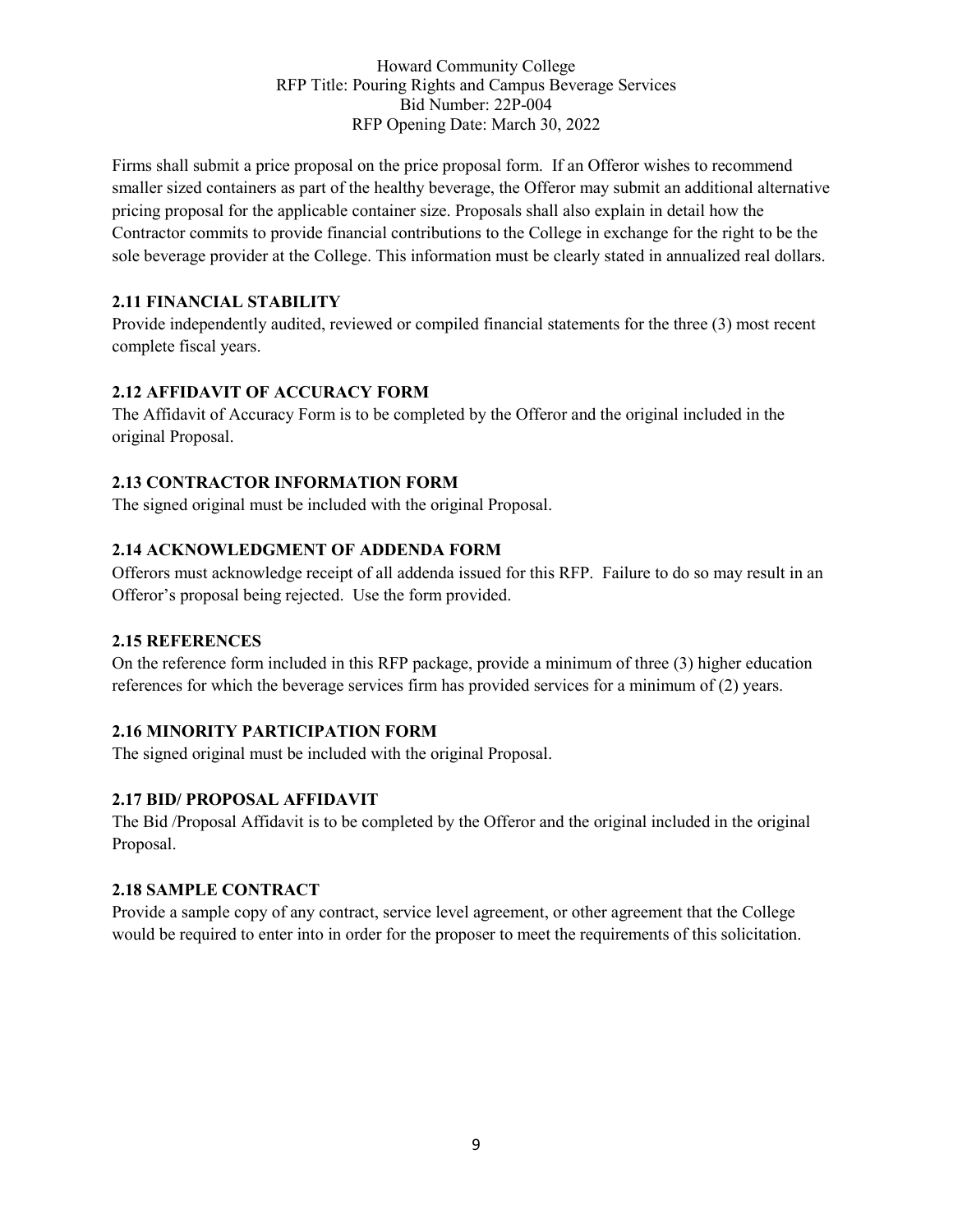# **GENERAL INFORMATION**

#### **3.1 REQUEST FOR PROPOSAL DUE DATE**

All responses to this Request for Proposal are due via Equity Hub's Bid Locker by **2:30 pm** on **March 30, 2022**. No facsimile or email transmissions will be accepted. It is the responsibility of the Offeror to plan the upload of the proposal packages accordingly. No responses will be accepted after this date and time. In the event that the College is closed on the RFP opening due date as a result of an emergency or inclement weather, the RFP will be opened at the stated time on the next open business day, unless the Offeror is notified otherwise.

#### **3.2 PRE-PROPOSAL CONFERENCE**

A pre-proposal conference will be held for this solicitation. The pre-proposal conference will be held as a video conference via Zoom on March 18, 2022 at 11:00 a.m. **Any firms interested in attending the preproposal conference on Zoom or the site visit on the following day must RSVP in advance by emailing Domonic Cusimano at** [dcusimano@howardcc.edu.](mailto:dcusimano@howardcc.edu) Interested firms must indicate in the RSVP e-mail the names of the firm employees who will be attending the virtual pre-bid conference and/or site visit in the following format:

| <b>N</b> Ndmc | ddress<br>чвану.<br>∼ | $\sqrt{2}$<br>Number<br>ma01<br>. .<br>none,<br>11 L |
|---------------|-----------------------|------------------------------------------------------|

The meeting will be recorded in order to aid in the creation of the bid addendum that follows the conference, which will memorialize the topics covered during the pre-bid conference and any questions received during the conference. Any recording of the conference will be deleted after the bid process has concluded. Attendance is not required, but is strongly recommended. A site visit will not occur after the pre-proposal conference. However, it is each offeror's responsibility to become familiar with all information necessary to prepare a proposal. Failure to do so will not relieve the successful offeror of the obligation to carry out the provisions of the contract.

## **3.3 CONTACT INFORMATION**

The sole point of contact for Howard Community College for purposes of this RFP is: Domonic Cusimano, Director of Procurement, via email at: [dcusimano@howardcc.edu](mailto:dcusimano@howardcc.edu) . Firms must carefully examine the RFP and related documents. Should any firm find discrepancies or omissions in this RFP or be in doubt as to the content or meaning of any aspect of this document, the firm should direct inquiries or requests for clarification of the documents, specifications or the process as a whole in writing to this contact person. All questions must be received no later than 10:00 am on March 22, 2022. Firms are advised that the College reserves the right to use its best judgment in choosing to respond or not respond to any questions received after the above cut-off date for questions.

Clarifications of the RFP, in form of addenda, shall be issued in writing by the College as it deems appropriate and necessary to do so through the Howard Community College procurement webpage. The College reserves the right to waive any and all proposal technicalities, formalities or informalities at any time prior to or after the date of receipt of Proposals as it deems appropriate and in the College's best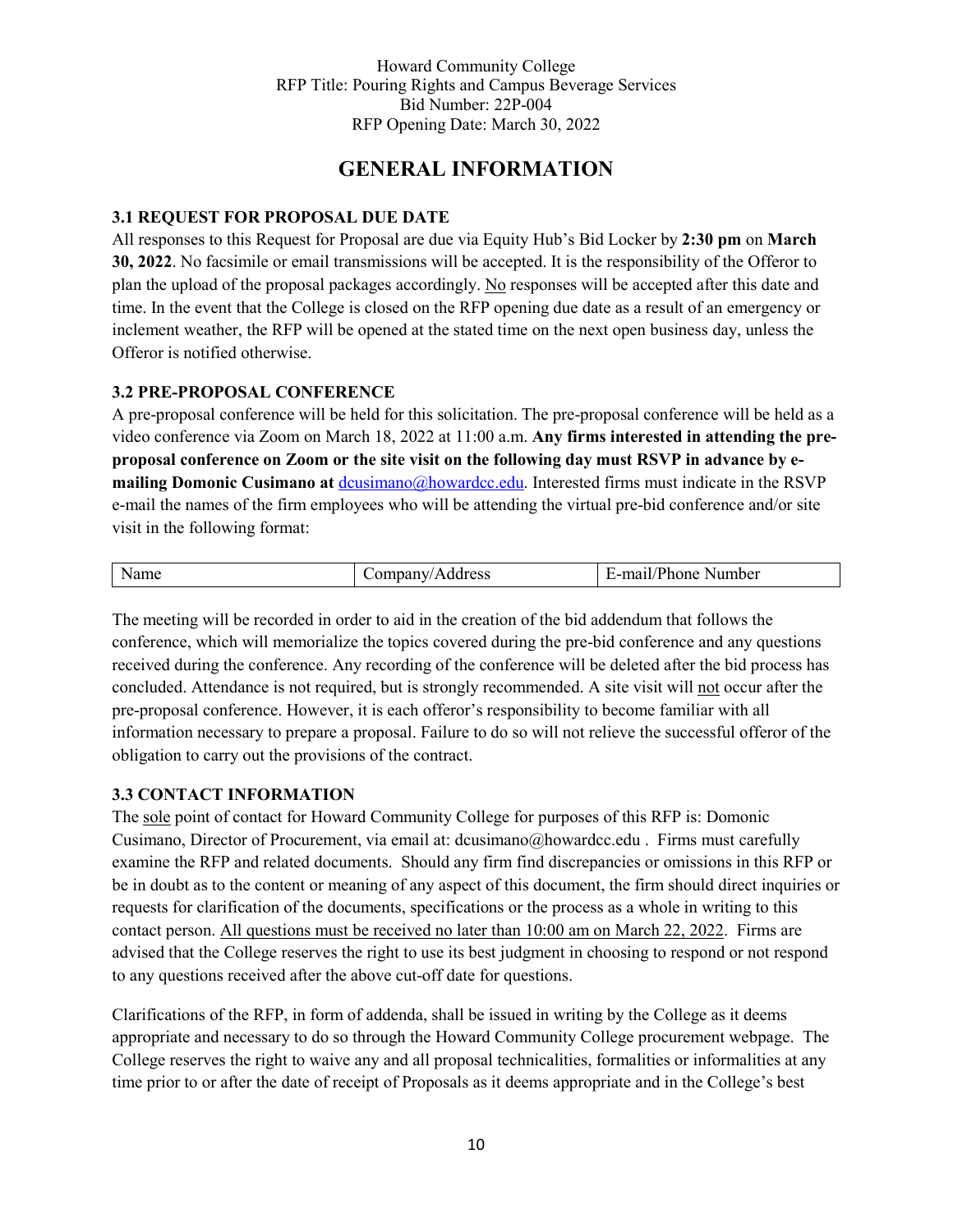interest. The submission of a proposal will indicate that the firm thoroughly understands the terms of the RFP.

Under no circumstances are firms, including third party firms or their staffs, to contact other College staff, faculty or any related constituency for purposes associated with the RFP, including but not limited to, obtaining or providing information unless specifically noted in the Scope of the Project. **Firms failing to comply with this requirement may be disqualified.**

The College may designate one or more of its employees as liaison to interested firms at its discretion. This designation may be made after the proposal submission deadline. Communication between the firm and the College would then be made through the designated liaison after that point, as determined by the College.

## **3.4 SUBMISSION OF PROPOSALS**

Offerors must submit **one (1) digital copy of the technical proposal as one (1) complete PDF document**. Regarding the requirement for one (1) complete PDF document, it is intended that an Offeror bundle all response documentation into a single PDF file rather than submit multiple separate files that together make up the proposal response. Failure to provide the correct number of copies may result in rejection of the offer. Proposals must include all required information. All proposal packages submitted in response to this RFP must be signed and labeled as follows: <*Firm Name*> - Campus Beverage Services RFP 22P-004 – Technical Proposal.

Completed proposal documents must arrive electronically via Equity Hub's Bid Locker at [https://bidlocker.us/a/howardcc/BidLocker.](https://bidlocker.us/a/howardcc/BidLocker) Please note that **proposing firms must register on the Bid Locker site prior to submittal of documents**, so please plan the upload of the proposal package accordingly

Oral, mailed, faxed or emailed proposals are invalid and will not be given consideration. Proposals will not be accepted electronically through eMMA.

All costs incurred by responding firms associated with the preparation, submission, presentation or proposals and attendance at meetings, including but not limited to, costs related to transportation, meals, lodging, bonding and other related expenses, if applicable, will be the sole responsibility of the respondent and will not under any circumstances by reimbursed by the College.

## **3.5 PUBLIC INFORMATION**

The College operates under the Maryland Public Information Act, which permits access to most records and documents. Proposals will generally be available for public inspection after the award announcement, except to the extent that a Contractor designates trade secrets or other proprietary information to be confidential. Material designated as confidential must be readily separable from the remainder of the proposal to facilitate public inspection of the non-confidential portion of the proposal. A Contractor's designation of material as confidential is not necessarily conclusive, and the Contractor may be required to provide justification why such material should not be disclosed. The ultimate determination about the confidential nature of information shall be made by the College.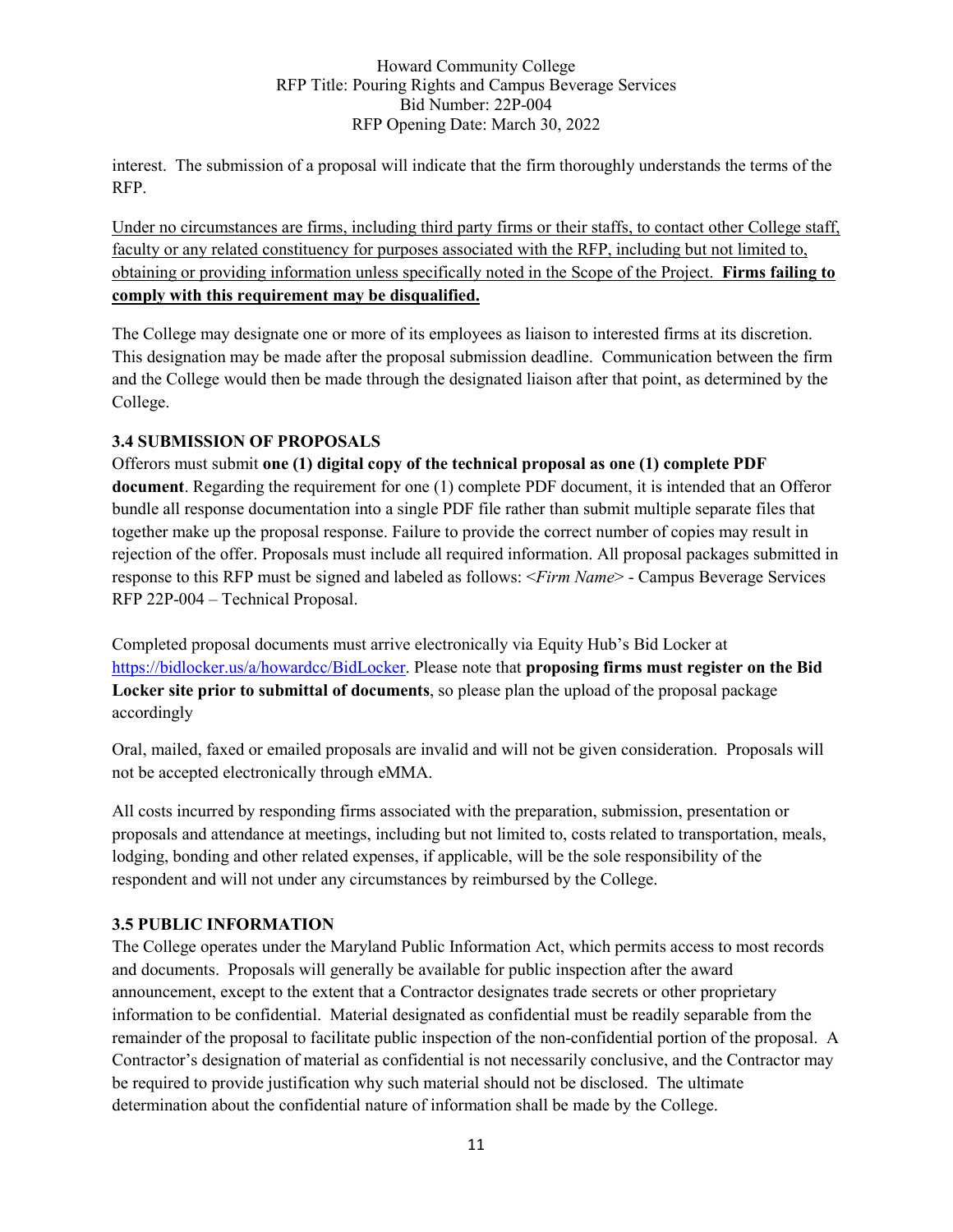#### **3.6 EVALUATION OF PROPOSALS**

Proposals must meet the requirements as stated in this document. Proposals that fail to meet one or more of the criteria may be ineligible for award. The College may make any investigations deemed necessary to determine the ability of the firm to provide the work as specified herein.

Firms shall be evaluated on the following criteria:

- 1. Responsiveness to the scope of work and questions;
- 2. Past performance of the firm including timely completion of projects, compliance with scope of work performed within budgetary limitations, and user satisfaction;
- 3. Specialized experience and technical competence in performing similar services in the past five (5) years, including qualifications of staff members who will be involved;
- 4. Oral presentations, if required;
- 5. Composition of the principles and staff assigned to the performance of these services, particularly the proposed manager and immediate staff, and their qualifications and experience with relevant services such as that being proposed;
- 6. Adequacy of the personnel of the firm to accomplish the proposed scope of work in the required time;
- 7. Firm's capacity to perform the work giving consideration to current workloads;
- 8. Firm's familiarity with problems applicable to this type of service;
- 9. References from previous clients, including size and scope of services, name and telephone number of contact person; and
- 10. Price proposal.

Each phase of the process shall be weighted as follows: Technical Proposal – 50% Price Proposal – 50%

The College reserves the right to negotiate or modify any element of the request for proposal evaluation process to secure the best possible arrangement for achieving the stated purpose.

#### **3.7 EVIDENCE OF RESPONSIBILITY**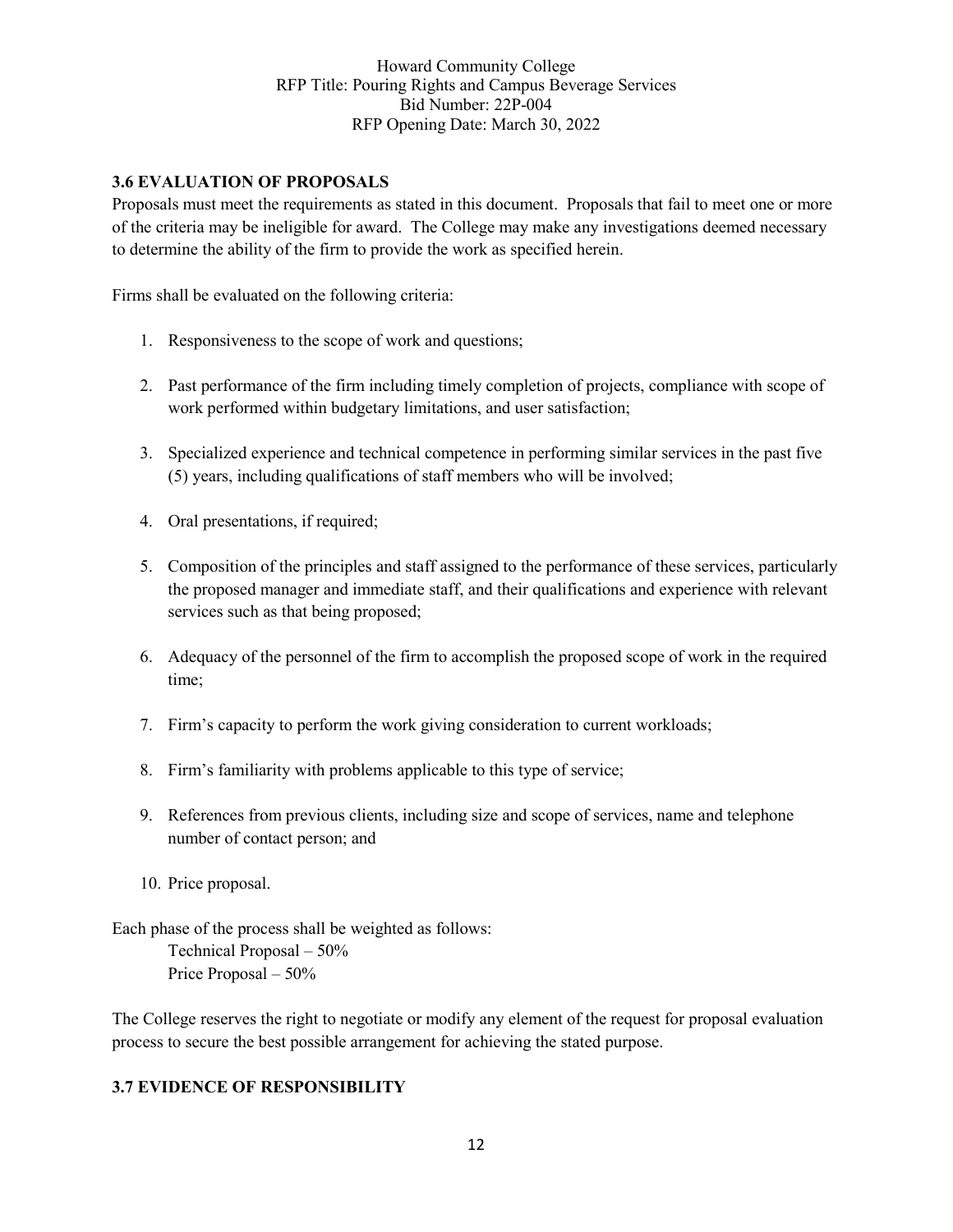Prior to the award of a contract pursuant to this RFP, the Procurement Officer may require Contractor to submit such additional information bearing upon Contractor's ability to perform the contract as the Procurement Officer deems appropriate. The Procurement Officer may also consider any information otherwise available concerning the financial, technical, and other qualifications or abilities of the Contractor. Quality of performance may also be determined through contracts or services provided to the College or to other entities. Quality of performance to other entities will be determined from reference checks when references are required. The determination of quality performance includes the Contractor's history of reasonable and cooperative behavior and commitment to customer satisfaction and the Contractor's businesslike concern for the interests of the customer. The College reserves the right to reject any proposal deemed not responsible or non-responsive.

#### **3.8 AWARD**

The contract will be awarded to the firm complying with all of the provisions and stated criteria of this RFP, subject to the availability of funding and provided that it is the best interest of Howard Community College to award the contract. The Offeror's response, the specifications, terms and exhibits of this RFP, and any other applicable documentation relating to this proposal will be incorporated into the contract.

Award may be in whole or in part, whichever is in the best interest of the College. The Board of Trustees reserves the right to waive any informalities in the selection and award process relating to this proposal.

In the College's sole discretion, the College may defer award of the contract for a period of up to one hundred and twenty (120) calendar days after opening of bids. If no award or other disposition is made, the expiration of the one hundred and twenty (120) calendar days will constitute rejection of all offers without further action by the College.

#### **3.9 PRICING**

The pricing offered on the Price Proposal must include all charges and costs (including shipping) incurred in the delivery of this procurement. No allowance will be made at a later date for additional charges due to the Offeror's omission. In addition, all Offerors must hold their proposed prices for 120 days after the price submittal date, but prior to contract award date.

#### **3.10 REJECTION**

The College reserves the right to reject any or all offers received as a result of this solicitation and readvertise for other proposals. Offers may also be rejected for any of the following reasons:

- a. Failure to meet the mandatory specifications and requirements;
- b. Failure to respond in a timely fashion to a request for additional information or data;
- c. Failure to supply appropriate and favorable client references;
- d. Financial instability of firm submitting the proposal;
- e. Failure of the firm to successfully negotiate a contract, if applicable;
- f. Submitting an incomplete price proposal page;
- g. Submitting a proposal that is not signed; or
- h. Failure to demonstrate that the Offeror is qualified to carry out the obligations of the contract and to implement and support the work specified herein.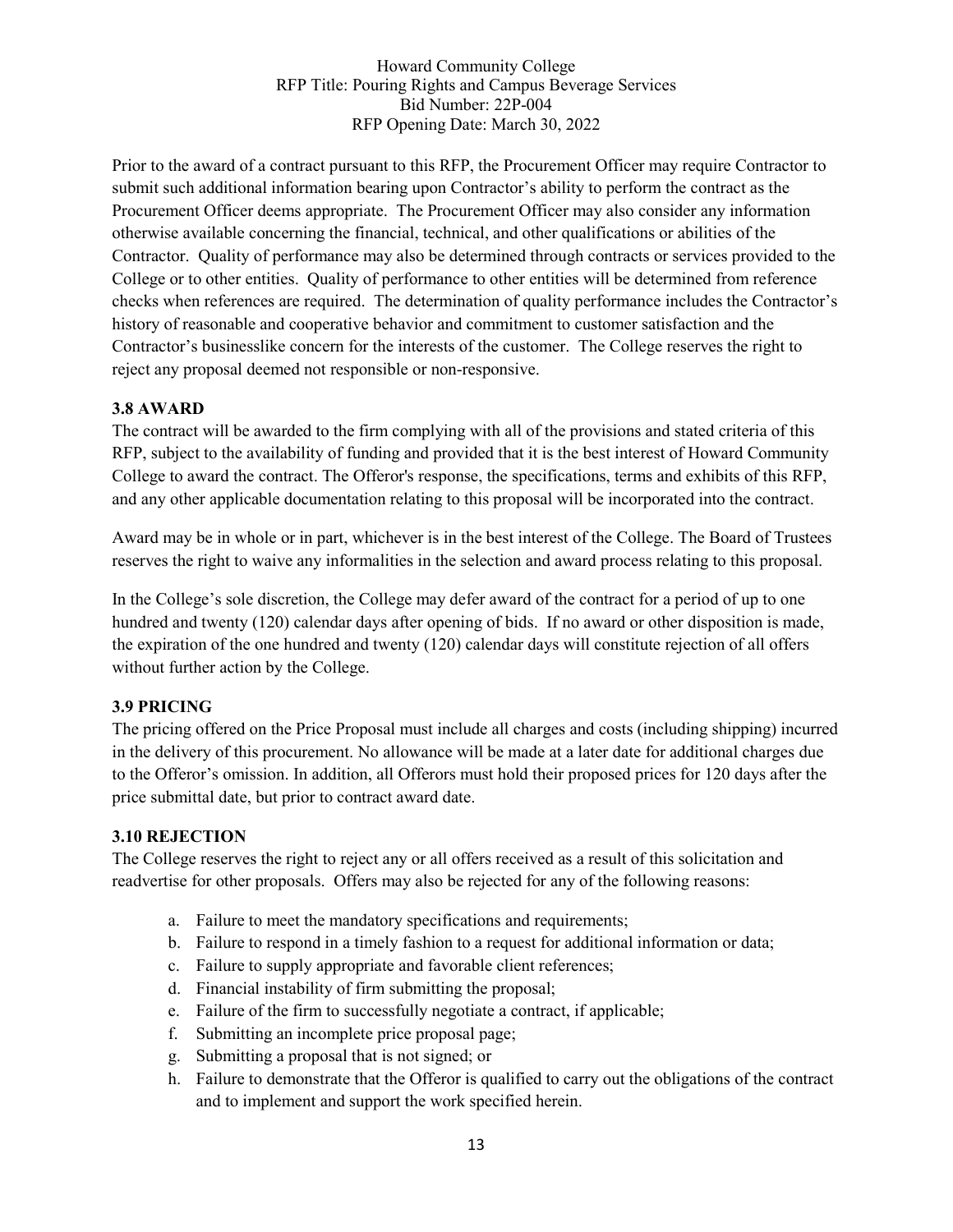#### **3.11 CONTRACT**

Offerors shall provide a draft sample contract with the proposal. By submitting a response to this Request for Proposals, Offerors acknowledge the acceptance of the College's terms and conditions and agrees to accept any requested modifications to the contract. If the College and the best evaluated proposer are unable to agree to final terms of a contract, the College reserves the right to terminate negotiations and proceed to the next best evaluated firm. The contract shall incorporate the terms of this RFP, as well as the response, into the contract. If there is any conflict between the terms and conditions of the contract and this RFP document, the terms and conditions of this RFP shall take precedence.

The initial term of contract will be for five (5) years. At the sole discretion of the College, the contract may be renewed for an additional three (3) one-year periods, in compliance with the contract, with the same terms and conditions of the original contract, and as long as funds are available for this purpose.

The College reserves the right to terminate the contract at any time upon sixty (60) calendar days written notice to the Contractor. As determined by the College, it will pay the Contractor's reasonable costs incurred prior to the termination. The College shall not reimburse for any anticipatory profits. In the event of termination, the Contractor may be required to provide the necessary best effort to transfer records and historical data to a superseding Contractor or to Howard Community College.

If this contract terminates for any reason, including termination for cause, convenience, or at the end of the term, and the Contractor is not awarded the next contract, the Contractor shall assist the College in the transition of services to the new firm as required. The College reserves the right to hold the payment of the final invoice for the Contractor until the completion of the successful transition.

All applicable Federal laws, State laws, County, local, and municipal ordinances, by-laws, and the orders, rules and regulations of all authorities having jurisdiction over this Work shall apply to the Contract throughout, and they will be deemed to be included in the Contract the same as though written out in full.

#### **3.12 PRICE ADJUSTMENTS**

Contract commissions are to remain fixed during entire term of the contract. Prices for the vending machines shall be reviewed by the College and the selected firm, as appropriate. Prices may increase for the machines only with the College's prior approval.

## **3.13 CHANGES TO THE CONTRACT**

The College may make any alterations, deviations, additions or omissions from the Request for Proposals documents which it deems to be in the best interest of the college without affecting the obligations of the Contractor or making void the contract. Any alterations, deviations, additions or omissions shall be processed as a change order.

#### **3.14 INSURANCE REQUIREMENTS**

The Contractor shall maintain in force at all times during the term of the contract, such insurance that will indemnify and hold harmless the College from Worker's Compensation and Public Liability claims for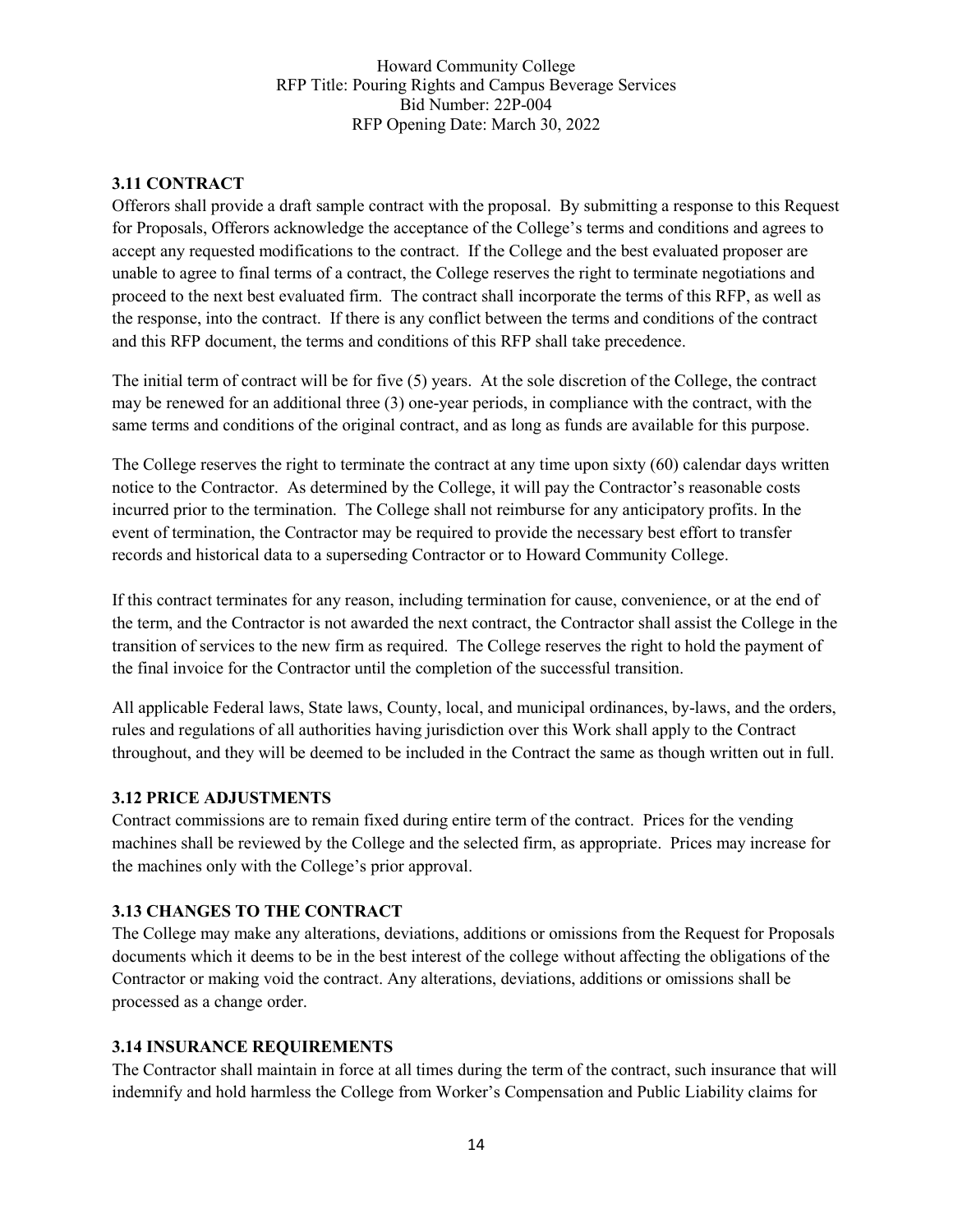property damage and personal injury, including death, which may arise from the Contractor's operations under the contract, or by anyone directly or indirectly employed by the Contractor. The Contractor's insurance will be with an insurance carried licensed to do business in the State of Maryland acceptable to the College, with the following minimum insurance coverage:

Comprehensive General Liability Insurance – Liability limits of One Million Dollars (\$1,000,000.00) each occurrence and Two Million Dollars (\$2,000,000) aggregate.

Comprehensive Business Automobile Liability Insurance – Liability limit of Five Hundred Thousand dollars (\$500,000) any one accident.

Worker's Compensation Insurance - Statutory coverage, including employer's liability coverage with a limit of at least One Hundred Thousand dollars (\$100,000.00).

At the time this contract is made, the Contractor shall provide the College with evidence of payment in full of the above insurance coverage throughout the entire term of this contract. Any request for extension of time for this contract shall also include evidence of payment in full of the above insurance coverage through the entire term of the extension of term for this contract.

The Contractor shall furnish the College with a certificate of insurance as evidence of the required coverage. Such insurance shall specifically identify the materials and equipment, and shall name the College and Howard County, Maryland as an additional insured.

In the event that the Contractor's insurance is terminated, the Contractor shall immediately obtain other coverage; any lack of insurance shall be grounds for immediate termination of the contract.

## **3.15 CONFIDENTIALITY OF DATA**

All financial, statistical, personal, technical and other data and information which are designated confidential by the College and not otherwise subject to disclosure, and made available to the Contractor in order to carry out this Contract, or which become available to the Contractor in carrying out this Contract, shall be protected by the Contractor using the same level of care in preventing unauthorized disclosure or use of the confidential information that the Contractor takes to protect its own information of a similar nature, but in no event, less than reasonable care. The Contractor shall not be required under the provision of this clause to keep confidential any data or information that is or becomes publicly available, is already rightfully in the Contractor's possession, is independently developed by the Contractor outside the scope of this Contract, or is rightfully obtained from third parties.

## **3.16 COOPERATIVE PURCHASE**

The College reserves the right to extend all of the terms, conditions, specifications, and unit or other prices of any contract resulting from this Request for Proposals to any and all public bodies, subdivisions, school districts, community colleges, colleges, and universities. This is conditioned upon mutual agreement of all parties pursuant to special requirements, which may be appended thereto. The College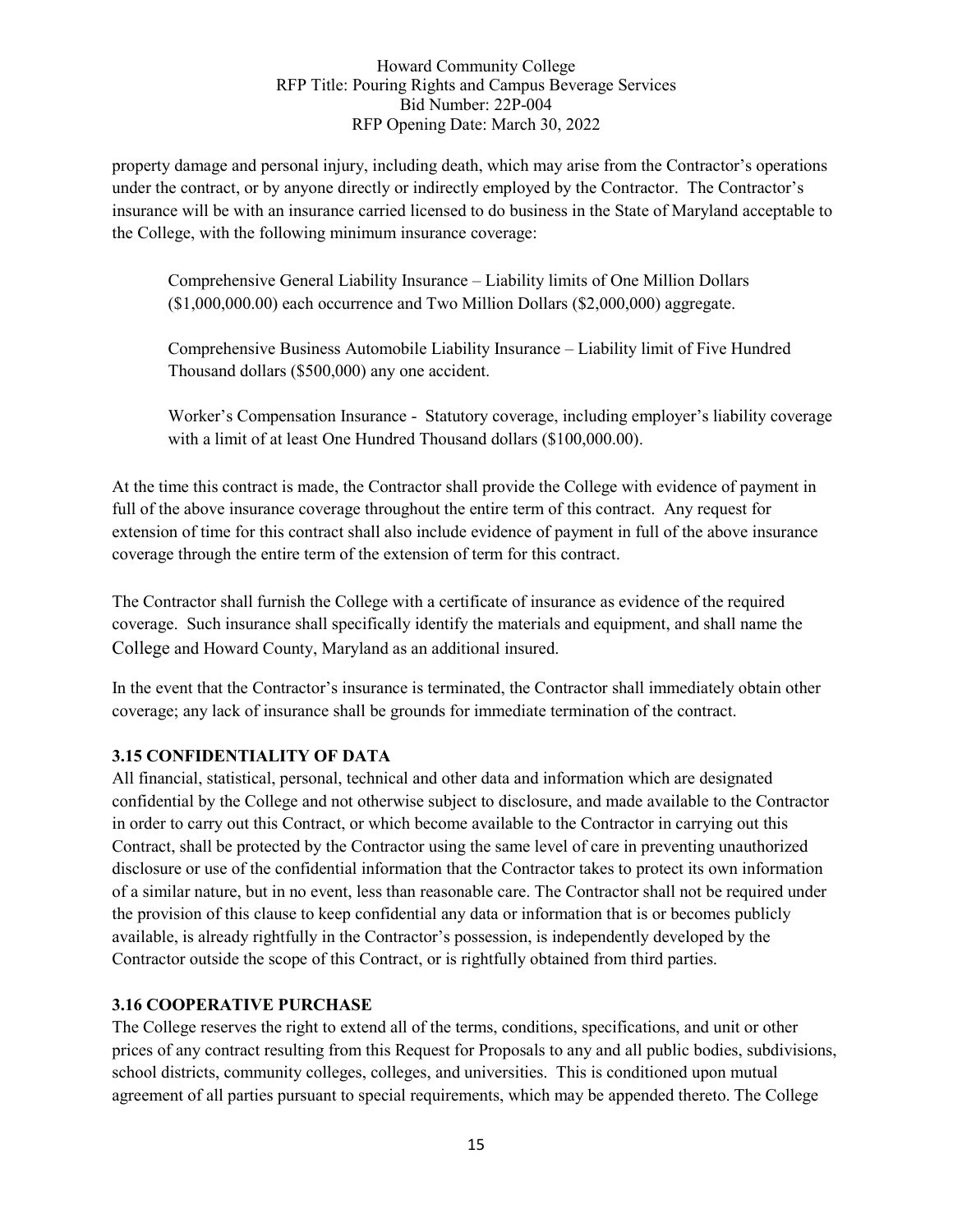assumes no authority, liability or obligation, on behalf of any other public entity that may use any contract resulting from this RFP. All purchases and payment transactions will be made directly between the Contractor and the requesting entity. Any exceptions to this requirement must be specifically noted in the proposal response.

## **3.17 SUBCONTRACTORS**

Offerors must submit the names and addresses of all subcontractors to be retained for this project. The College reserves the right to reject.

#### **3.18 MINORITY PARTICIPATION**

It is the policy of Howard Community College to strongly encourage minority business enterprises (MBE) to provide goods and services for the performance of College functions. Within the evaluation, Offerors can achieve higher consideration if they are a minority business enterprise or demonstrate an effort to achieve a minimum of 25% of the subcontractors or vendors anticipated to be retained by the Offeror for the College's project. Minority businesses include non-profit entities organized to promote the interests of handicapped persons, and firms that are 51% owned and controlled by a member of socially or economically disadvantaged minority groups, which include: African-Americans, Hispanics, American Indians, Alaska natives, Asians, Pacific Islanders, women, and the mentally or physically disabled.

#### **3.19 PROCUREMENT REGULATIONS**

This Request for Proposals and any resulting contract shall be governed by §§16-311 through 16-314 of the Education Article of the Annotated Code of Maryland.

## **3.20 MISSION, VISION, AND VALUES**

Howard Community College believes that a key characteristic of performance excellence is a strong foundation and understanding of an organization's mission, vision and value statements. The College's statements are as follows:

Mission: providing pathways to success Vision: a place to discover greatness in yourself and others Values: innovation, nurturing, sustainability, partnerships, integrity, respect, excellence, service

The College expects all Contractors to support the College's mission, vision and values by fostering these concepts in their work on campus.

#### **3.21 SMOKE AND TOBACCO-FREE**

Howard Community College is a smoke and tobacco free environment. Use of tobacco products is prohibited in all college owned, lease, and controlled properties including parking lots and garages, and at all college-sponsored activities. Smoking is prohibited in vehicles. This use prohibition extends to Contractors, employees, agents, subcontractors and vendors.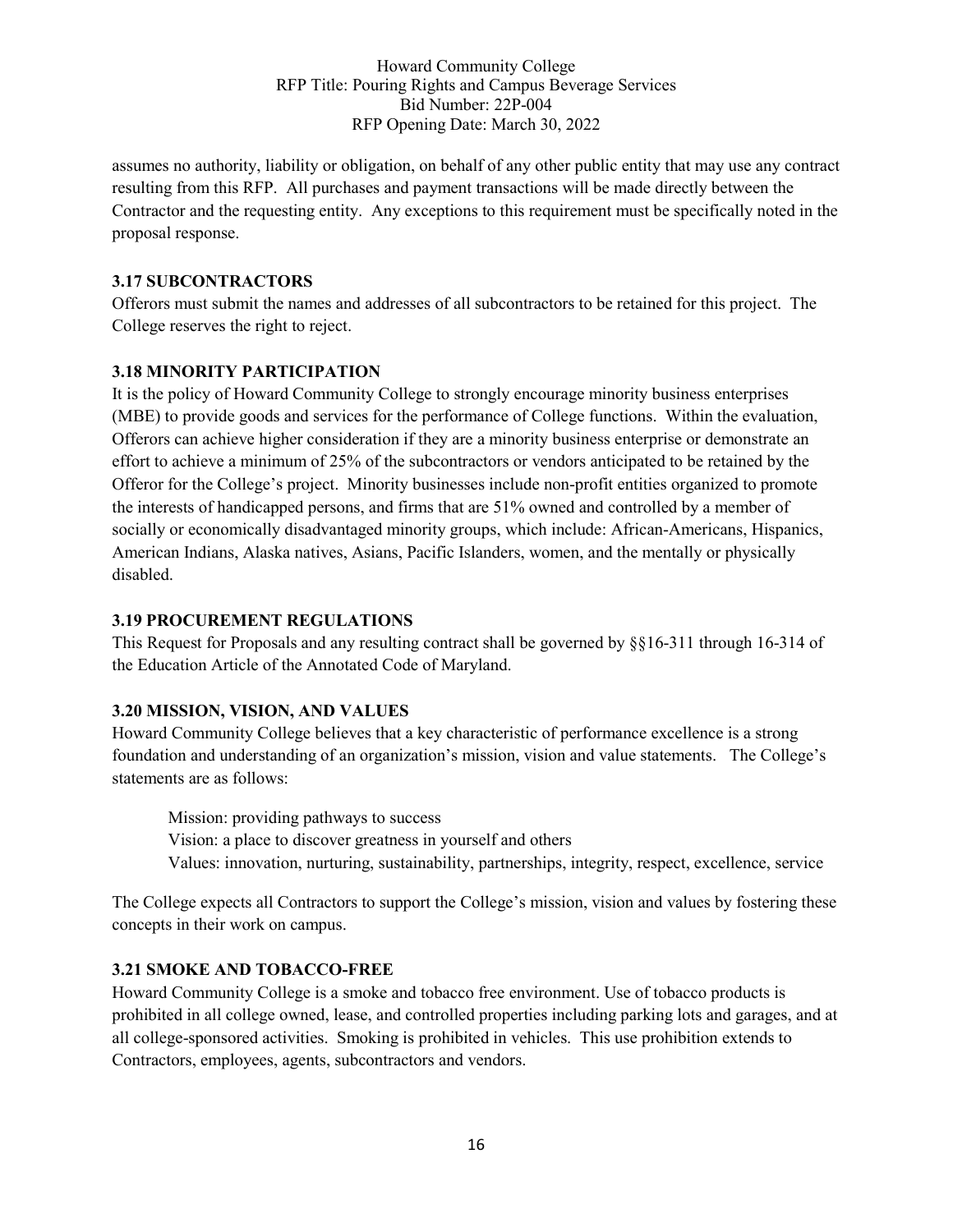#### **3.22 EMPLOYMENT OF SEX OFFENDERS**

The State of Maryland requires certain sex offenders to register with the State and with the local law enforcement agency in the county in which they will reside, work, or attend school. Howard Community College is also subject to a number of Federal laws requiring disclosure of registered sex offenders enrolled or employed at institutions of higher education. Additionally, the College provides a number of programs throughout the main campus that involve minor children, including the Children's Learning Center and Kids on Campus. As a result, if a sex offender, as determined by the definitions contained in the Criminal Law Article of the Annotated Code of Maryland, is employed by the awarded bidder, the awarded bidder is prohibited from assigning that employee to perform any type of service on the main campus. Violation of this provision may result in Termination for Cause of the contract.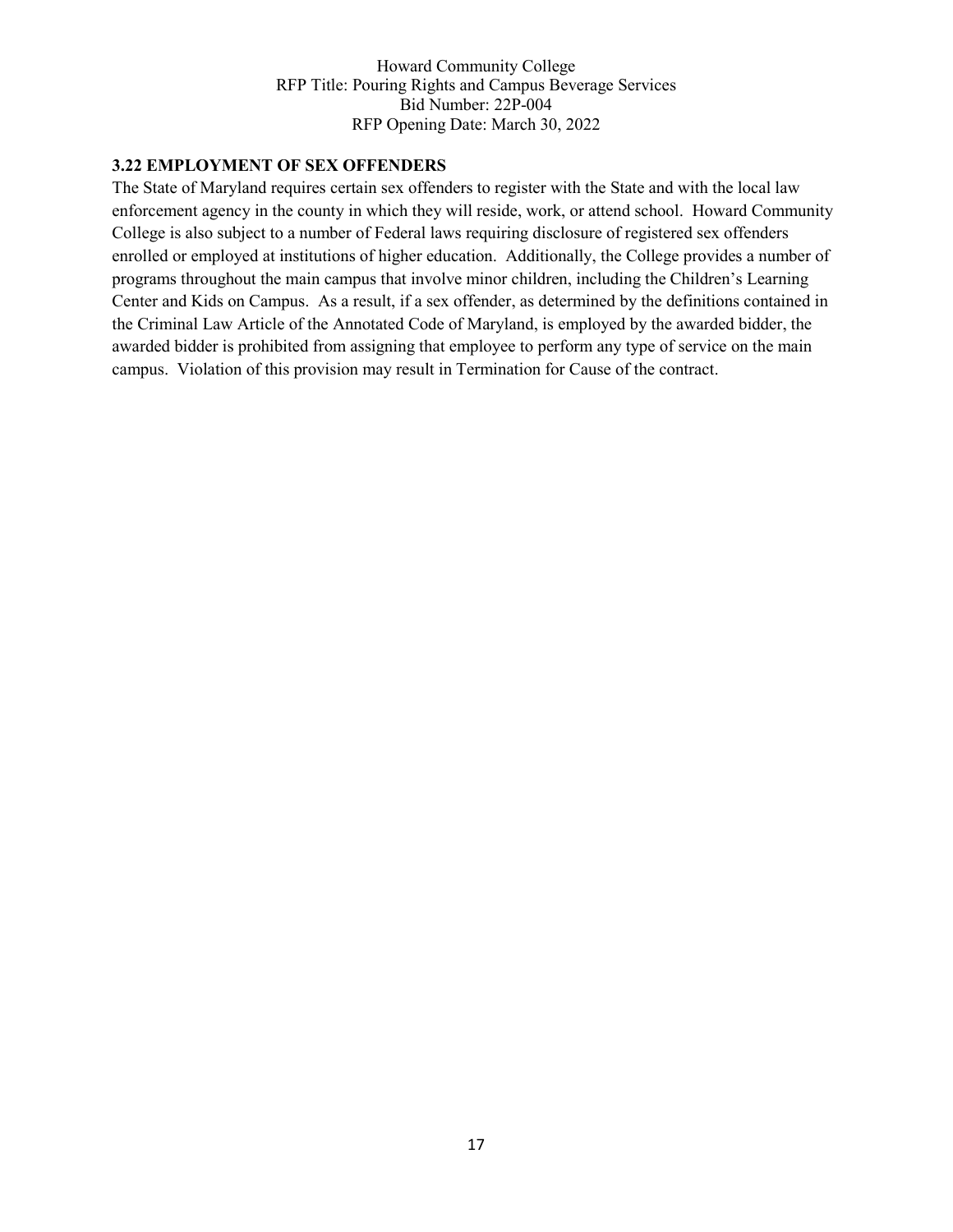# **PRICE PROPOSAL**

To: Howard Community College

Re: 22P-004 – Pouring Rights and Campus Beverage Vending Services

From:

**(Company's Name)**

The undersigned ("Contractor") hereby submits this Price Proposal for providing beverage vending services and receive sole pouring rights at Howard Community College. It is understood that the College will be the sole judge as to the acceptance of the offers and award of the contract. All work shall be completed in accordance with the accompanying Specifications for the amount listed below as applicable in accordance with the terms of the RFP Documents**.** By submitting this price proposal, Contractor agrees to be bound by the College's General Terms and Conditions and comply with all insurance mandates.

#### **Beverage Vending Service**

#### **Commission rate on monthly gross sales**

| 20 oz. bottle soda  | $\frac{0}{0}$ |
|---------------------|---------------|
| 20 oz. bottle water | $\frac{0}{0}$ |
| 12 oz. can soda     | $\frac{0}{0}$ |
| Juice/tea/other     | $\frac{0}{0}$ |
| Energy drinks       | $\frac{0}{0}$ |
| Other               | $\frac{0}{0}$ |
| Other               | $\frac{0}{0}$ |

#### **Sole Pouring Rights**

**Financial Incentives**, such as annual contribution to Howard Community College Foundation

\$\_\_\_\_\_\_\_\_\_\_\_\_\_ per year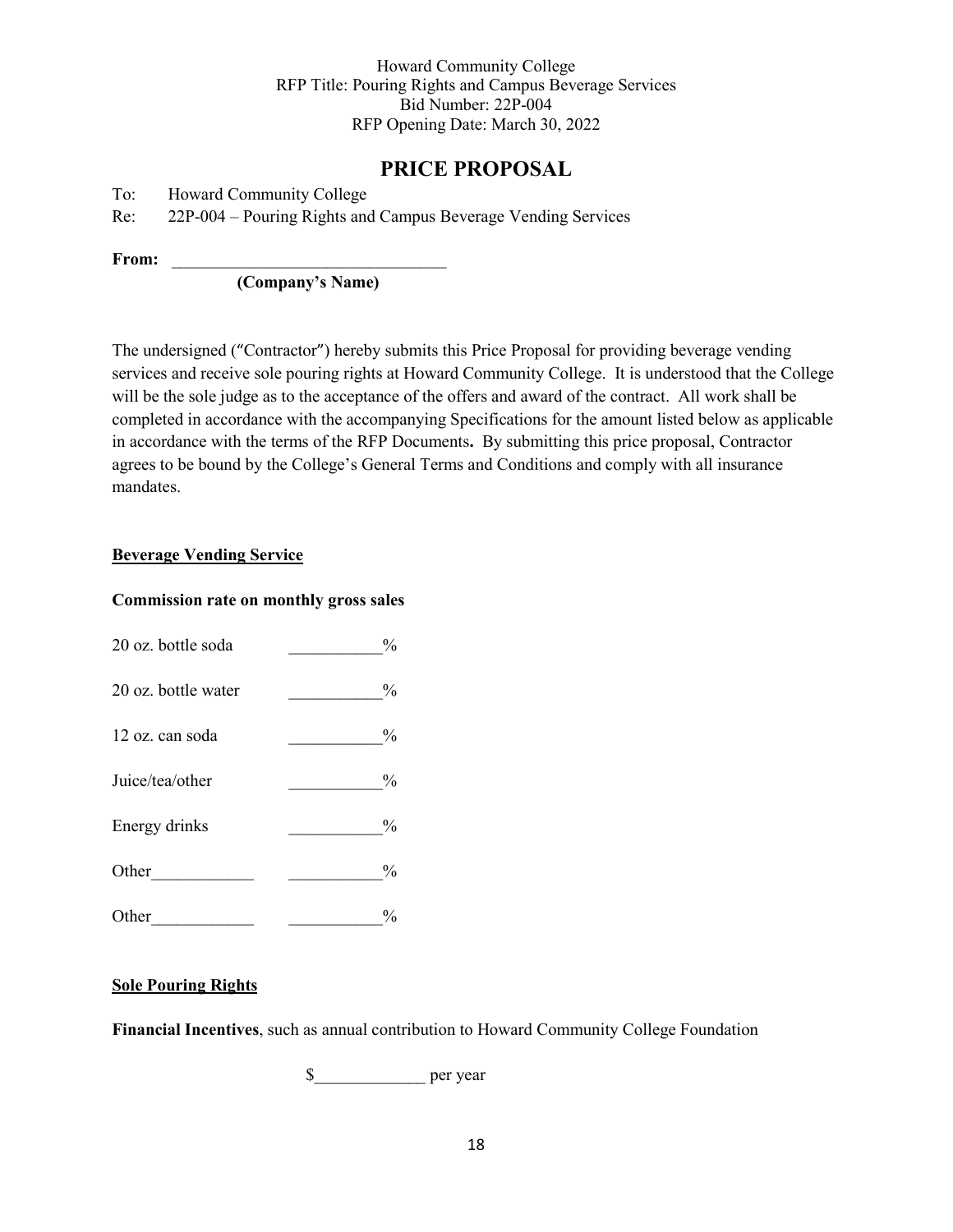$\mathcal{L}_\text{max}$  , and the contribution of the contribution of the contribution of the contribution of the contribution of the contribution of the contribution of the contribution of the contribution of the contribution of t

\_\_\_\_\_\_\_\_\_\_\_\_\_\_\_\_\_\_\_\_\_\_\_\_\_\_\_\_\_\_\_\_\_\_\_\_\_\_\_\_\_\_\_\_\_\_\_\_\_\_\_\_\_\_\_\_\_\_\_\_\_\_\_\_\_\_\_\_\_\_\_\_

 $\mathcal{L}_\text{max}$  , and the contribution of the contribution of the contribution of the contribution of the contribution of the contribution of the contribution of the contribution of the contribution of the contribution of t

**Other Incentives** (list and clearly explain)

*By signing below, your firm agrees to provide said services as specified and that those services shall be provided or performed in accordance with the RFP specifications, stipulations and terms and conditions specified and that your firm has read and agrees to the College terms, conditions, stipulations, and specifications and any College approved or authorized exceptions, and that your firm will adhere to said terms and conditions in any contract resulting.*

*It is understood that the proposed price will be firm for a period of one hundred (120) calendar days from the deadline for receipt of proposals and that if the undersigned be notified of acceptance of this price within this time period, the firm shall execute a contract for the above stated compensation. Failure to properly and completely fill in all blanks may be a cause for rejection of this Price Bid.*

Company Name Printed Name

Title Authorized signature and date

Address Phone number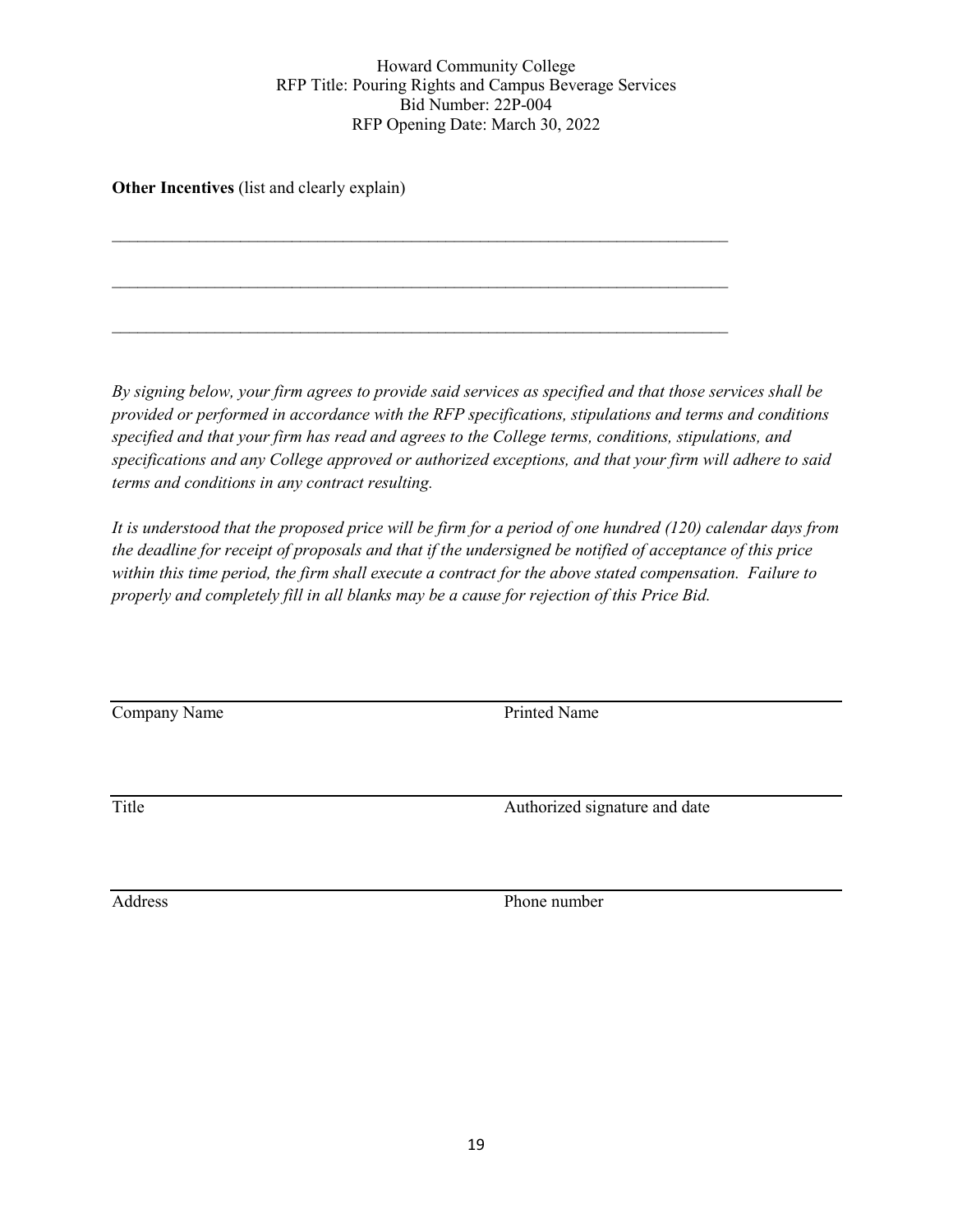# **REFERENCES**

The Offeror shall list at least three projects of a similar scope. The College may only be included as one (1) of the three required references. The referenced work shall have been completed in the last 5 years. Provide a brief description of the scope of work. Use separate sheets if necessary and include with submission. Offerors must make sure references and contact persons are current. If the College is unable to contact a reference as a result of outdated information, the College reserves the right to regard that reference as an unfavorable reference.

#### Reference 1

| Institution name |  |
|------------------|--|
| Street address   |  |
| City, State, Zip |  |
| Contact person   |  |
| Title            |  |
| Telephone #      |  |
| Email address    |  |
| Service dates    |  |

#### Reference 2

| Institution name |  |
|------------------|--|
| Street address   |  |
| City, State, Zip |  |
| Contact person   |  |
| Title            |  |
| Telephone #      |  |
| Email address    |  |
| Service dates    |  |

#### Reference 3

| Institution name |  |
|------------------|--|
| Street address   |  |
| City, State, Zip |  |
| Contact person   |  |
| Title            |  |
| Telephone #      |  |
| Email address    |  |
| Service dates    |  |

Please note: References listed must be able to confirm the Offeror's ability to provide the services requested in this RFP document.

References submitted by:

Company name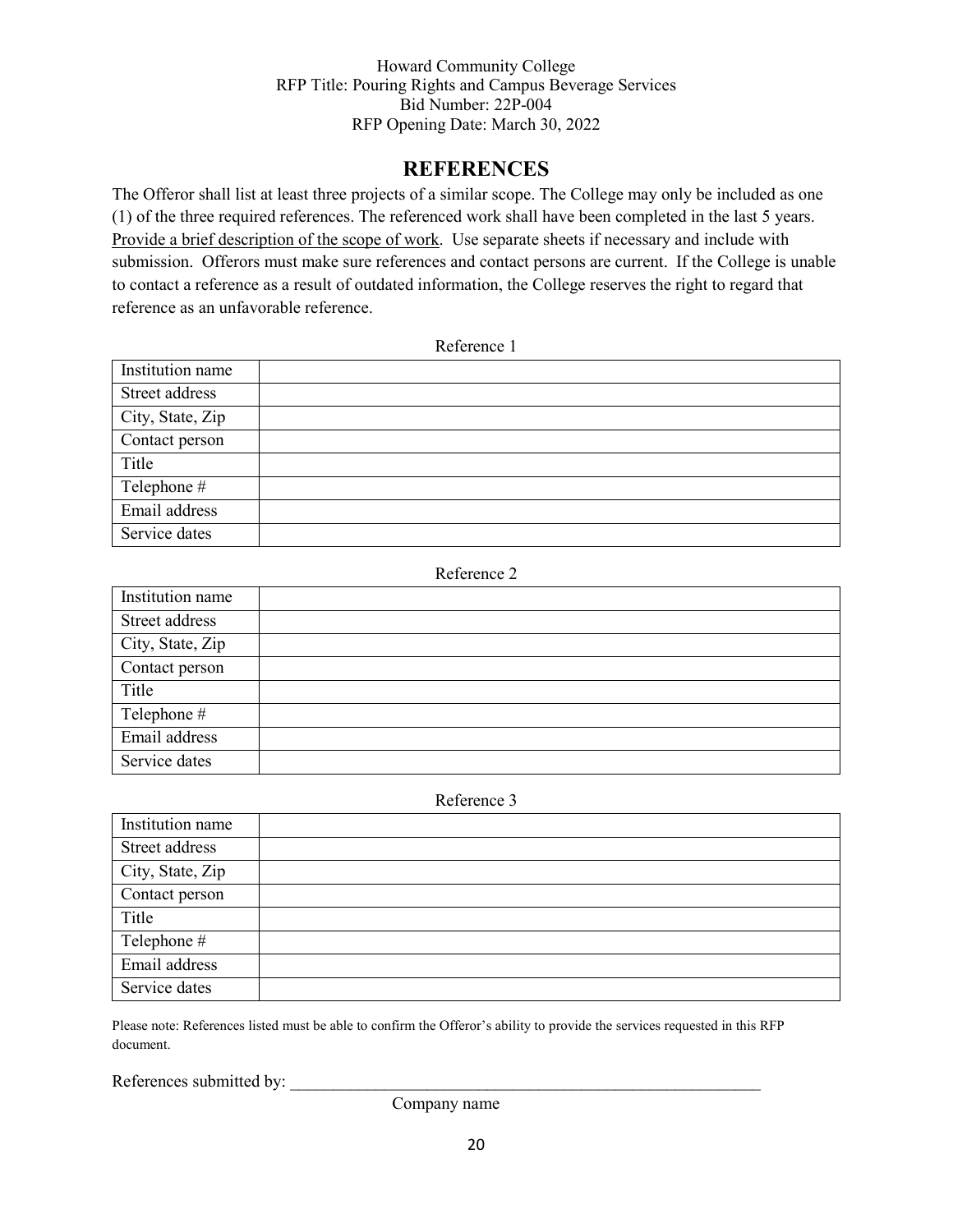# **AFFIDAVIT OF ACCURACY FORM**

The undersigned swears or affirms under the penalty of perjury and upon personal knowledge that the contacts of this Technical Proposal are true and correct.

| Name of Company  | Representative/Title<br>(Signature)  |  |
|------------------|--------------------------------------|--|
| Address          | Representative/Title<br>(Print/Type) |  |
| Telephone number | Date                                 |  |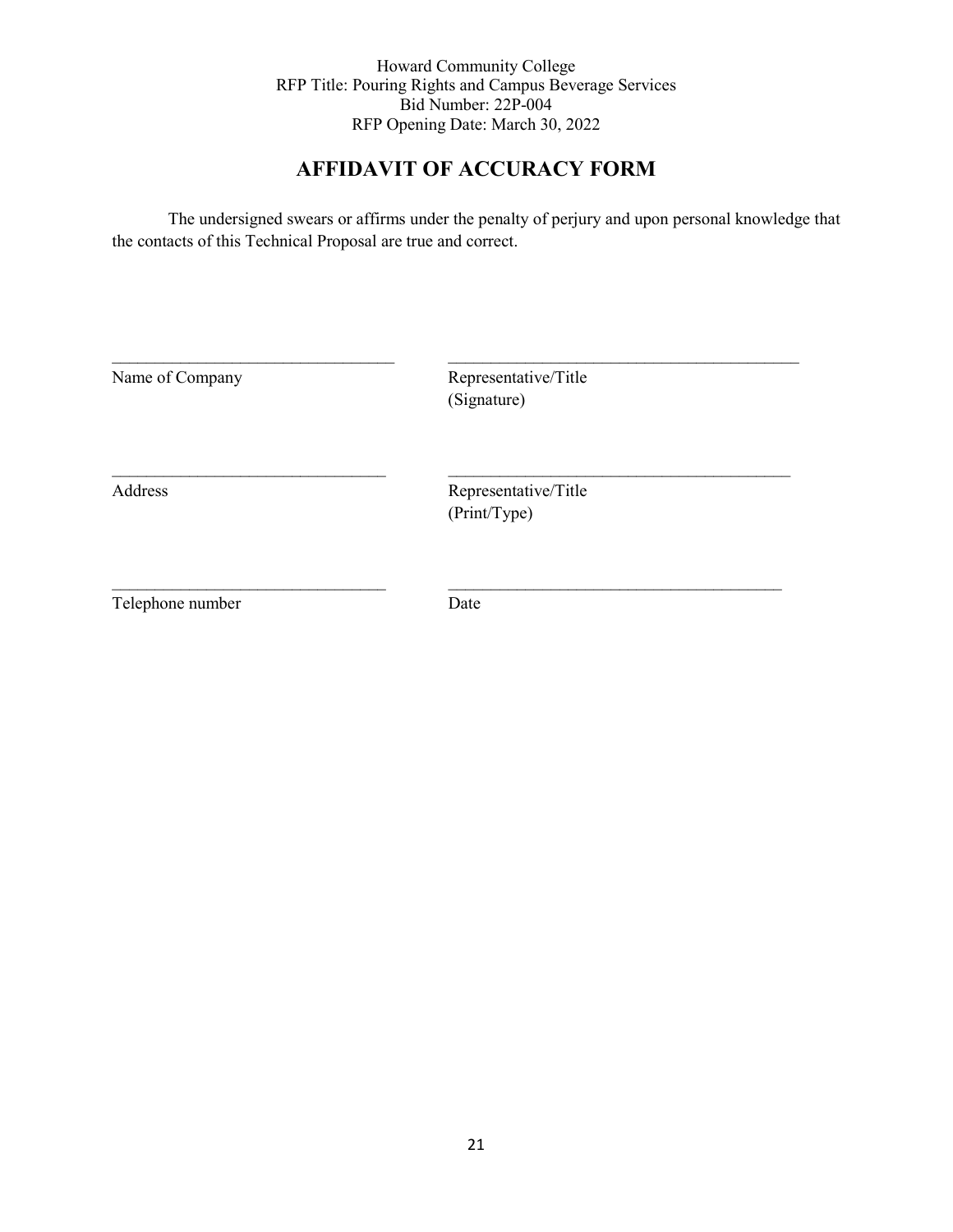## **CONTRACTOR INFORMATION FORM**

The undersigned agrees to furnish and deliver the above goods and services in accordance with the specifications issued, and subject to all terms, conditions, and requirements in the solicitation, and in the various bid documents.

(Printed name of Company)

 $\mathcal{L}_\text{max}$  , where  $\mathcal{L}_\text{max}$  and  $\mathcal{L}_\text{max}$  and  $\mathcal{L}_\text{max}$ 

Provide the name and title of the person with legal authority to sign on behalf of the Contractor. If the title of the individual is not "President" or "Vice President", provide verification of the signature authority with your submittal.

Name of Company Signatory (Printed): \_\_\_\_\_\_\_\_\_\_\_\_\_\_\_\_\_\_\_\_\_\_\_\_\_\_\_\_\_\_\_\_\_\_\_\_\_\_\_\_\_\_\_ Title of Company Signatory (Printed):

Please list any exceptions taken to any terms and conditions listed in the bid. Please note any exceptions taken that may affect the award of a contract or purchase order:

Please provide the following information:

| Company Name:   | Corporation $(y/n)$ : |
|-----------------|-----------------------|
| Federal Tax Id: | Years in Business:    |
| Street Address: | City:                 |
|                 | State, Zip            |

Office phone number: \_\_\_\_\_\_\_\_\_\_\_\_\_\_\_\_\_\_\_\_\_\_ Fax number: \_\_\_\_\_\_\_\_\_\_\_\_\_\_\_\_\_\_ Cell phone number: \_\_\_\_\_\_\_\_\_\_\_\_\_\_\_\_\_\_\_\_\_\_\_\_ Email address: \_\_\_\_\_\_\_\_\_\_\_\_\_\_\_\_\_ Contact Person: \_\_\_\_\_\_\_\_\_\_\_\_\_\_\_\_\_\_\_\_\_\_\_\_\_\_\_ Title: \_\_\_\_\_\_\_\_\_\_\_\_\_\_\_\_\_\_

| Corporation $(y/n)$ : |
|-----------------------|
| Years in Business:    |
|                       |
| State, Zip            |
|                       |
|                       |

| rax number:    |  |
|----------------|--|
| Email address: |  |
| Title:         |  |

Minority Contractor: \_\_\_\_\_ (yes) \_\_\_\_\_\_ (no) If yes, please specify minority classification

Company name Name Title Authorized signature and date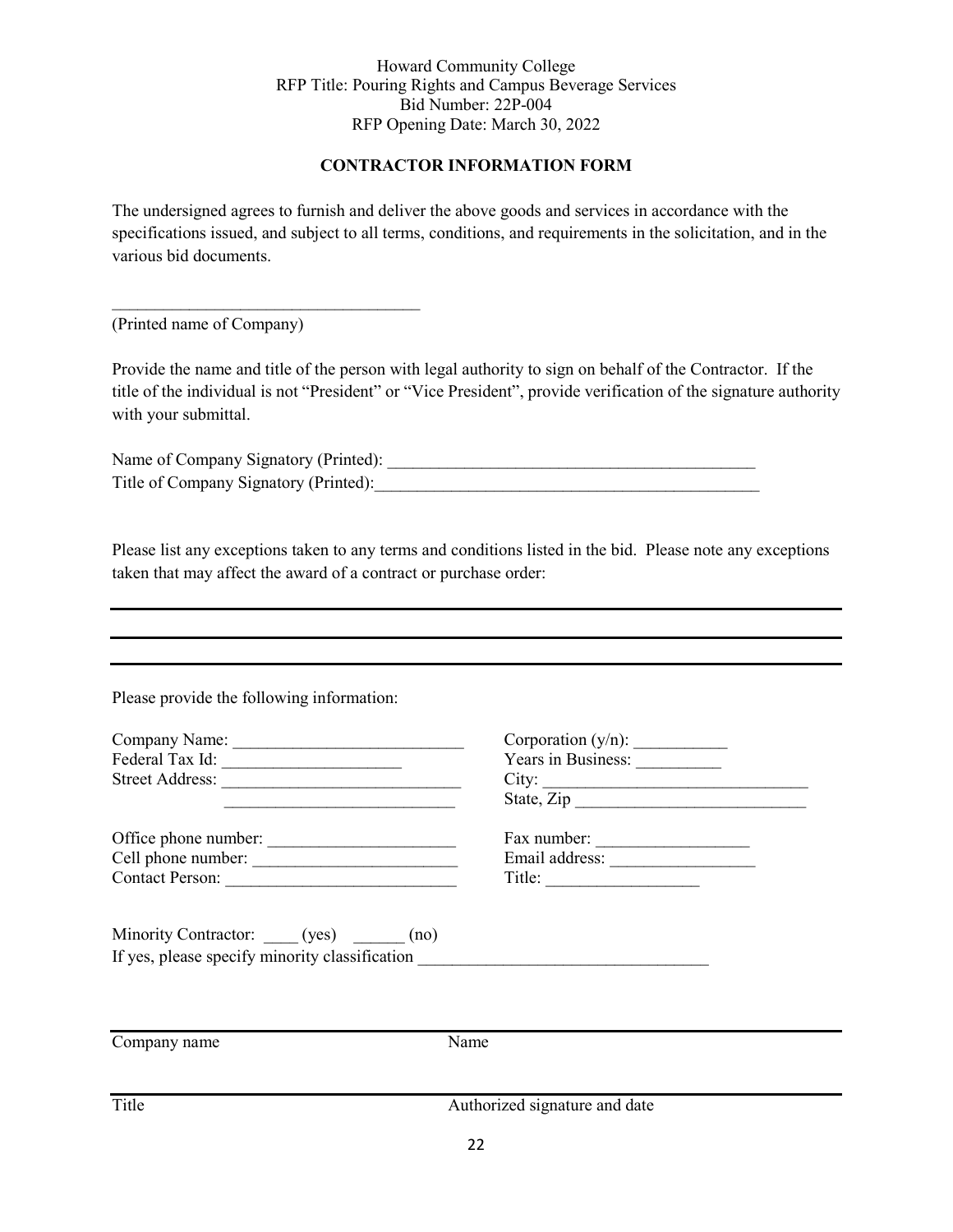# **ACKNOWLEDGEMENT OF ADDENDA**

| We,      |     |         | acknowledge receipt of the following |
|----------|-----|---------|--------------------------------------|
| addenda: |     |         |                                      |
|          | No. | , Dated |                                      |
|          |     |         |                                      |
|          | No. | , Dated |                                      |
|          | No. | , Dated |                                      |

PLEASE SIGN BELOW TO ACKNOWLEDGE RECEIPT OF ADDENDUM AND RETURN WITH TECHNICAL PROPOSAL.

Company name Name

Date Authorized signature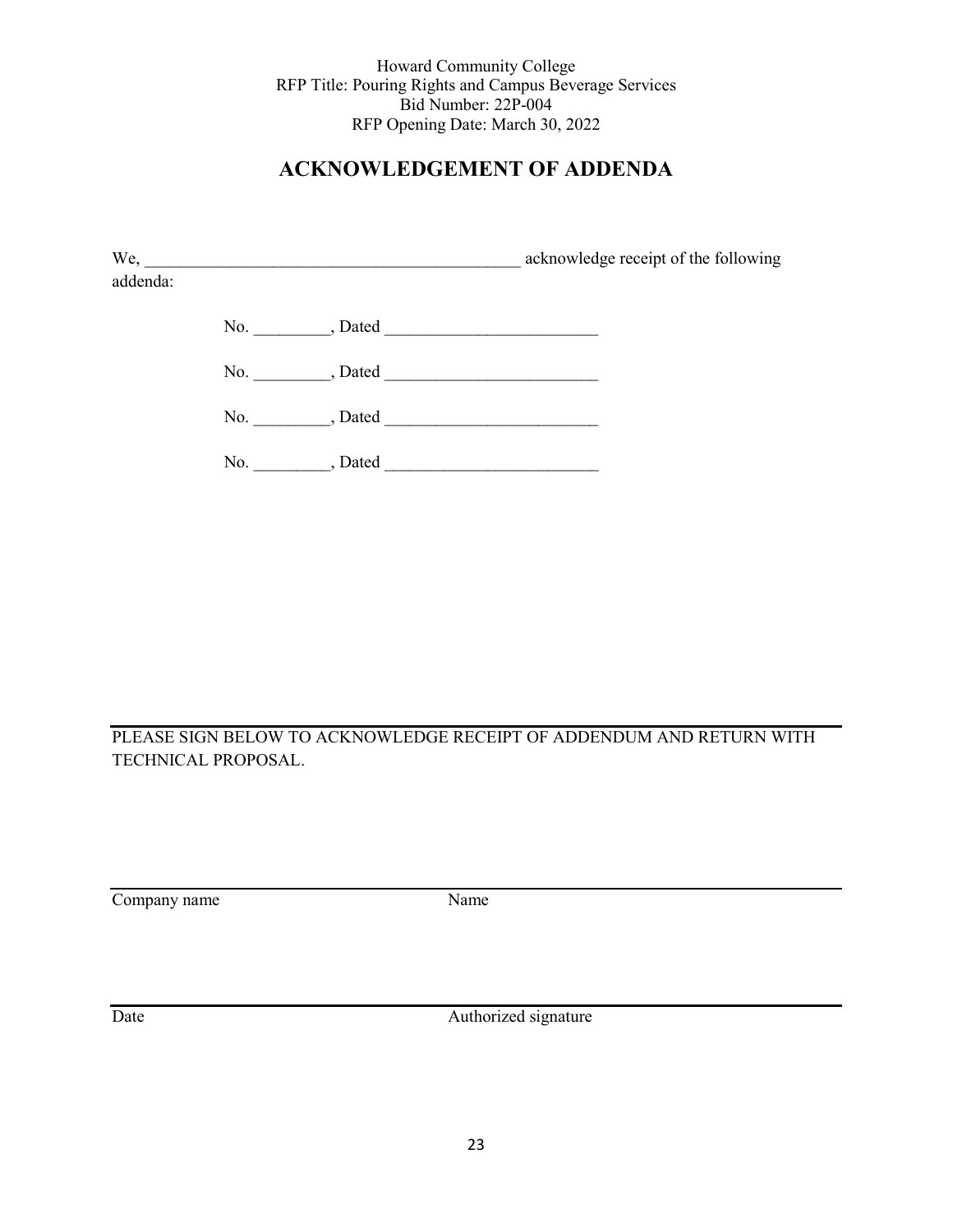#### **MINORITY PARTICIPATION FORM**

#### **BIDDERS SHALL COMPLETE THE FOLLOWING:**

I HEREBY REPRESENT THAT OUR/MY FIRM IS

 $\mathcal{L}_\text{max}$  , and the contract of the contract of the contract of the contract of the contract of the contract of the contract of the contract of the contract of the contract of the contract of the contract of the contr

\_\_\_\_\_\_\_\_\_\_\_\_\_\_\_\_\_\_\_\_\_\_\_\_\_\_\_\_\_\_\_\_\_\_\_\_\_\_\_\_\_\_\_\_\_\_\_\_\_\_\_\_\_\_\_

\_\_\_\_\_\_\_\_\_\_\_\_\_\_\_\_\_\_\_\_\_\_\_\_\_\_\_\_\_\_\_\_\_\_\_\_\_\_\_\_\_\_\_\_\_\_\_\_\_\_\_\_\_\_\_

IS NOT\_\_\_\_\_\_\_

A MINORITY BUSINESS FIRM AS INDICATED BELOW (check all that apply):

African-American \_\_\_\_\_\_ Hispanic \_\_\_\_\_ Asian/Pacific Islander \_\_\_\_\_ American Indian/Alaska native Disabled Female

I HEREBY REPRESENT THAT OUR/MY FIRM IS \_\_\_ IS NOT \_\_\_\_ COMMITTED TO DEMONSTRATING AN EFFORT TO ACHIEVE A MINIMUM MBE PARTICIPATION LEVEL OF 25%.

I hereby certify that the above information is true and correct, to the best of my knowledge and belief.

Firm Name

Signed Date

Type or Print Name

Title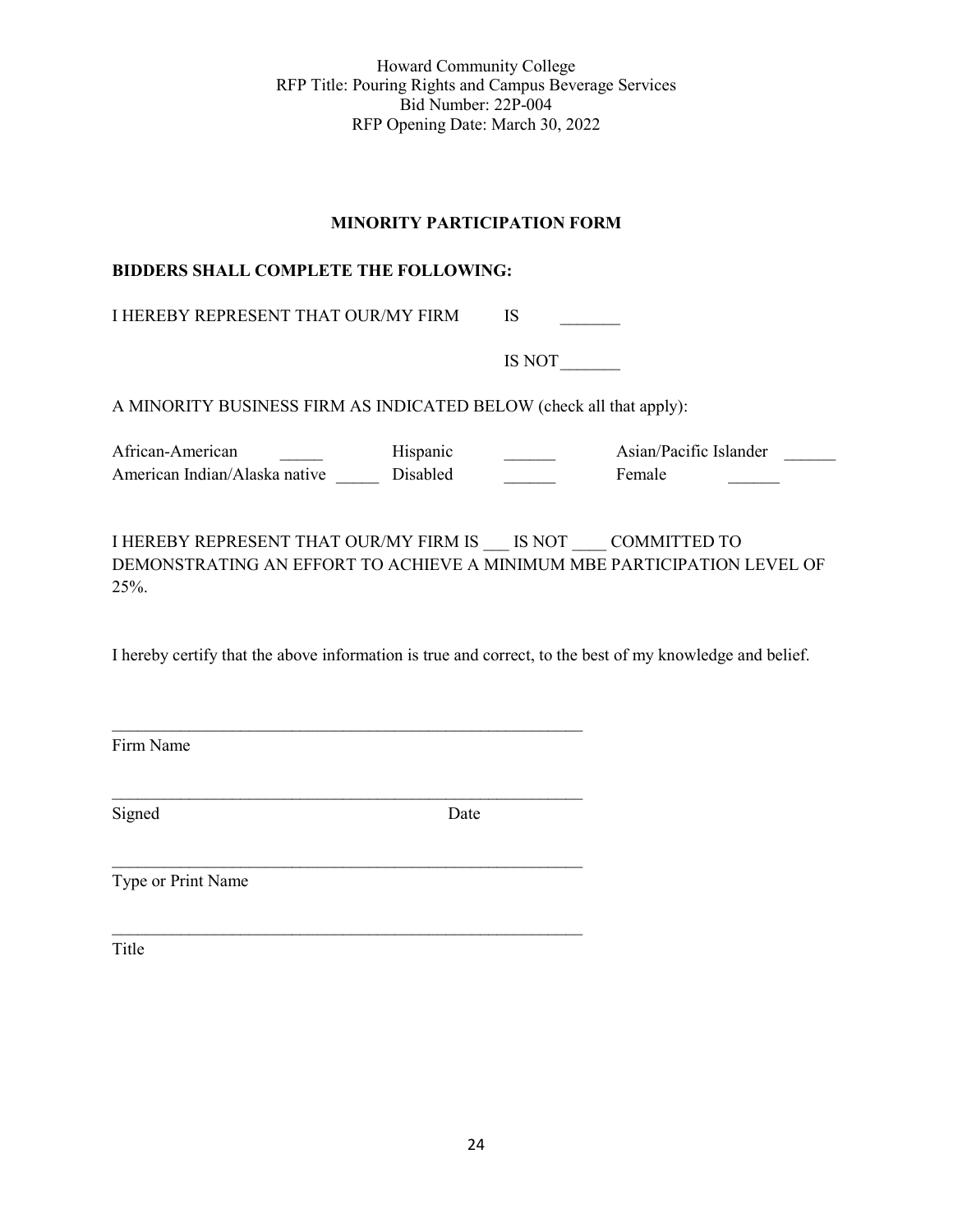# **CONFLICT OF INTEREST STATEMENT**

The undersigned hereby affirms and attests that to the best of my knowledge, no trustee, employee, spouse, parent, child, brother or sister of the trustee or employee, own assets in this business, and of this date are also employed by Howard Community College.

| Company:              |  |
|-----------------------|--|
| Authorized signature: |  |
| Printed name:         |  |
| Title:                |  |
| Date:                 |  |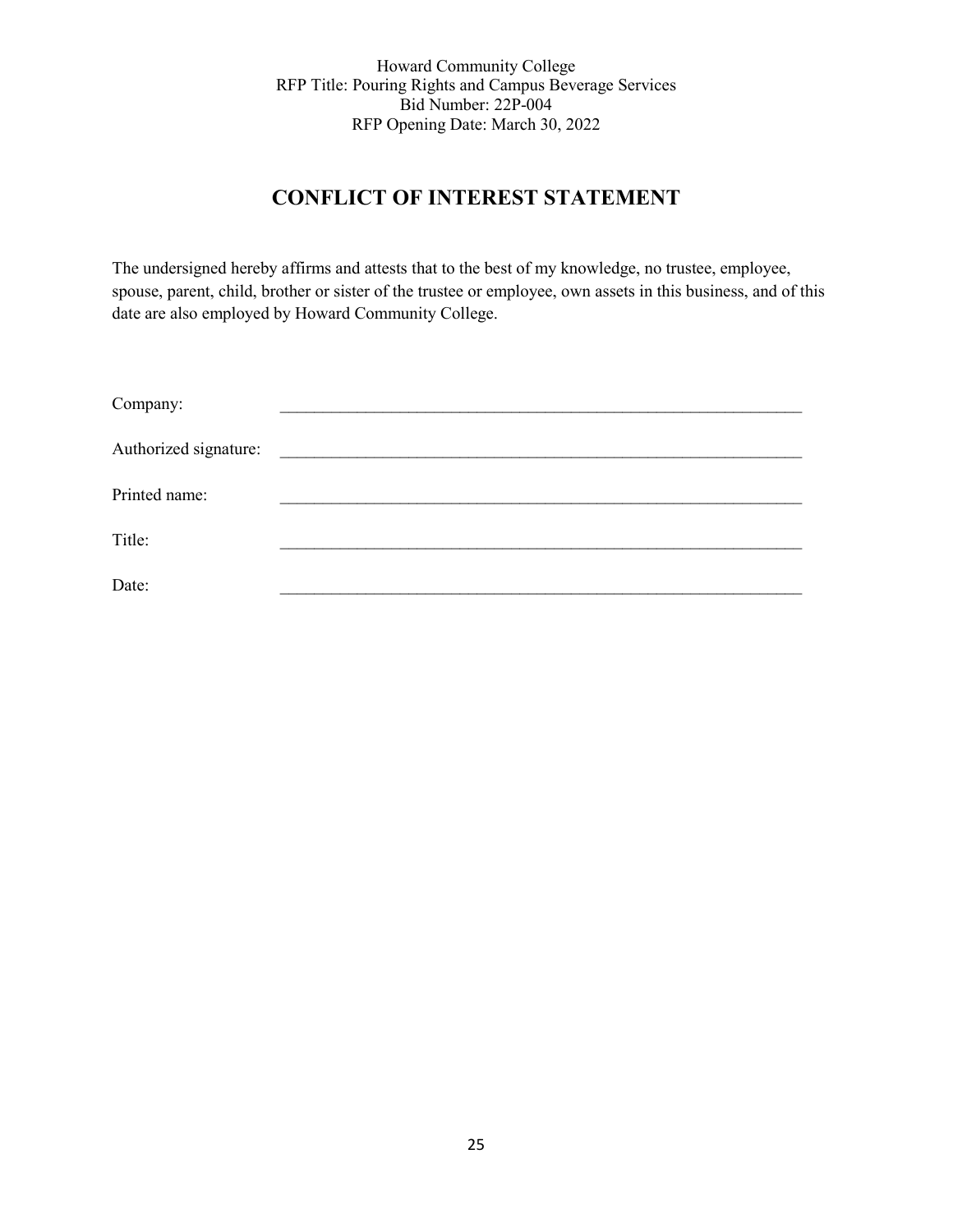# **ETHICS STATEMENT**

In compliance with the Public Ethics Law contained in the Annotated Code of Maryland, Title 5 of the General Provisions Article, I hereby affirm that no employee of or representative for our company assisted the College in the drafting of specifications, requirements, statements of work, invitation for bids or request for proposals for this procurement, nor did any individual or company who assisted in such drafting assist or represent this company, directly or indirectly, in submitting a bid or proposal for this procurement.

| Firm:                 |                                                                   |
|-----------------------|-------------------------------------------------------------------|
| Authorized signature: | <u> 1980 - Jan Samuel Barbara, margaret e populari (h. 1918).</u> |
| Printed name:         |                                                                   |
| Title:                |                                                                   |
| Date:                 |                                                                   |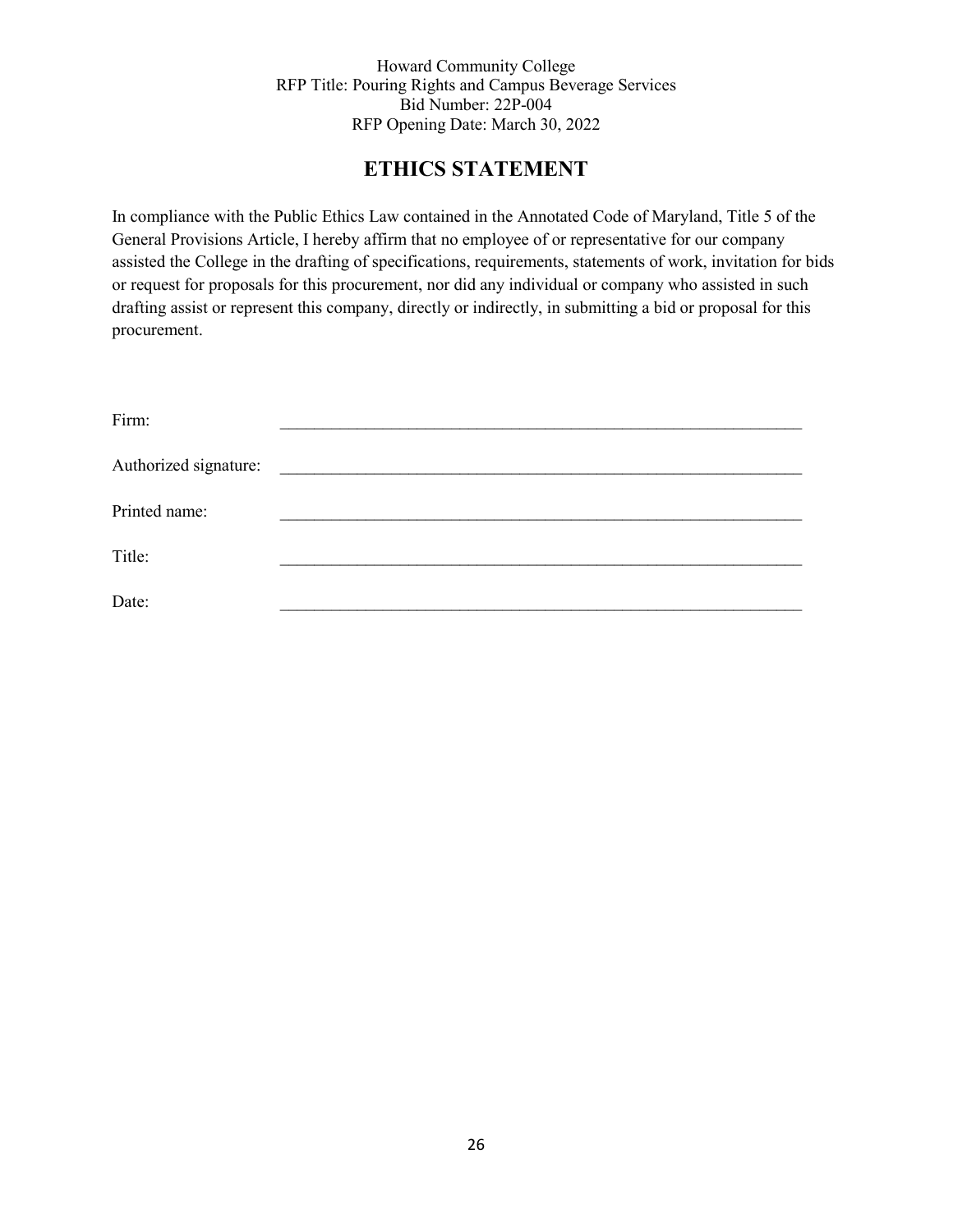#### **BID/PROPOSAL AFFIDAVIT**

#### A. AUTHORIZED REPRESENTATIVE

# I HEREBY AFFIRM THAT:<br>I am the (title)

and the duly authorized representative of (business) and that I possess the legal authority to make this Affidavit on behalf of myself and the business for which I am acting.

#### B. CERTIFICATION REGARDING COMMERCIAL NONDISCRIMINATION

The undersigned bidder hereby certifies and agrees that the following information is correct: In preparing its bid on this project, the bidder has considered all proposals submitted from qualified, potential subcontractors and suppliers, and has not engaged in "discrimination" as defined in §19-103 of the State Finance and Procurement Article of the Annotated Code of Maryland. "Discrimination" means any disadvantage, difference, distinction, or preference in the solicitation, selection, hiring, or commercial treatment of a vendor, subcontractor, or commercial customer on the basis of race, color, religion, ancestry, or national origin, sex, age, marital status, sexual orientation, or on the basis of disability or any otherwise unlawful use of characteristics regarding the vendor's, supplier's, or commercial customer's employees or owners. "Discrimination" also includes retaliating against any person or other entity for reporting any incident of "discrimination". Without limiting any other provision of the solicitation on this project, it is understood that, if the certification is false, such false certification constitutes grounds for the State to reject the bid submitted by the bidder on this project, and terminate any contract awarded based on the bid. As part of its bid or proposal, the bidder herewith submits a list of all instances within the past 4 years where there has been a final adjudicated determination in a legal or administrative proceeding in the State of Maryland that the bidder discriminated against subcontractors, vendors, suppliers, or commercial customers, and a description of the status or resolution of that determination, including any remedial action taken. Bidder agrees to comply in all respects with the State's Commercial Nondiscrimination Policy as described under Title 19 of the State Finance and Procurement Article of the Annotated Code of Maryland.

#### C. AFFIRMATION REGARDING BRIBERY CONVICTIONS

#### I FURTHER AFFIRM THAT:

Neither I, nor to the best of my knowledge, information, and belief, the above business (as is defined in Section 16-101(b) of the State Finance and Procurement Article of the Annotated Code of Maryland), or any of its officers, directors, partners, controlling stockholders, or any of its employees directly involved in the business's contracting activities including obtaining or performing contracts with public bodies has been convicted of, or has had probation before judgment imposed pursuant to Criminal Procedure Article, §6-220, Annotated Code of Maryland, or has pleaded nolo contendere to a charge of, bribery, attempted bribery, or conspiracy to bribe in violation of Maryland law, or of the law of any other state or federal law, except as follows (indicate the reasons why the affirmation cannot be given and list any conviction, plea, or imposition of probation before judgment with the date, court, official or administrative body, the sentence or disposition, the name(s) of person(s) involved, and their current positions and responsibilities with the business):

D. AFFIRMATION REGARDING OTHER CONVICTIONS

#### I FURTHER AFFIRM THAT:

Neither I, nor to the best of my knowledge, information, and belief, the above business, or any of its officers, directors, partners, controlling stockholders, or any of its employees directly involved in the business's contracting activities including obtaining or performing contracts with public bodies, has:

(1) Been convicted under state or federal statute of:

(a) A criminal offense incident to obtaining, attempting to obtain, or performing a public or private contract; or

(b) Fraud, embezzlement, theft, forgery, falsification or destruction of records or receiving stolen property;

(2) Been convicted of any criminal violation of a state or federal antitrust statute;

\_\_\_\_\_\_\_\_\_\_\_\_\_\_\_\_\_\_\_\_\_\_\_\_\_\_\_\_\_\_\_\_\_\_\_\_\_\_\_\_\_\_\_\_\_\_\_\_\_\_\_\_\_\_\_\_\_\_\_\_  $\frac{1}{2}$  ,  $\frac{1}{2}$  ,  $\frac{1}{2}$  ,  $\frac{1}{2}$  ,  $\frac{1}{2}$  ,  $\frac{1}{2}$  ,  $\frac{1}{2}$  ,  $\frac{1}{2}$  ,  $\frac{1}{2}$  ,  $\frac{1}{2}$  ,  $\frac{1}{2}$  ,  $\frac{1}{2}$  ,  $\frac{1}{2}$  ,  $\frac{1}{2}$  ,  $\frac{1}{2}$  ,  $\frac{1}{2}$  ,  $\frac{1}{2}$  ,  $\frac{1}{2}$  ,  $\frac{1$  $\mathcal{L}_\text{max} = \mathcal{L}_\text{max} = \mathcal{L}_\text{max} = \mathcal{L}_\text{max} = \mathcal{L}_\text{max} = \mathcal{L}_\text{max} = \mathcal{L}_\text{max} = \mathcal{L}_\text{max} = \mathcal{L}_\text{max} = \mathcal{L}_\text{max} = \mathcal{L}_\text{max} = \mathcal{L}_\text{max} = \mathcal{L}_\text{max} = \mathcal{L}_\text{max} = \mathcal{L}_\text{max} = \mathcal{L}_\text{max} = \mathcal{L}_\text{max} = \mathcal{L}_\text{max} = \mathcal{$ 

(3) Been convicted under the provisions of Title 18 of the United States Code for violation of the Racketeer Influenced and Corrupt Organization Act, 18 U.S.C. §1961 et seq., or the Mail Fraud Act, 18 U.S.C. §1341 et seq., for acts in connection with the submission of bids or proposals for a public or private contract;

(4) Been convicted of a violation of the State Minority Business Enterprise Law, §14-308 of the State Finance and Procurement Article of the Annotated Code of Maryland;

(5) Been convicted of a violation of §11-205.1 of the State Finance and Procurement Article of the Annotated Code of Maryland;

(6) Been convicted of conspiracy to commit any act or omission that would constitute grounds for conviction or liability under any law or statute described in subsections (1)—(5) above;

(7) Been found civilly liable under a state or federal antitrust statute for acts or omissions in connection with the submission of bids or proposals for a public or private contract;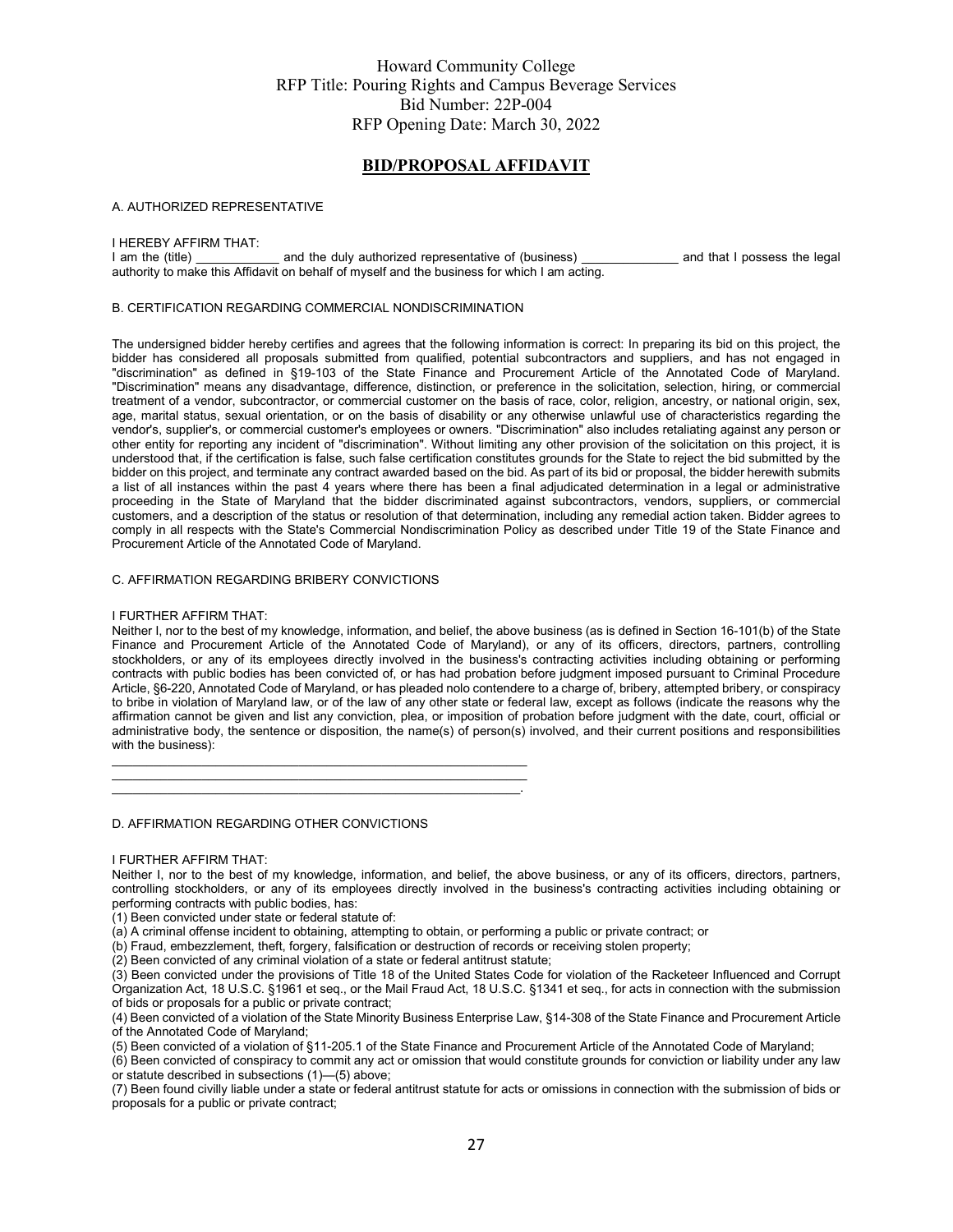(8) Been found in a final adjudicated decision to have violated the Commercial Nondiscrimination Policy under Title 19 of the State Finance and Procurement Article of the Annotated Code of Maryland with regard to a public or private contract; or

(9) Admitted in writing or under oath, during the course of an official investigation or other proceedings, acts or omissions that would constitute grounds for conviction or liability under any law or statute described in §§B and C and subsections D(1)—(8) above, except as follows (indicate reasons why the affirmations cannot be given, and list any conviction, plea, or imposition of probation before judgment with the date, court, official or administrative body, the sentence or disposition, the name(s) of the person(s) involved and their current positions and responsibilities with the business, and the status of any debarment):

E. AFFIRMATION REGARDING DEBARMENT

#### I FURTHER AFFIRM THAT:

Neither I, nor to the best of my knowledge, information, and belief, the above business, or any of its officers, directors, partners, controlling stockholders, or any of its employees directly involved in the business's contracting activities, including obtaining or performing contracts with public bodies, has ever been suspended or debarred (including being issued a limited denial of participation) by any public entity, except as follows (list each debarment or suspension providing the dates of the suspension or debarment, the name of the public entity and the status of the proceedings, the name(s) of the person(s) involved and their current positions and responsibilities with the business, the grounds of the debarment or suspension, and the details of each person's involvement in any activity that formed the grounds of the debarment or suspension).

 $\frac{1}{2}$  ,  $\frac{1}{2}$  ,  $\frac{1}{2}$  ,  $\frac{1}{2}$  ,  $\frac{1}{2}$  ,  $\frac{1}{2}$  ,  $\frac{1}{2}$  ,  $\frac{1}{2}$  ,  $\frac{1}{2}$  ,  $\frac{1}{2}$  ,  $\frac{1}{2}$  ,  $\frac{1}{2}$  ,  $\frac{1}{2}$  ,  $\frac{1}{2}$  ,  $\frac{1}{2}$  ,  $\frac{1}{2}$  ,  $\frac{1}{2}$  ,  $\frac{1}{2}$  ,  $\frac{1$ \_\_\_\_\_\_\_\_\_\_\_\_\_\_\_\_\_\_\_\_\_\_\_\_\_\_\_\_\_\_\_\_\_\_\_\_\_\_\_\_\_\_\_\_\_\_\_\_\_\_\_\_\_\_\_\_\_\_\_\_ \_\_\_\_\_\_\_\_\_\_\_\_\_\_\_\_\_\_\_\_\_\_\_\_\_\_\_\_\_\_\_\_\_\_\_\_\_\_\_\_\_\_\_\_\_\_\_\_\_\_\_\_\_\_\_\_\_\_\_.

 $\frac{1}{2}$  ,  $\frac{1}{2}$  ,  $\frac{1}{2}$  ,  $\frac{1}{2}$  ,  $\frac{1}{2}$  ,  $\frac{1}{2}$  ,  $\frac{1}{2}$  ,  $\frac{1}{2}$  ,  $\frac{1}{2}$  ,  $\frac{1}{2}$  ,  $\frac{1}{2}$  ,  $\frac{1}{2}$  ,  $\frac{1}{2}$  ,  $\frac{1}{2}$  ,  $\frac{1}{2}$  ,  $\frac{1}{2}$  ,  $\frac{1}{2}$  ,  $\frac{1}{2}$  ,  $\frac{1$ \_\_\_\_\_\_\_\_\_\_\_\_\_\_\_\_\_\_\_\_\_\_\_\_\_\_\_\_\_\_\_\_\_\_\_\_\_\_\_\_\_\_\_\_\_\_\_\_\_\_\_\_\_\_\_\_\_\_\_\_ \_\_\_\_\_\_\_\_\_\_\_\_\_\_\_\_\_\_\_\_\_\_\_\_\_\_\_\_\_\_\_\_\_\_\_\_\_\_\_\_\_\_\_\_\_\_\_\_\_\_\_\_\_\_\_\_\_\_\_.

#### F. AFFIRMATION REGARDING DEBARMENT OF RELATED ENTITIES

 $\frac{1}{2}$  ,  $\frac{1}{2}$  ,  $\frac{1}{2}$  ,  $\frac{1}{2}$  ,  $\frac{1}{2}$  ,  $\frac{1}{2}$  ,  $\frac{1}{2}$  ,  $\frac{1}{2}$  ,  $\frac{1}{2}$  ,  $\frac{1}{2}$  ,  $\frac{1}{2}$  ,  $\frac{1}{2}$  ,  $\frac{1}{2}$  ,  $\frac{1}{2}$  ,  $\frac{1}{2}$  ,  $\frac{1}{2}$  ,  $\frac{1}{2}$  ,  $\frac{1}{2}$  ,  $\frac{1$ \_\_\_\_\_\_\_\_\_\_\_\_\_\_\_\_\_\_\_\_\_\_\_\_\_\_\_\_\_\_\_\_\_\_\_\_\_\_\_\_\_\_\_\_\_\_\_\_\_\_\_\_\_\_\_\_\_\_\_\_ \_\_\_\_\_\_\_\_\_\_\_\_\_\_\_\_\_\_\_\_\_\_\_\_\_\_\_\_\_\_\_\_\_\_\_\_\_\_\_\_\_\_\_\_\_\_\_\_\_\_\_\_\_\_\_\_\_\_\_.

#### I FURTHER AFFIRM THAT:

(1) The business was not established and it does not operate in a manner designed to evade the application of or defeat the purpose of debarment pursuant to Sections 16-101, et seq., of the State Finance and Procurement Article of the Annotated Code of Maryland; and

(2) The business is not a successor, assignee, subsidiary, or affiliate of a suspended or debarred business, except as follows (you must indicate the reasons why the affirmations cannot be given without qualification):

#### G. SUB-CONTRACT AFFIRMATION

#### I FURTHER AFFIRM THAT:

Neither I, nor to the best of my knowledge, information, and belief, the above business, has knowingly entered into a contract with a public body under which a person debarred or suspended under Title 16 of the State Finance and Procurement Article of the Annotated Code of Maryland will provide, directly or indirectly, supplies, services, architectural services, construction related services, leases of real property, or construction.

#### H. AFFIRMATION REGARDING COLLUSION

#### I FURTHER AFFIRM THAT:

Neither I, nor to the best of my knowledge, information, and belief, the above business has:

(1) Agreed, conspired, connived, or colluded to produce a deceptive show of competition in the compilation of the accompanying bid or offer that is being submitted;

(2) In any manner, directly or indirectly, entered into any agreement of any kind to fix the bid price or price proposal of the bidder or offeror or of any competitor, or otherwise taken any action in restraint of free competitive bidding in connection with the contract for which the accompanying bid or offer is submitted.

#### I. FINANCIAL DISCLOSURE AFFIRMATION

#### I FURTHER AFFIRM THAT:

I am aware of, and the above business will comply with, the provisions of Section 13-221 of the State Finance and Procurement Article of the Annotated Code of Maryland, which require that every business that enters into contracts, leases, or other agreements with the State of Maryland or its agencies during a calendar year under which the business is to receive in the aggregate \$100,000 or more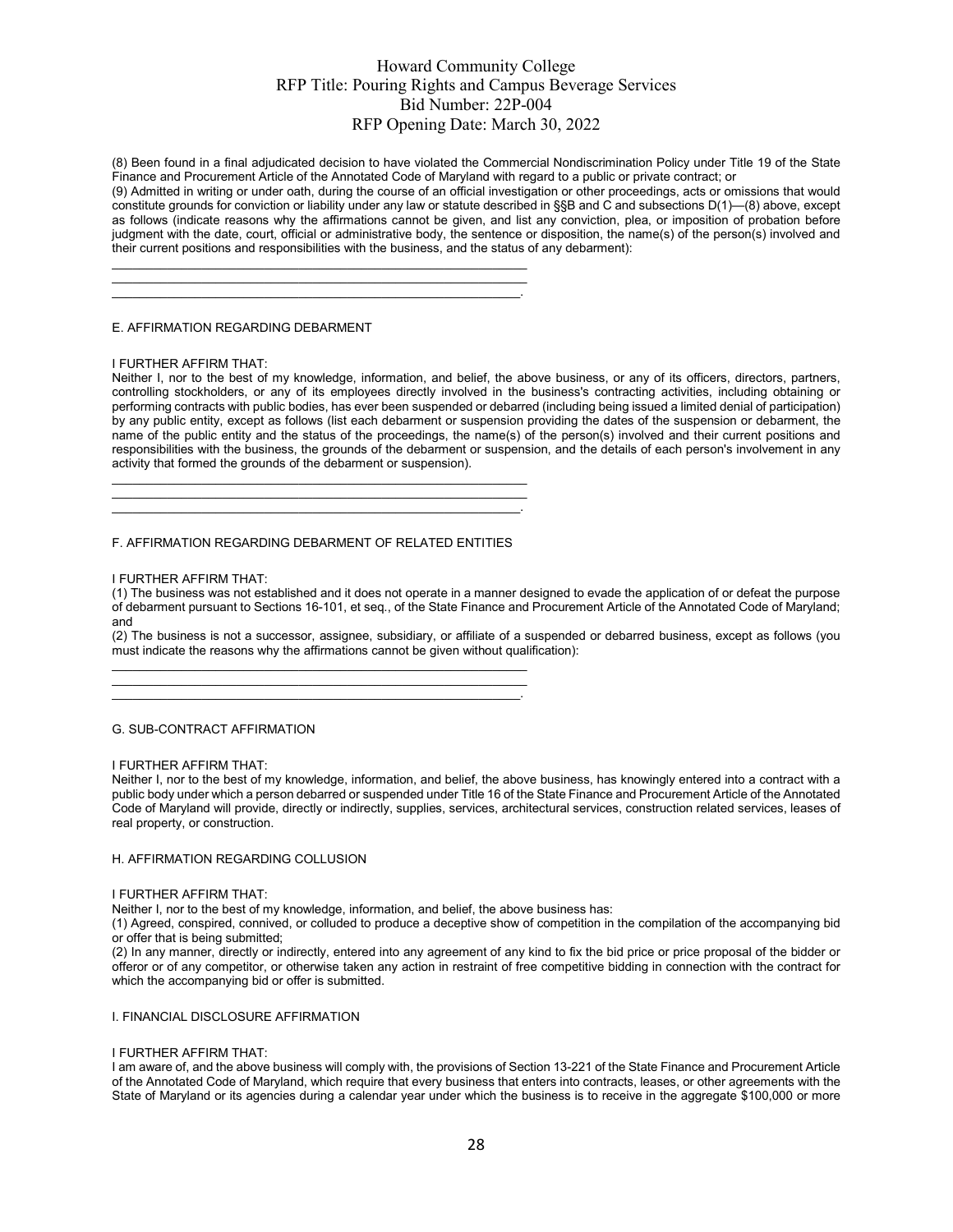shall, within 30 days of the time when the aggregate value of the contracts, leases, or other agreements reaches \$100,000, file with the Secretary of State of Maryland certain specified information to include disclosure of beneficial ownership of the business.

#### J. POLITICAL CONTRIBUTION DISCLOSURE AFFIRMATION

#### I FURTHER AFFIRM THAT:

I am aware of, and the above business will comply with, Election Law Article, §§14-101—14-108, Annotated Code of Maryland, which requires that every person that enters into contracts, leases, or other agreements with the State of Maryland, including its agencies or a political subdivision of the State, during a calendar year in which the person receives in the aggregate \$100,000 or more shall file with the State Board of Elections a statement disclosing contributions in excess of \$500 made during the reporting period to a candidate for elective office in any primary or general election.

#### K. DRUG AND ALCOHOL FREE WORKPLACE

#### I CERTIFY THAT:

(1) Terms defined in COMAR 21.11.08 shall have the same meanings when used in this certification.

 $(2)$  By submission of its bid or offer, the business, if other than an individual, certifies and agrees that, with respect to its employees to be employed under a contract resulting from this solicitation, the business shall:

(a) Maintain a workplace free of drug and alcohol abuse during the term of the contract;

(b) Publish a statement notifying its employees that the unlawful manufacture, distribution, dispensing, possession, or use of drugs, and the abuse of drugs or alcohol is prohibited in the business' workplace and specifying the actions that will be taken against employees for violation of these prohibitions;

(c) Prohibit its employees from working under the influence of drugs or alcohol;

(d) Not hire or assign to work on the contract anyone whom the business knows, or in the exercise of due diligence should know, currently abuses drugs or alcohol and is not actively engaged in a bona fide drug or alcohol abuse assistance or rehabilitation program; (e) Promptly inform the appropriate law enforcement agency of every drug-related crime that occurs in its workplace if the business has observed the violation or otherwise has reliable information that a violation has occurred;

(f) Establish drug and alcohol abuse awareness programs to inform its employees about:

(i) The dangers of drug and alcohol abuse in the workplace;

(ii) The business' policy of maintaining a drug and alcohol free workplace;

(iii) Any available drug and alcohol counseling, rehabilitation, and employee assistance programs; and

(iv) The penalties that may be imposed upon employees who abuse drugs and alcohol in the workplace;

(g) Provide all employees engaged in the performance of the contract with a copy of the statement required by §K(2)(b), above;

(h) Notify its employees in the statement required by §K(2)(b), above, that as a condition of continued employment on the contract, the employee shall:

(i) Abide by the terms of the statement; and

(ii) Notify the employer of any criminal drug or alcohol abuse conviction for an offense occurring in the workplace not later than 5 days after a conviction;

(i) Notify the procurement officer within 10 days after receiving notice under §K(2)(h)(ii), above, or otherwise receiving actual notice of a conviction;

(j) Within 30 days after receiving notice under §K(2)(h)(ii), above, or otherwise receiving actual notice of a conviction, impose either of the following sanctions or remedial measures on any employee who is convicted of a drug or alcohol abuse offense occurring in the workplace:

(i) Take appropriate personnel action against an employee, up to and including termination; or

(ii) Require an employee to satisfactorily participate in a bona fide drug or alcohol abuse assistance or rehabilitation program; and

(k) Make a good faith effort to maintain a drug and alcohol free workplace through implementation of §K(2)(a)—(j), above.

(3) If the business is an individual, the individual shall certify and agree as set forth in §K(4), below, that the individual shall not engage in the unlawful manufacture, distribution, dispensing, possession, or use of drugs or the abuse of drugs or alcohol in the performance of the contract.

(4) I acknowledge and agree that:

(a) The award of the contract is conditional upon compliance with COMAR 21.11.08 and this certification;

 $(b)$  The violation of the provisions of COMAR 21.11.08 or this certification shall be cause to suspend payments under, or terminate the contract for default under COMAR 21.07.01.11 or 21.07.03.15, as applicable; and

(c) The violation of the provisions of COMAR 21.11.08 or this certification in connection with the contract may, in the exercise of the discretion of the Board of Public Works, result in suspension and debarment of the business under COMAR 21.08.03.

#### L. CERTIFICATION OF CORPORATION REGISTRATION AND TAX PAYMENT

#### I FURTHER AFFIRM THAT:

(1) The business named above is a (domestic \_\_\_ ) (foreign \_\_\_ ) corporation registered in accordance with the Corporations and Associations Article, Annotated Code of Maryland, and that it is in good standing and has filed all of its annual reports, together with filing fees, with the Maryland State Department of Assessments and Taxation, and that the name and address of its resident agent filed with the State Department of Assessments and Taxation is: Name: \_\_\_\_\_\_\_\_\_\_\_\_\_\_\_\_\_\_\_\_\_\_\_\_\_\_\_\_ Address:  $\frac{1}{2}$  . The set of the set of the set of the set of the set of the set of the set of the set of the set of the set of the set of the set of the set of the set of the set of the set of the set of the set of the set of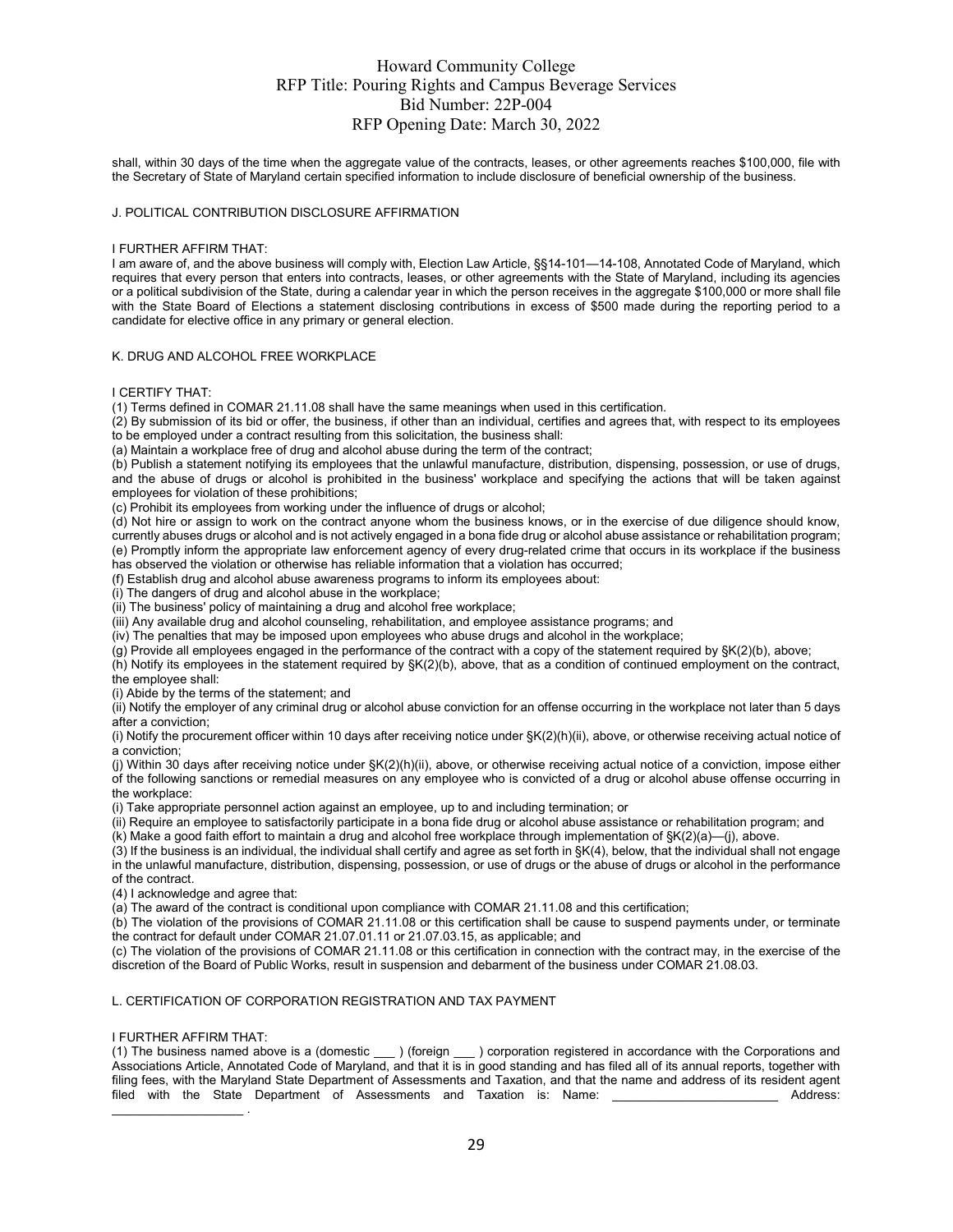(If not applicable, so state).

(2) Except as validly contested, the business has paid, or has arranged for payment of, all taxes due the State of Maryland and has filed all required returns and reports with the Comptroller of the Treasury, the State Department of Assessments and Taxation, and the Department of Labor, Licensing, and Regulation, as applicable, and will have paid all withholding taxes due the State of Maryland prior to final settlement.

#### M. CONTINGENT FEES

#### I FURTHER AFFIRM THAT:

The business has not employed or retained any person, partnership, corporation, or other entity, other than a bona fide employee, bona fide agent, bona fide salesperson, or commercial selling agency working for the business, to solicit or secure the Contract, and that the business has not paid or agreed to pay any person, partnership, corporation, or other entity, other than a bona fide employee, bona fide agent, bona fide salesperson, or commercial selling agency, any fee or any other consideration contingent on the making of the Contract.

N. Repealed.

#### O. ACKNOWLEDGEMENT

I ACKNOWLEDGE THAT this Affidavit is to be furnished to the Procurement Officer and may be distributed to units of: (1) the State of Maryland; (2) counties or other subdivisions of the State of Maryland; (3) other states; and (4) the federal government. I further acknowledge that this Affidavit is subject to applicable laws of the United States and the State of Maryland, both criminal and civil, and that nothing in this Affidavit or any contract resulting from the submission of this bid or proposal shall be construed to supersede, amend, modify or waive, on behalf of the State of Maryland, or any unit of the State of Maryland having jurisdiction, the exercise of any statutory right or remedy conferred by the Constitution and the laws of Maryland with respect to any misrepresentation made or any violation of the obligations, terms and covenants undertaken by the above business with respect to (1) this Affidavit, (2) the contract, and (3) other Affidavits comprising part of the contract.

I DO SOLEMNLY DECLARE AND AFFIRM UNDER THE PENALTIES OF PERJURY THAT THE CONTENTS OF THIS AFFIDAVIT ARE TRUE AND CORRECT TO THE BEST OF MY KNOWLEDGE, INFORMATION, AND BELIEF.

Date: \_\_\_\_\_\_\_\_\_\_\_\_\_\_ By: \_\_\_\_\_\_\_\_\_\_\_\_\_\_\_\_\_\_\_\_(Authorized Representative and Affiant)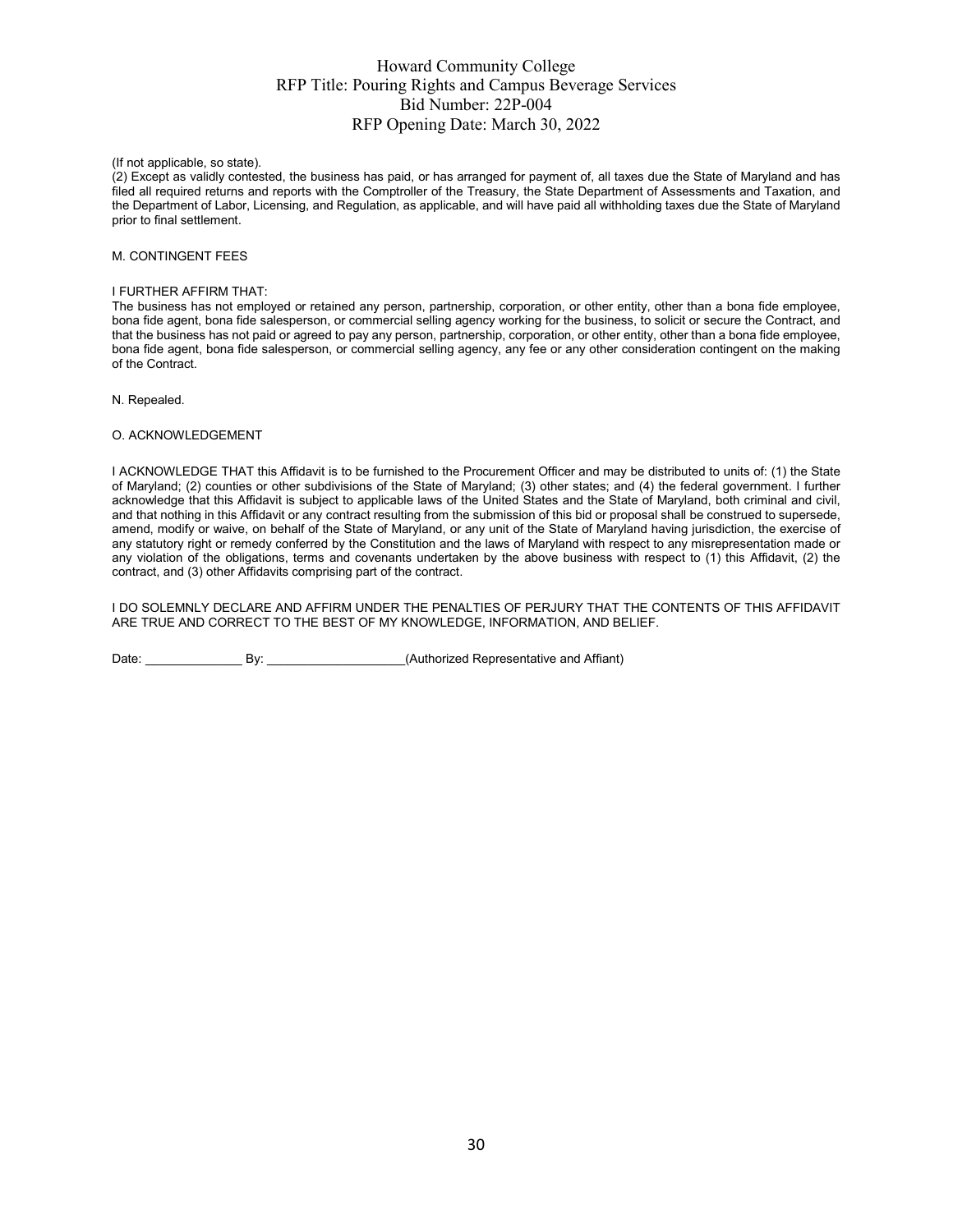# **NO BID RESPONSE FORM**

Please be advised that our company does not wish to submit a proposal in response to the abovecaptioned Request for Proposals for the following reasons:

| Too busy at this time                          |                                                             |  |  |  |  |  |
|------------------------------------------------|-------------------------------------------------------------|--|--|--|--|--|
| Not engaged in this type of work               |                                                             |  |  |  |  |  |
| Project too large/small                        |                                                             |  |  |  |  |  |
|                                                | Cannot meet mandatory specifications (Please specify below) |  |  |  |  |  |
| Other (Please specify)                         |                                                             |  |  |  |  |  |
|                                                |                                                             |  |  |  |  |  |
|                                                |                                                             |  |  |  |  |  |
|                                                |                                                             |  |  |  |  |  |
|                                                |                                                             |  |  |  |  |  |
|                                                |                                                             |  |  |  |  |  |
|                                                |                                                             |  |  |  |  |  |
| <b>COMPANY NAME</b>                            | PRINTED NAME                                                |  |  |  |  |  |
| <b>TITLE</b>                                   | <b>SIGNATURE</b>                                            |  |  |  |  |  |
| <b>DATE</b>                                    | <b>ADDRESS</b>                                              |  |  |  |  |  |
|                                                |                                                             |  |  |  |  |  |
| Please return to:<br>Finance Office<br>DCD 201 |                                                             |  |  |  |  |  |

RCF 201 Howard Community College 10901 Little Patuxent Parkway Columbia, Maryland 21044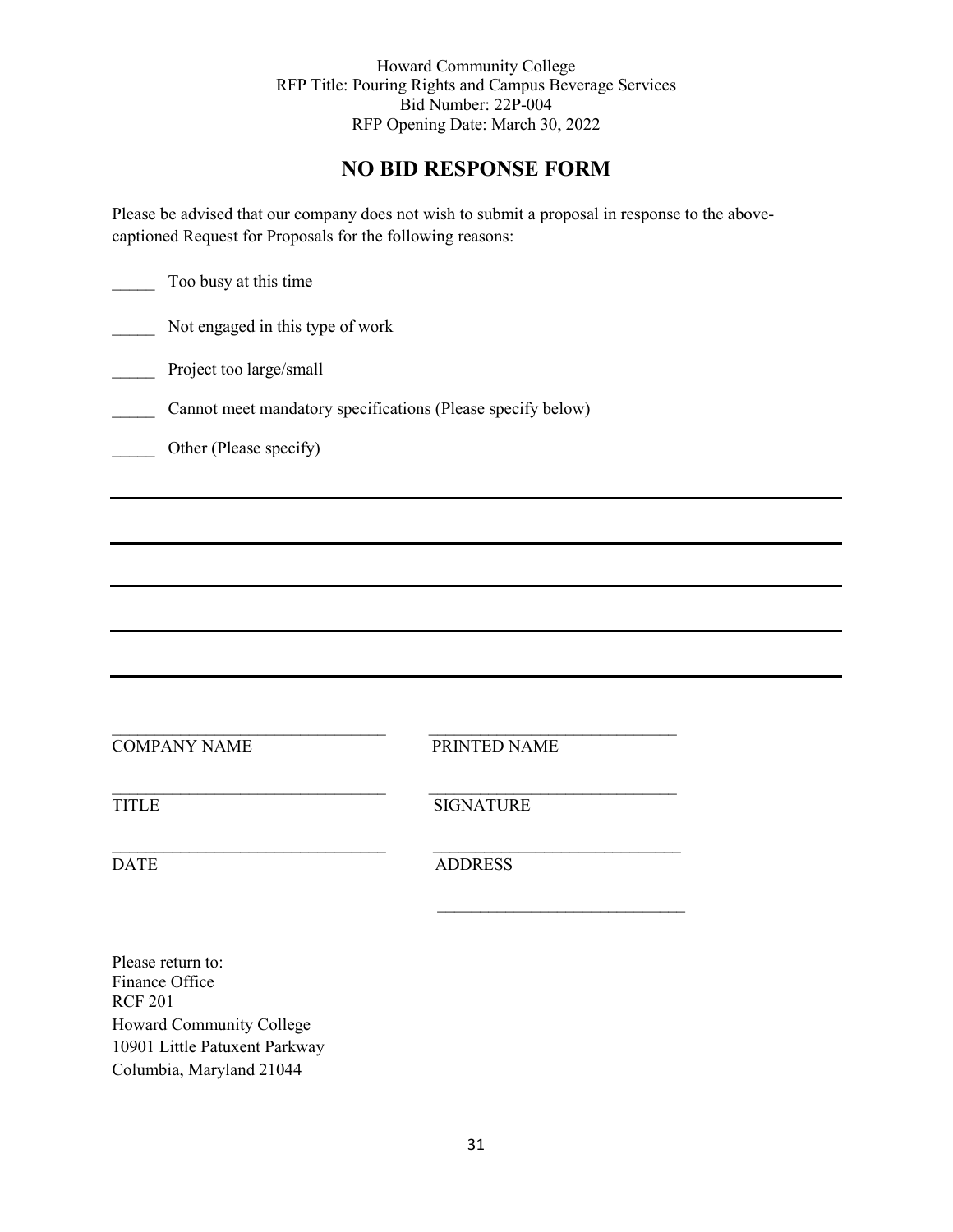#### **TERMS AND CONDITIONS**

**ADDENDA** The College reserves the right to amend or add to this bid at any time prior to the bid due date. If it becomes necessary to change or add to any part of this bid, the Procurement Officer will furnish an addendum to all prospective Bidders by posting the addendum on the solicitation web page at: **[www.howardcc.edu/procurement](http://www.howardcc.edu/procurement)** on the current solicitation page. All addenda will be identified as such and will be posted whenever possible at least 48 hours prior to the bid opening. It is the sole responsibility of any prospective Bidder to monitor the web page to ensure receipt of all addenda.

**ADDITIONAL ORDERS** Unless it is specifically stated to the contrary in the bid response, the College reserves the option to place additional orders against a contract awarded as a result of this solicitation at the same terms and conditions, if it is mutually agreeable.

**APPLICABLE LAW** The contract shall be construed and interpreted according to Maryland law, with venue and jurisdiction in Howard County, Maryland.

**ASSURANCE OF NON-CONVICTION OF BRIBERY** The Bidder hereby declares and affirms that, to its best knowledge, none of its officers, directors or partners and none of its employees directly involved in obtaining contracts has been convicted of bribery, attempted bribery or conspiracy to bribe under the laws of any state or the Federal government.

**AUDIT** Bidder shall permit audit and fiscal and programmatic monitoring of the work performed under any contract issued from this solicitation. The College shall have access to and the right to examine and/or audit any records, books, documents and papers of Bidder and any subcontractor involving transactions related to this agreement during the term of this agreement and for a period of three (3) years after final payment under this agreement.

**AWARD CONSIDERATIONS** Awards of this bid will be made to the lowest responsible Bidder conforming to specifications with consideration being given to quantities involved, time required for delivery, purpose for which required, responsibility of bidder and its ability to perform satisfactorily with consideration to any previous performance for Howard Community College. A bid may be awarded at the sole discretion of the College, in whole or in part, whichever is in the best interest of the College. Prompt payment discounts will not be considered in bid evaluation. All discounts other than prompt payment are to be included in bid price.

**BID AND PERFORMANCE SECURITY** If bid security is required, a bid bond or cashier's check in the amount indicated on the bid cover must accompany each bid and be made payable to Howard Community College. Corporate or certified checks are not acceptable. Bonds must be in a form satisfactory to the College and underwritten by a company licensed to issue bonds in the State of Maryland. If bid security fails to accompany the bid, it shall be deemed unresponsive, unless the Director of Purchasing deems the failure to be non substantial. Such bid bonds or checks will be returned, upon request, to all except the three (3) lowest Bidders within five (5) days after the opening of bids, and the remaining checks or bid bonds will be returned, upon request, to all but successful Bidder(s) within forty-eight (48) hours after award of contract. If a performance bond is required, the successful Bidder must submit an acceptable performance bond in the designated amount of the bid award, prior to award of contract. All bid bonds will be returned, upon request, to the successful Bidder(s) within forty eight (48) hours after receipt of the performance bond. **BIDDING INSTRUMENTS** Bidding instruments include the bid, addenda, terms and conditions, contract terms, and specifications. Bids should be prepared simply and economically, and should provide a straightforward, concise description of the Bidder's capabilities to satisfy the requirements of the bid. Emphasis should be on completeness and clarity of content. The Bidder will bear any and all costs incurred in the preparation and submission of bids.

**BILLING AND PAYMENT** Each invoice shall reference Howard Community College's purchase order number, as well as bid number for this solicitation. All invoices will be paid within (30) days unless otherwise specified in the RFP document or unless any item thereon is questioned, in which event payment will be withheld pending verification of the amount claimed and the validity of the claim.

**BRAND NAMES** Brand name materials used in these specifications are known and acceptable. Bids including proposals to use alternate brands are invited as long as they are of equal type and equal or better quality. The burden of proof that alternate brands are in fact equal or better falls on the Bidder and proof must be provided to the College's satisfaction.

**CARE OF PREMISES** Precautions taken for safety and protection shall be in accordance with the mandatory requirements of the safety codes prevailing within the jurisdiction in which the work is to be performed. During the performance of the contract, the Contractor shall take the necessary precautions to protect all areas upon which or adjacent to which work is performed as a part of this contract. Any damage caused as a result of Contractor's neglect, directly or indirectly, shall be repaired to the College's satisfaction at the Contractor's expense.

**CANCELLATION** Howard Community College reserves the right to cancel this bid solicitation or to reject all bids received, if the College's Director of Procurement, in accordance with procedures approved by the College's Board of Trustees, determines that it is fiscally advantageous or in the best interest of the College to cancel the bid.

**COMPLIANCE WITH THE IMMIGRATION REFORM AND CONTROL ACT OF 1986** The Bidder warrants that both the Bidder and/or any subcontractor of the Bidder do not and shall not hire, recruit or refer for a fee, for employment under this Agreement or any subcontract, an alien knowing the alien is an unauthorized alien and hire any individual without complying with the requirements of the Immigration Reform and Control Act of 1986 (hereinafter referred to as "IRCA"), including but not limited to any verification and record keeping requirements. The Bidder agrees to indemnify and save the College, its trustees, and/or employees harmless from any loss, costs, damages or other expenses suffered or incurred by the College, its trustees and/or employees by reason of the Bidder's or any subcontractor of the Bidder's noncompliance with "IRCA." The Bidder agrees to defend the College, its trustees and/or employees in any proceeding, action or suit brought against the College, including but not limited to administrative and judicial proceedings, arising out of or alleging noncompliance of the Bidder with "IRCA". The Bidder recognizes that it is the Bidder's responsibility to ensure that all certifications and verifications as required by law are obtained and maintained for the applicable time period.

**COMPLIANCE WITH LAWS** Bidder agrees to comply, at no additional expense, with all applicable Executive orders, Federal, State, regional and local laws, ordinances, rules and regulations in effect as of the date of this agreement and as they may be amended from time to time, including but not limited to the equal employment opportunity clause set forth in 41 CFR 60-250.4.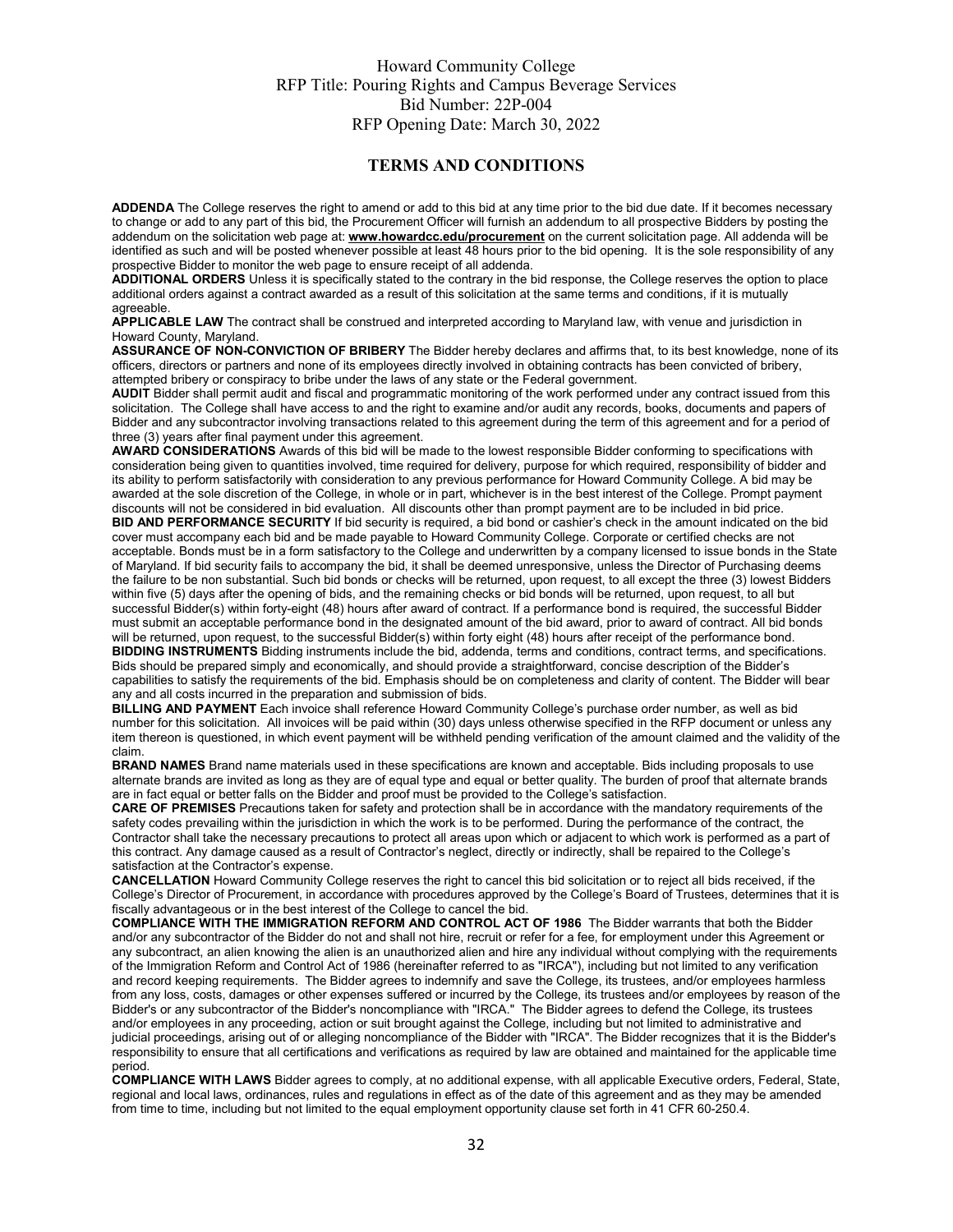**COMPLIANCE WITH HOWARD COMMUNITY COLLEGE POLICIES** While on the College's campus, Bidder agrees to comply with all applicable Howard Community College policies and procedures in effect as of the date of this agreement and as they may be amended from time to time during the term of this contract.

**CONTINGENT FEES** Bidder hereby declares and affirms that neither it nor any of its representatives has employed or retained any person, partnership, corporation, or other entity, other than a bona fide employee or agent working for the Bidder, to solicit or secure a contract, and that it has not paid or agreed to pay any person, partnership, corporation, or other entity, other than a bona fide employee or agent, any fee or any other consideration contingent on the making of a contract as a result of this solicitation.

**CONTRACT AMENDMENTS** The College, without invalidating the contract documents, may submit a written request to order extra work or to make changes to the agreement by altering, adding to, or deducting from the work, and the contract sum shall reflect such changes. Price adjustments must be accepted, in writing, by Howard Community College before the supplier performs additional work on the project. The Contractor cannot accept purchase requests for products or services that are not covered in this contract or make changes to the scope of work unless a price for those products or services has been negotiated with the College, and the Contractor has received a signed contract amendment from the Finance Office.

**CONTRACT DEADLINES** The Contractor is contractually obligated to meet all agreed upon deadlines. Failure of the Contractor to meet any deadline is grounds for termination by default. If the Contractor defaults, the College reserves the right to assess liquidated damages and/or make an open market purchase.

**CONTRACT DOCUMENTS** The general conditions of this bid, the Contractor's bid, and Howard Community College General Contractor Agreement form the contract. If any discrepancies exist between the documents, the following order of precedence shall apply: Agreement, Invitation to Bid, then Contractor bid response.

**CONTRACT TERMINATION** The contract may be terminated for any of the following reasons: failure of the Contractor to meet the mandatory requirements as described in this bid; failure of the Contractor to meet required deadlines; failure of the Contractor to resolve problems in a timely manner; or lack of College funding.

**CONTRACTORS** This bid invitation is extended to individuals or firms as primary Contractors, and the Contractor will execute the work specified with bona fide employees. Subcontractors cannot assume the primary award of this contract on behalf of the primary Contractor nor can the awarded Contractor be relieved of its obligation or responsibility to this contract. The College reserves the right to reject any subcontractor.

**DELIVERY AND PACKING** All prices quoted must include delivery. All goods delivered under this contract shall be packed in accordance with accepted trade practices. No charges may be made over and above the bid price for packaging, or for deposits or containers unless specified in the bid. No charge will be allowed for cartage unless by prior written agreement. Complete deliveries must be made by the successful bidder to the designated location as indicated on the Howard Community College purchase order. A packing slip shall be included in each shipment. All deliveries must be prepaid and must be delivered to each location designated on purchase order at no additional cost. DELIVERIES MUST BE MADE TO THE SPECIFIED LOCATION. NO COLLECT SHIPMENTS OR SIDEWALK DELIVERIES WILL BE ACCEPTED.

**DELIVERY OF BIDS** Sealed bids must be received in the Procurement Office by the date and time specified in the bid in order to be considered. NO LATE BIDS OR PROPOSALS WILL BE ACCEPTED. Late bids will be returned to the Bidder unopened. Bids submitted by mail must be addressed to the Finance Office, RCF 201, Howard Community College, 10901 Little Patuxent Pkwy, Columbia, Maryland 21044, and clearly marked to indicate the bid number, title and opening date. Hand delivered bids will be accepted only at the Finance Office, RCF 201, Howard Community College, 10901 Little Patuxent Pkwy, Columbia, Maryland 21044.

**ERRORS IN BIDS** Bidders are assumed to be informed regarding conditions, requirements, and specifications prior to submitting bids. Failure to do so will be at the Bidder's risk. Bids already submitted may be withdrawn without penalty prior to bid opening. Errors discovered after bid opening may not be corrected. In the case of an error in price extension, the unit price will govern. The intention of the Bidder must be evident on the face of the bid.

**FAILURE TO DELIVER** If the Contractor fails to comply with any established delivery requirements, the College reserves the right to make an open market purchase of required items and to assess, as liquidated damages, the difference between the contract price and the actual cost incurred by the College and to invoice charges to the Contractor.

**FINANCIAL DISCLOSURE** The Contractor shall comply with the provisions of §13-221 of the State Finance and Procurement Article of the Annotated Code of Maryland, which requires that every business that enters into contracts, leases, or other agreements with the State of Maryland or its agencies during a calendar year under which the business is to receive in the aggregate \$100,000 or more, shall, within 30 days of the time when the aggregate value of these contracts, leases or other agreements reaches \$100,000, file with the Secretary of State of Maryland certain specified information to include disclosure of beneficial ownership of the business.

**HAZARDOUS AND TOXIC SUBSTANCES** Bidder must comply with all applicable Federal, State, and County laws, ordinances and regulations relating to hazardous and toxic substances, including such laws, ordinances and regulations pertaining to access to information about hazardous and toxic substances, and as amended from time to time. Bidder shall provide the College with a "Material Safety Data Sheet" or in the case of a controlled hazardous waste substance, a hazardous waste manifest for all hazardous chemicals listed or subsequently added to the Chemical Information List in compliance with applicable laws, ordinances and regulations.

**INDEMNIFICATION** The Contractor shall be responsible for any loss, personal injury, expense, death and any other damage which may occur by reason of Contractor's acts, negligence, willfulness or failure to perform any of its obligations under this agreement. Any acts, negligence, willfulness or failure to perform any of the Contractor's obligations under this agreement, on the part of any agent, director, partner, servant or employee of Contractor are deemed to be the Contractor's acts. Contractor agrees to indemnify and hold harmless Howard County and the College and its trustees, employees, agents and students from any claim, damage, liability, injury, expense, and loss, including defense costs and attorney's fees, arising directly or indirectly out of Contractor's performance under this agreement. Accordingly, the College shall notify Contractor promptly in writing of any claim or action brought against the College in connection with this agreement. Upon such notification, Contractor shall promptly take over and defend any such claim or action. The College shall have the right and option to be represented in any such claim or action at its own expense.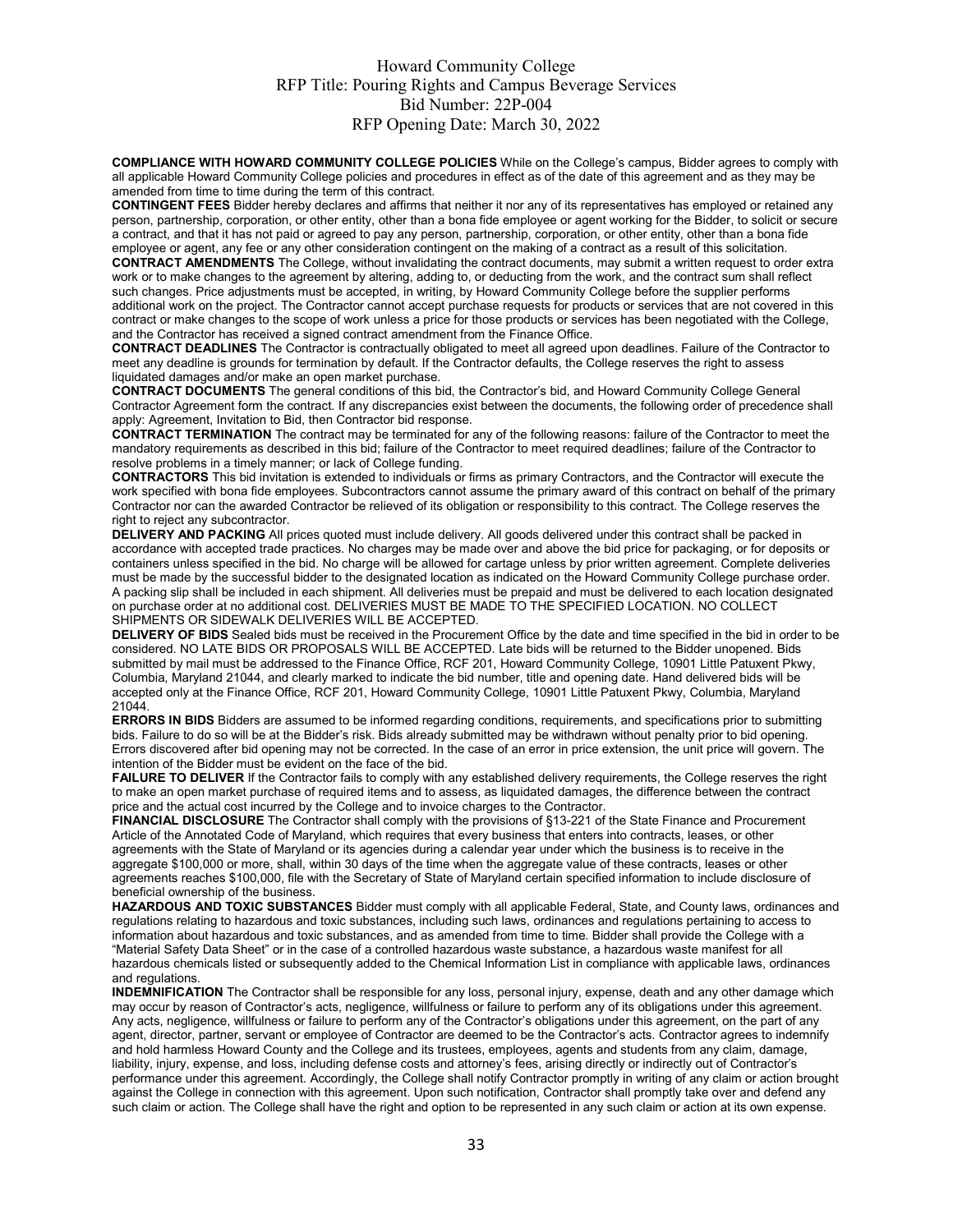As provided under Title 23 of the Howard County Code, the College will not indemnify the Contractor. This indemnification provision shall survive the termination or completion of this agreement.

**INSPECTION OF PREMISES** If a site visit is recommended or required, each Bidder is responsible for visiting the sites prior to submitting a bid in order to observe the existing conditions affecting the work, and to obtain precise dimensions of the areas involved. No allowance will be made to the successful Bidder, at a later date for additional work required because of failure to visit the site or to obtain the exact dimensions. Discrepancies, if any, must be reported to the College.

**INSURANCE** If a contract results from this bid, the Contractor shall maintain such insurance as specified in the bid documents and as will indemnify and hold harmless the College and Howard County from Workmen's Compensation and Public Liability claims for property damage and personal injury, including death, which may arise from the Contractor's operations under this contract, or by anyone directly or indirectly employed by the Contractor.

**MARYLAND PUBLIC INFORMATION ACT** Bidder recognizes that the College is subject to the Maryland Public Information Act, Title 4, of the General Provisions Article of the Annotated Code of Maryland. Bidder agrees that it will provide any justification as to why any material, in whole or in part, is deemed to be confidential, proprietary information or trade secrets and provide any justification of why such materials should not be disclosed pursuant to the Maryland Public Information Act. Bidders are advised that, upon request for this information from a third party, the College will be required to make an independent determination whether the information will be disclosed.

**MINORITY PARTICIPATION** It is the policy of Howard Community College to strongly encourage minority businesses to provide goods and services for the performance of College projects. Minority businesses are defined as firms that are 51% owned and controlled by a member of a socially or economically disadvantaged minority group, which includes African Americans, Hispanics, Native Americans, Alaskan Natives, Asians, Pacific Islanders, women, and the mentally or physically disabled.

**NON-ASSIGNMENT AND SUBCONTRACTING** Bidder shall not assign any contract or any rights or obligations hereunder without obtaining prior written consent of the College. No contract shall be made by Bidder with any other party for furnishing the services to be performed under a contract issued from this solicitation without the written approval of the College. These provisions will not be taken as requiring the approval of the contract of employment between Bidder and its personnel.

**NON-COLLUSION** Bidder certifies that it has neither agreed, conspired, connived, or colluded to produce a deceptive show of competition in the compilation of the bid or offer being submitted herewith; Bidder also certifies that it has not in any manner, directly or indirectly, entered into any agreement, participated in any collusion to fix the bid price of the Bidder herein or any competitor, or otherwise taken any action in restraint of free competitive bidding in connection with the contract for which the bid is submitted. **NON-DISCRIMINATION** The Contractor agrees: (a) not to discriminate in any manner against an employee or applicant for

employment because of race, color, religion, creed, age, sex, marital status, national origin, ancestry or disability of a qualified individual with a disability; (b) to include a provision similar to that contained in subsection (a), above, in any subcontract except a subcontract for standard commercial supplies or raw materials; and (c) to post and to cause subcontractors to post in conspicuous places available to employees and applicants for employment, notices setting forth the substance of this clause.

**NON-HIRING OF EMPLOYEES** No employee of the College or of the State of Maryland, or any department, commission, agency or branch thereof whose duties as employees include matters relating to or affecting the subject matter of this bid shall, during the pendency and term of this contract and while an employee, become or be an employee of the contractor or any entity that is a subcontractor on this contract.

**NOTICE TO CURE** The College reserves the right to cancel the contract if the Contractor's performance is unsatisfactory to the College. It is understood, however, that if at any time during the term of the contract, performance is deemed to be unsatisfactory, the College shall so notify the Contractor in writing, and the Contractor shall correct such unsatisfactory conditions within thirty (30) calendar days from receipt of such notification. If such corrections are not made within the specified period, the College may terminate the contract.

**PATENTS** Bidder guarantees that the sale and use of the goods offered will not infringe upon any U.S. or foreign patent. Bidder will at Bidder's own expense, indemnify, protect and save harmless the College, its trustees, employees, agents and students with respect to any claim, action, cost or judgment for patent infringement, arising out of the purchase or use of these goods. **PREPARATION OF BID** Bids submitted must be hand signed by an authorized agent of the company submitting the bid. Notification of award will be made by "Notice of Intent to Award" and/or purchase order. A Bidder may attach a letter of explanation to the bid for clarification. Bidders will be required, if requested by Howard Community College, to furnish satisfactory evidence that they are, in fact, bona fide manufacturers of or dealers in the items listed, and have a regularly established place of business. The College reserves the right to inspect any Bidder's place of business prior to award of contract to determine Bidder responsibility. **POLITICAL CONTRIBUTION DISCLOSURE** The Contractor shall comply with §§14-101-14-108, of the Election Law Article of the

Annotated Code of Maryland, which requires that every person that enters into contracts, leases, or other agreements with the State, a county, or an incorporated municipality, or their agencies, during a calendar year in which the person receives in the aggregate \$100,000 or more, shall file with the State Board of Elections a statement disclosing contributions in excess of \$500 made during the reporting period to a candidate for elective office in any primary or general election.

**PRODUCT TESTING DURING TERM OF CONTRACT** Goods delivered under any contract resulting from this Invitation to Bid may be tested for compliance with specifications stipulated herein. Any shipment failing to meet or comply fully with the specification requirements will be rejected. The cost of testing a representative sample of an order or shipment for acceptance shall be borne by the College unless the order is rejected for failure to meet specifications or purchase description. In such cases of rejection, the cost of testing will be charged back to the Contractor.

**PUBLICITY** The Contractor shall not in any way or in any form publicize or advertise in any manner the fact that it is providing services to the College without the express written approval of the College's Public Relations & Marketing Office obtained in advance, for each item of advertising or publicity. However, nothing herein shall preclude the Contractor from listing the College on its routine client list for matters of references.

**RECORD RETENTION** If awarded a contract, Contractor shall maintain books and records relating to the subject matter of this agreement, including but not limited to all charges to the College, for a period of three (3) years from the date of final payment under this agreement.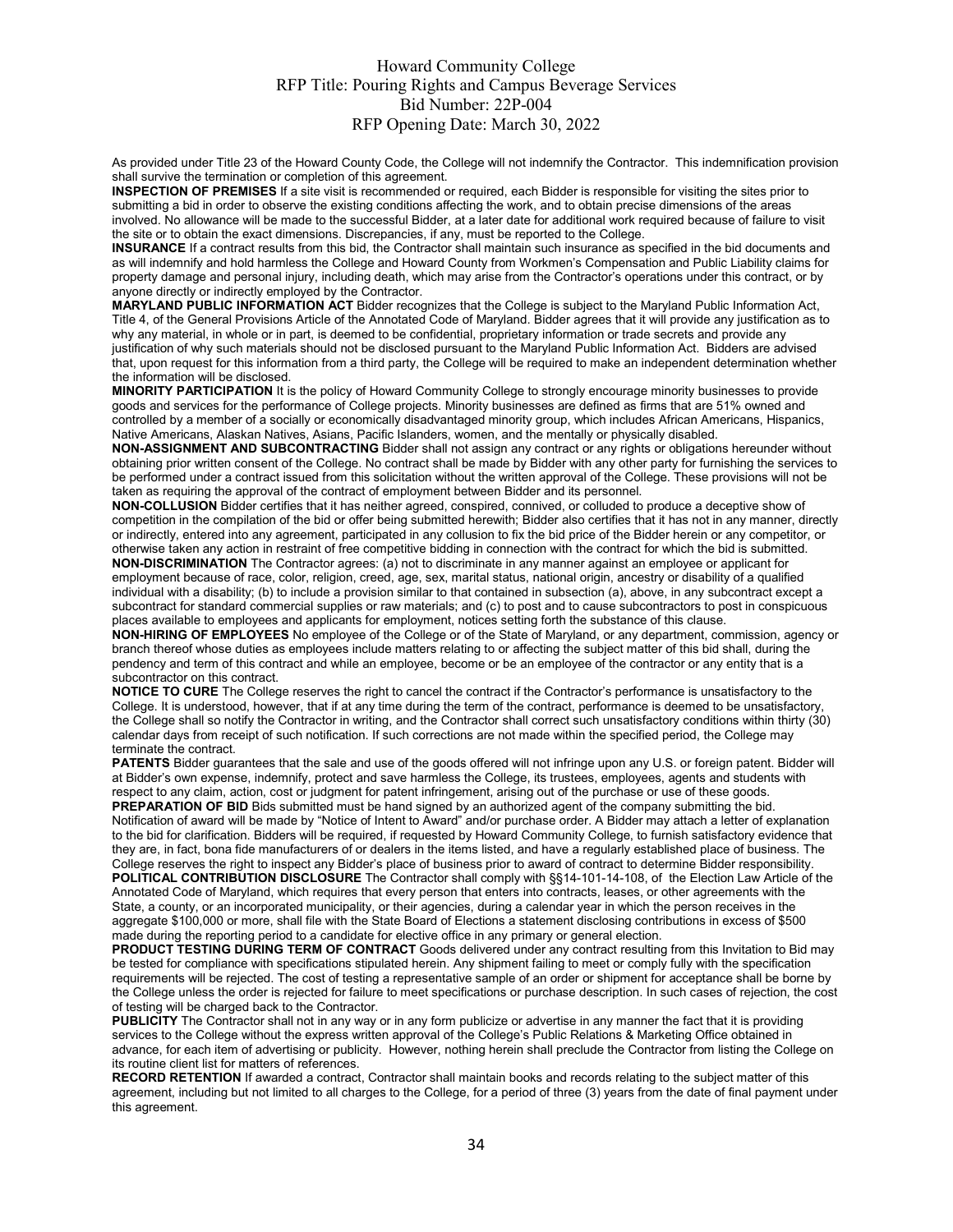**REFERENCES** Bidder must provide at least three references from former or current clients who can confirm the Bidder's experience with projects that are similar in size or scope. All reference information must include the company's name and address and the contact's name and telephone number. The references provided must be able to confirm, without reservation, the Bidder's ability to provide the level of services requested in this solicitation. References from other higher education institutions or government agencies are preferred but not required.

**REGISTRATION OF CORPORATIONS NOT REGISTERED IN THE STATE OF MARYLAND** Pursuant to §7-202 et. seq. of the Corporation and Associations Article of the Annotated Code of Maryland, corporations not incorporated in the State of Maryland shall be registered with the State Department of Assessments and Taxation, 301 West Preston Street, Baltimore, Maryland 21201 before doing any interstate or foreign business in this State. A copy of the registration or application for registration may be requested by the College.

REJECTIONS AND CANCELLATIONS Howard Community College reserves the right to accept or reject any or all bids in whole or in part for any reason, including the availability of funding for the project. The College reserves the right to waive any informality and to make awards in the best interest of the College. The College also reserves the right to reject the bid of any Bidder who has previously failed to perform adequately on a prior award for furnishing goods and/or services similar in nature to those requested in this bid. The College may cancel this solicitation in whole or in part, at its sole discretion.

**RIGHT TO STOP WORK** If the College determines, either directly or indirectly, that the Contractor's performance is not within the specifications, terms or conditions of this bid or that the quality of the job is unacceptable, the College has the right to stop the work. The stoppage of work shall continue until the default has been corrected and/or corrective steps have been taken to the satisfaction of the College. The College also reserves the right to re-bid this contract if it is decided that performance is not within the specifications as set out.

**SAMPLES AND CATALOG CUTS** If samples are required, Bidder shall be responsible for delivery of samples to location indicated.<br>All sample packages shall be marked "Sample for Procurement Office, Bid No. " and each sample s All sample packages shall be marked "Sample for Procurement Office, Bid No. bear the name of the Bidder. Failure of the Bidder to clearly identify samples as indicated may result in rejection of bid. The College reserves the right to test any materials, equipment or supplies delivered to determine if the specifications have been met. The Sample shall be identical to the item the Bidder proposes to furnish should it be awarded a contract and shall be packaged in the same manner as they will be packaged during the contract term. Samples will not be returned.

**SIGNATURE** Each bid must show the full business address and telephone number of the Bidder and be signed by the person or persons legally authorized to sign such contracts. All correspondence concerning the bid and contract, will be mailed or delivered to the address shown on the bid. NO BID WILL BE ACCEPTED WITHOUT ORIGINAL SIGNATURE.

**SPECIFICATIONS AND SCOPE OF WORK** The specifications listed herein may or may not specify all technical requirements which are needed to achieve the end result. When accepting the award, the Contractor assumes the responsibility of accomplishing the task requested in this document. Any omission of parts, products, processes, etc. in the specifications are the responsibility of the Contractor and the College will not bear the responsibility of their omission. If omissions in the specifications are discovered and these omissions will impact the contract price then it is the responsibility of the Bidder to note these omissions, in writing, prior to accepting the award. If these omissions are not noted prior to award then the Contractor's silence is deemed as full and complete acceptance and any additional costs will be borne by the Contractor.

**SUBCONTRACTORS** Offerors must submit the names and addresses of all subcontractors to be retained for this project. The College reserves the right to reject. Subcontractors shall conform in all respects to the applicable provisions specified for the prime contractor and shall be subject to approval by the College. If a subcontractor is determined to be unacceptable by the College, the firm shall substitute an acceptable subcontractor with no change in any Contract unit prices or overall Contract sum. If a firm fails, within a timely manner, to propose another subcontractor to whom the College has no objection, the College reserves the right to reject the proposal. The firm will use only those subcontractors approved by the College. All subcontractors shall comply with federal and state laws and regulations which are applicable to the services covered by the subcontractor and shall include all terms and conditions set forth herein which apply with equal force to the subcontractor, as if they were the Contractor referred to herein. The Contractor is responsible for the Contract performance, whether or not subcontractors are used.

**TAXES** The College is exempt from Federal and Maryland taxes. Exemption Certificates are available upon request. Bidder shall be responsible for the payment of any and all applicable taxes resulting from any award and any activities hereunder, including but not limited to any applicable amusement or sales taxes. For construction projects: in accordance with COMAR 03.06.01.22c(2)(b), the tax exemption certificate of otherwise exempt governmental entities may not be used for the purchase of materials to be incorporated into the real property on College construction projects.

**TERMINATION BASED ON LACK OF FUNDING** Any contract awarded as a result of this solicitation will be subject to funding and continued appropriation of sufficient funds for the contract. For purposes of this solicitation, the College's appropriating authority is deemed to be the Board of Trustees of Howard Community College. Insufficient funds shall be grounds for immediate termination of the contract.

**TERMINATION OF CONTRACT** The College reserves the right to cancel the Contract awarded to the Contractor if, in the College's judgment, performance under the Contract is unsatisfactory. It is understood, however, that if at any time during the term of the Contract, performance there under is deemed to be unsatisfactory, the College shall so notify the Contractor in writing, and the Contractor shall correct such unsatisfactory conditions within fifteen (15) calendar days from the receipt of such notification. If such corrections are not made within the specified period, the College may terminate the Contract at that time.

**TERMINATION FOR DEFAULT** If an award results from this bid, and the Contractor has not performed or has unsatisfactorily performed the contract, payment shall be withheld at the discretion of the College. Failure on the part of the contractor to fulfill contractual obligations shall be considered just cause for termination of the contract and the Contractor is not entitled to recover any costs incurred by the Contractor up to the date of termination.

**TERMINATION FOR THE CONVENIENCE OF THE COLLEGE** The performance of the work or services under a contract as a result of this solicitation may be terminated in whole or in part, whenever the President of Howard Community College shall deem that termination is in the best interest of the College. Such determination shall be at the sole discretion of the President or her designee. In such event, the College shall be liable only for payment in accordance with the payment provisions of the contract for